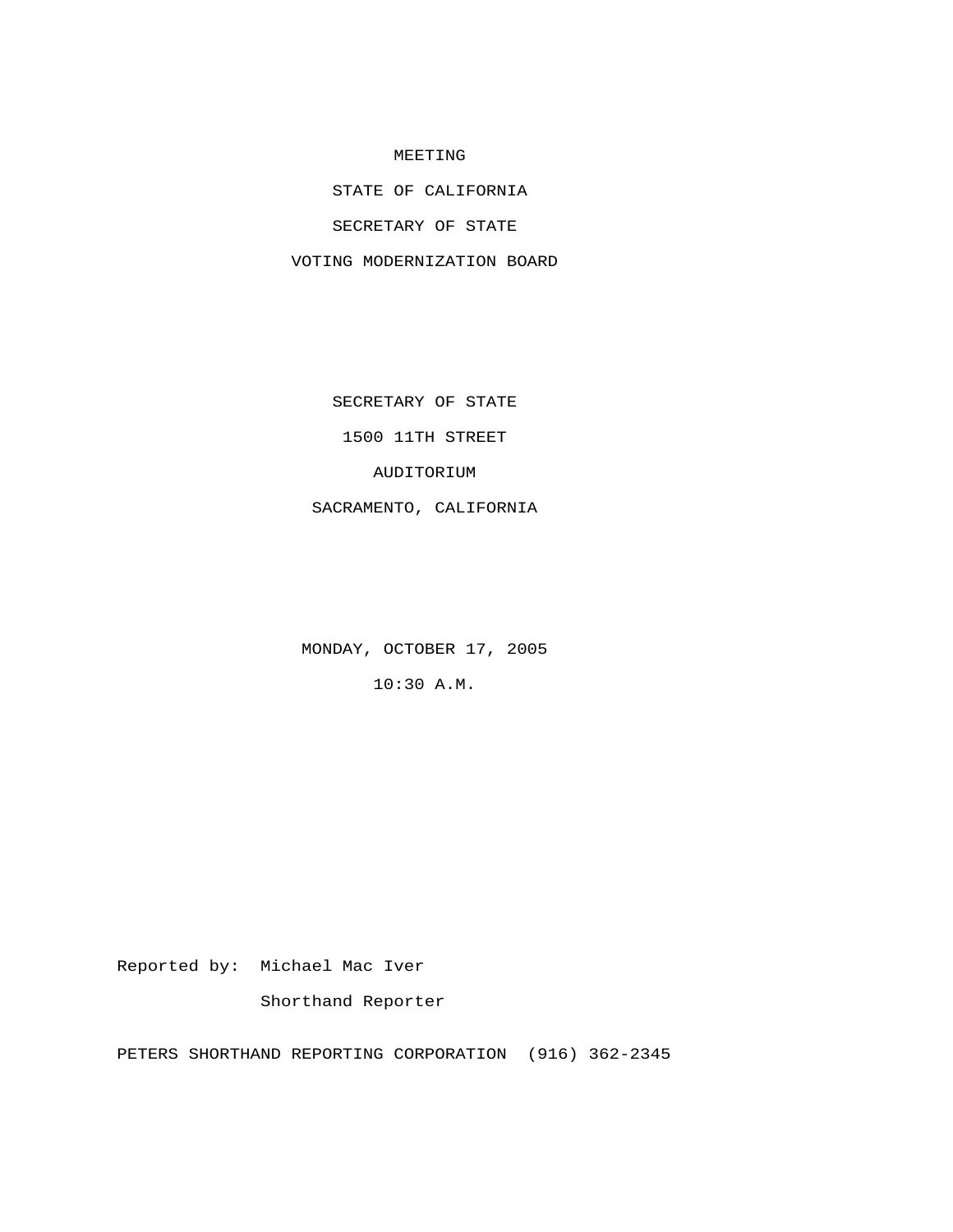## APPEARANCES

PANEL MEMBERS

- Mr. John Perez, Chairperson (by telephone)
- Mr. Stephen Kaufman
- Mr. Tal Finney (by telephone)

STAFF

- Ms. Jana Lean
- Mr. Michael Kanotz
- Mr. Bruce McDannold
- Ms. Katherine Montgomery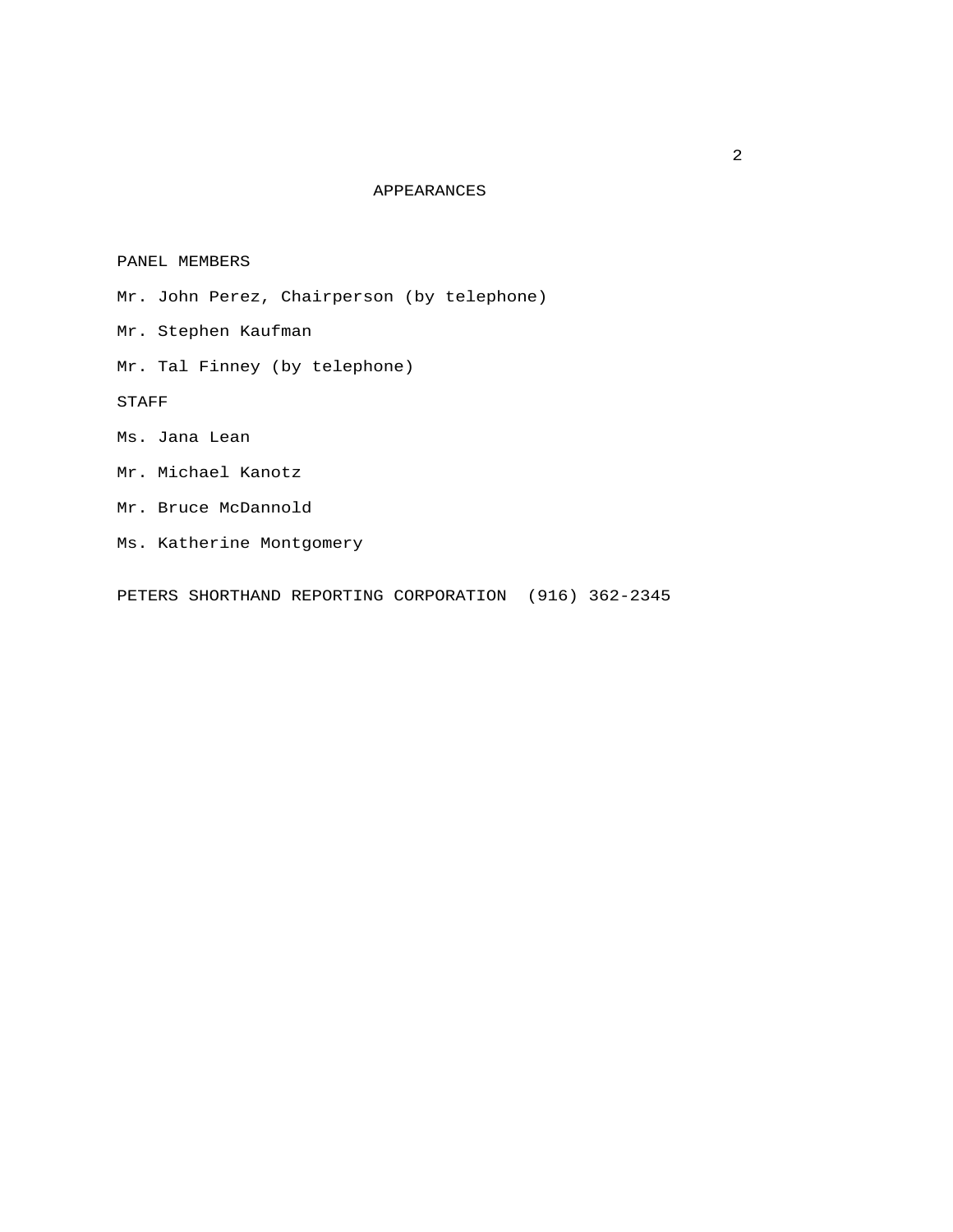INDEX

|       |                                                                                                                                   | Page          |
|-------|-----------------------------------------------------------------------------------------------------------------------------------|---------------|
| $1$ . | Call to Order                                                                                                                     | 4             |
| 2.    | Roll Call and Declaration of Quorum                                                                                               | 4             |
| 3.    | Public Comment                                                                                                                    | 5             |
| 4.    | Adoption of Minutes                                                                                                               | 5             |
| 5.    | Project Documentation Package Review<br>and Funding Award Approval                                                                | 5             |
|       | Monterey County<br>Α.<br>B.<br>Sacramento County<br>C. San Benito                                                                 | 6<br>13<br>16 |
| б.    | Staff Report on Related Issues                                                                                                    | 22            |
|       | Proposed Language for County<br>Α.<br>Quarterly Status Report<br>Update on Del Norte County<br>B.<br>Amendment to vendor contract | 22<br>24      |
|       | C. Staff Report on Elections Code<br>Section $19234(c)(3)$<br>Voting Modernization Finance<br>$D$ .<br>Committee Meeting          | 29<br>48      |
| 7.    | Other Business                                                                                                                    | 51            |
| 8.    | Adjournment                                                                                                                       | 51            |
|       | Reporter's Certificate                                                                                                            | 52            |
|       |                                                                                                                                   |               |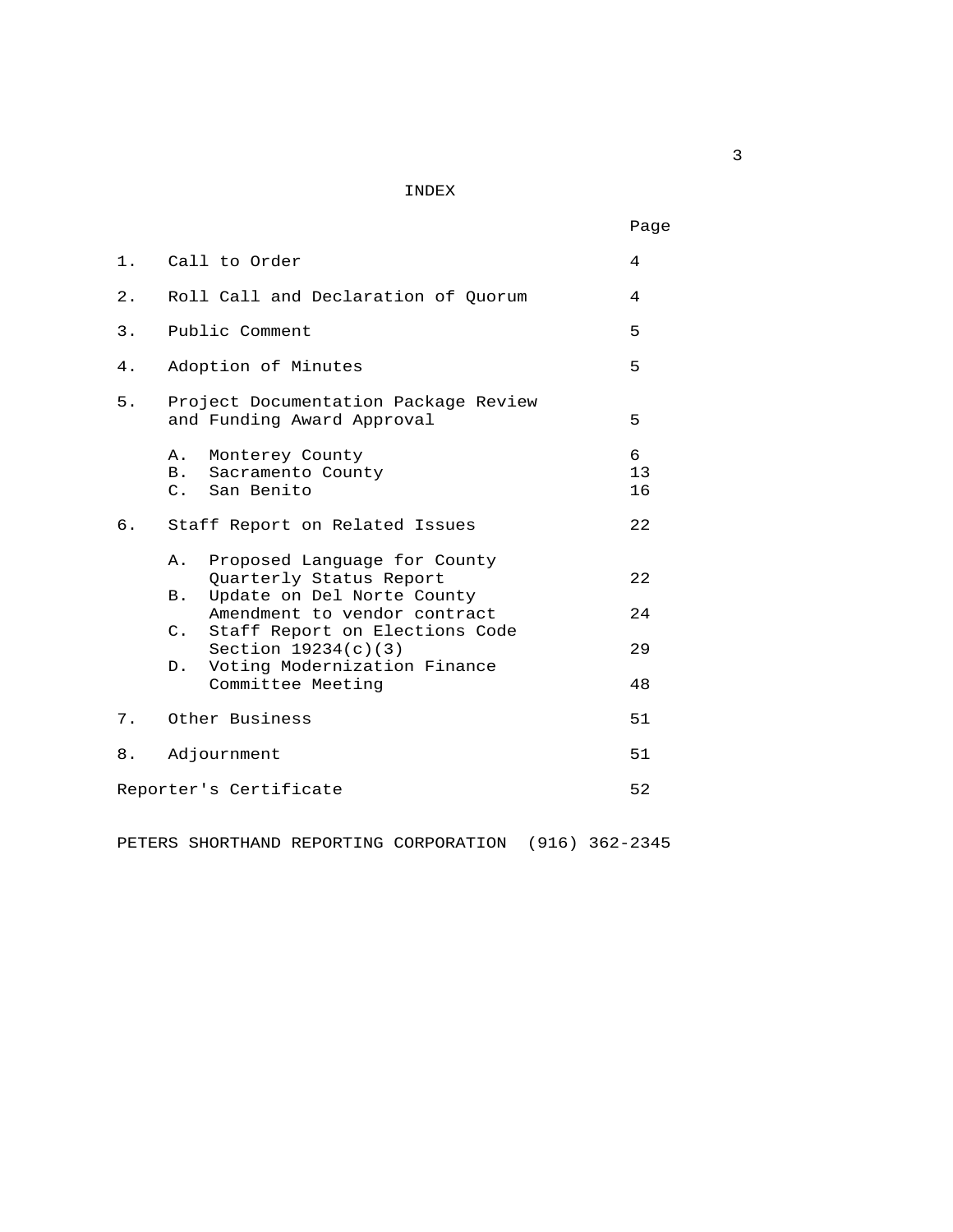## 1 PROCEEDINGS

 2 BOARD MEMBER KAUFMAN: Okay. Mr. Chair, if you 3 want to call the meeting to order, it looks like we're ready 4 to do that. 5 CHAIRPERSON PEREZ: Thank you. And thank you all 6 for being there this morning, and Mr. Kaufman in particular 7 for being able to make it. I apologize that Mr. Finney and 8 I couldn't be there in person. But I would like to now call 9 to order the meeting of the Voting Modernization Board on 10 October 17th, 2005. 11 11 If you would, please, call the roll. 12 MS. LEAN: John Perez. 13 CHAIRPERSON PEREZ: Here. 14 MS. LEAN: Stephen Kaufman. 15 BOARD MEMBER KAUFMAN: Here. 16 MS. LEAN: Michael Bustamante. Out. 17 Tal Finney. Tal? 18 BOARD MEMBER FINNEY: I'm sorry, I can hear the 19 people on the phone, but I have trouble hearing from the 20 audience there. Yes, I'm here. 21 MS. LEAN: Okay. 22 CHAIRPERSON PEREZ: And it is kind of hard to hear 23 you, so maybe if we can get a microphone by you. 24 MS. LEAN: Okay. I'll speak into the mike. 25 And Carl Guardino is not here.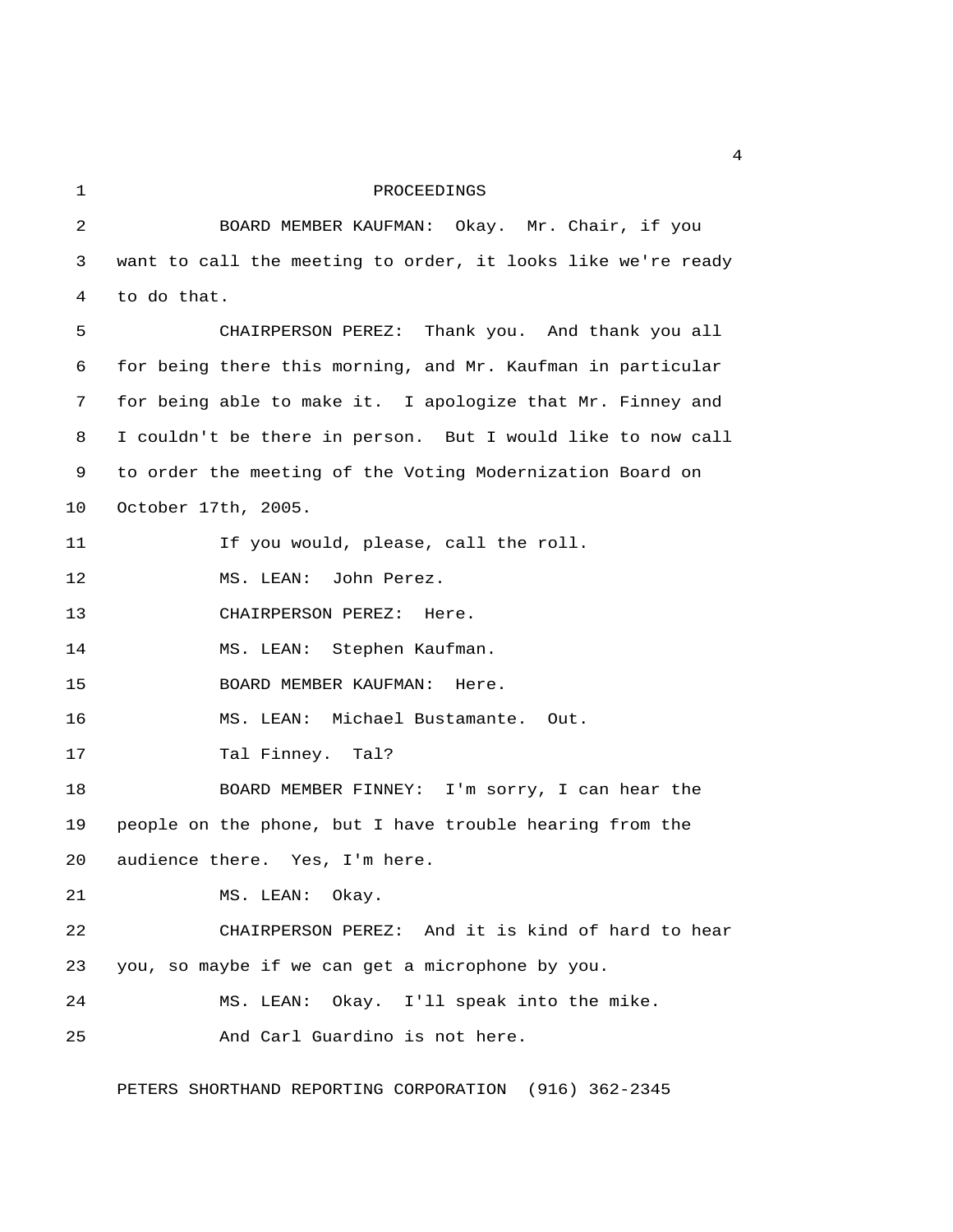1 CHAIRPERSON PEREZ: Okay, very good. So we do 2 have a quorum with the presence of two of us telephonically 3 and Mr. Kaufman there in person. 4 BOARD MEMBER KAUFMAN: And I'm going to move 5 closer to you so you can hear me. 6 CHAIRPERSON PEREZ: Very good. 7 The next item on our agenda is public comments for 8 items not specifically on our agenda. 9 Do we have any cards? 10 BOARD MEMBER KAUFMAN: We do not have any cards, 11 Mr. Chair. 12 CHAIRPERSON PEREZ: Very good, thank you. 13 The next item before us is adoption of the 14 September 23rd meeting minutes and action. Have we all had 15 a chance to review those? 16 BOARD MEMBER KAUFMAN: We have. And I will move 17 to adopt them. 18 BOARD MEMBER FINNEY: Second. 19 CHAIRPERSON PEREZ: Mr. Kaufman moves and Mr. 20 Finney seconds. All in favor. 21 (Ayes.) 22 CHAIRPERSON PEREZ: As a result there are no noes, 23 no abstentions. The item passes. 24 The next item before us, Item 5, is Project 25 Documentation Package Review and Funding Award Approval.

PETERS SHORTHAND REPORTING CORPORATION (916) 362-2345

 $\sim$  5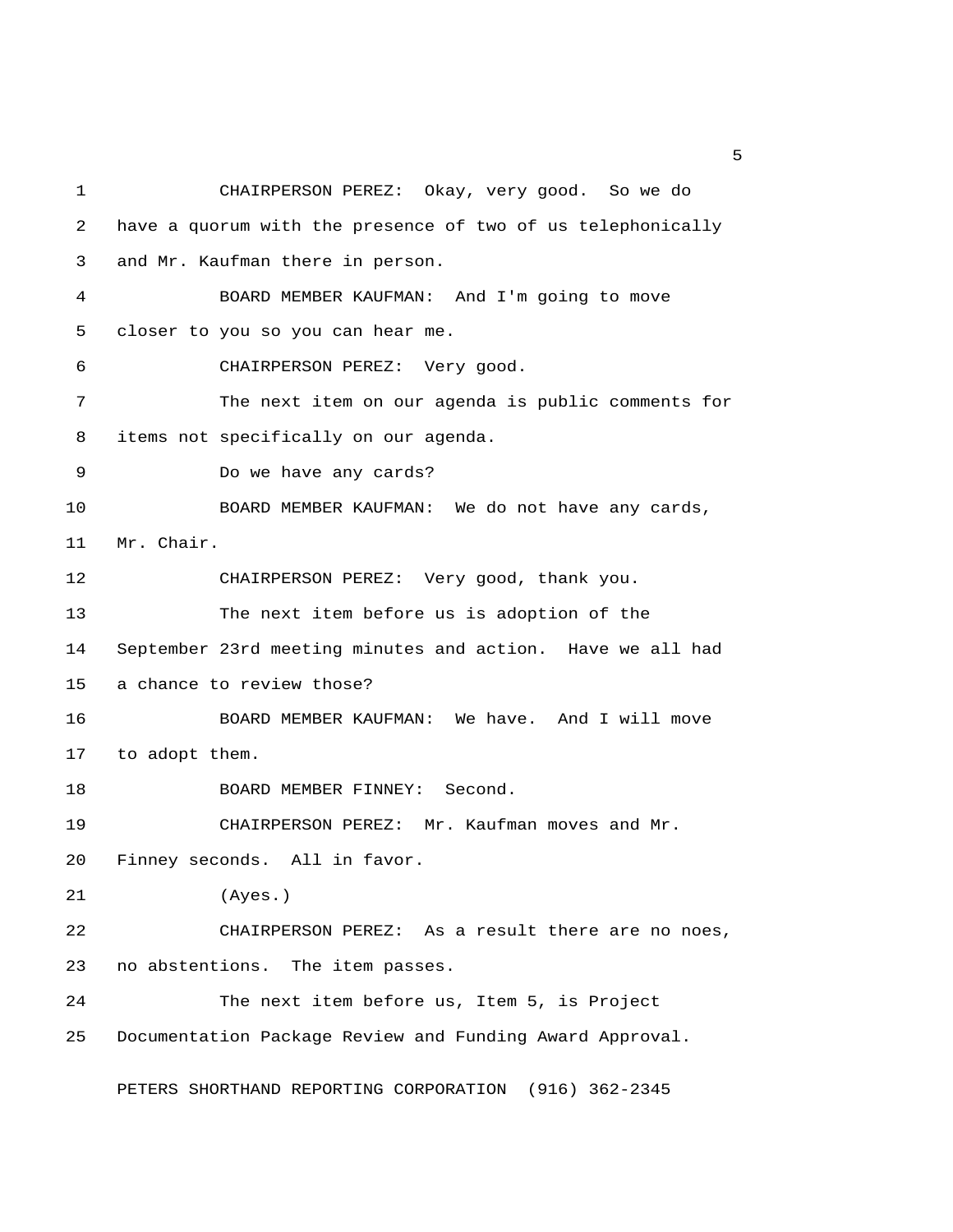1 And we have few a counties to come before us today,

2 Monterey, Sacramento, and San Benito.

 3 Jana, would you like to start us off with a 4 discussion of Monterey County?

5 MS. LEAN: Yes, sir.

 6 Monterey County has brought their Project 7 Documentation forward.

 8 CHAIRPERSON PEREZ: And, Jana, if I could just 9 interrupt you for a second, Tal and I aren't going to be 10 able to hear you.

11 MS. LEAN: Can you hear me now, sir? 12 CHAIRPERSON PEREZ: That's a little better.

13 MS. LEAN: Okay.

14 Monterey County has brought their Project 15 Documentation forward. The staff recommends funding their 16 full allocation of \$1,991,025. They're purchasing the AVC 17 Edge DRE, 430 units, with the VeriVote printers, 550 units, 18 and the Optech 400-C Ballot Counters, 3 units.

19 Monterey County began using their optical scan 20 voting equipment as a precinct-based system during the 21 November 2nd, 2004, Presidential General Election. Monterey 22 County anticipates receiving the new DRE voting equipment by 23 October 2005, this month.

24 The County plans to begin using the DRE voting 25 equipment as a precinct-based system at the November 8th,

PETERS SHORTHAND REPORTING CORPORATION (916) 362-2345

 $\overline{6}$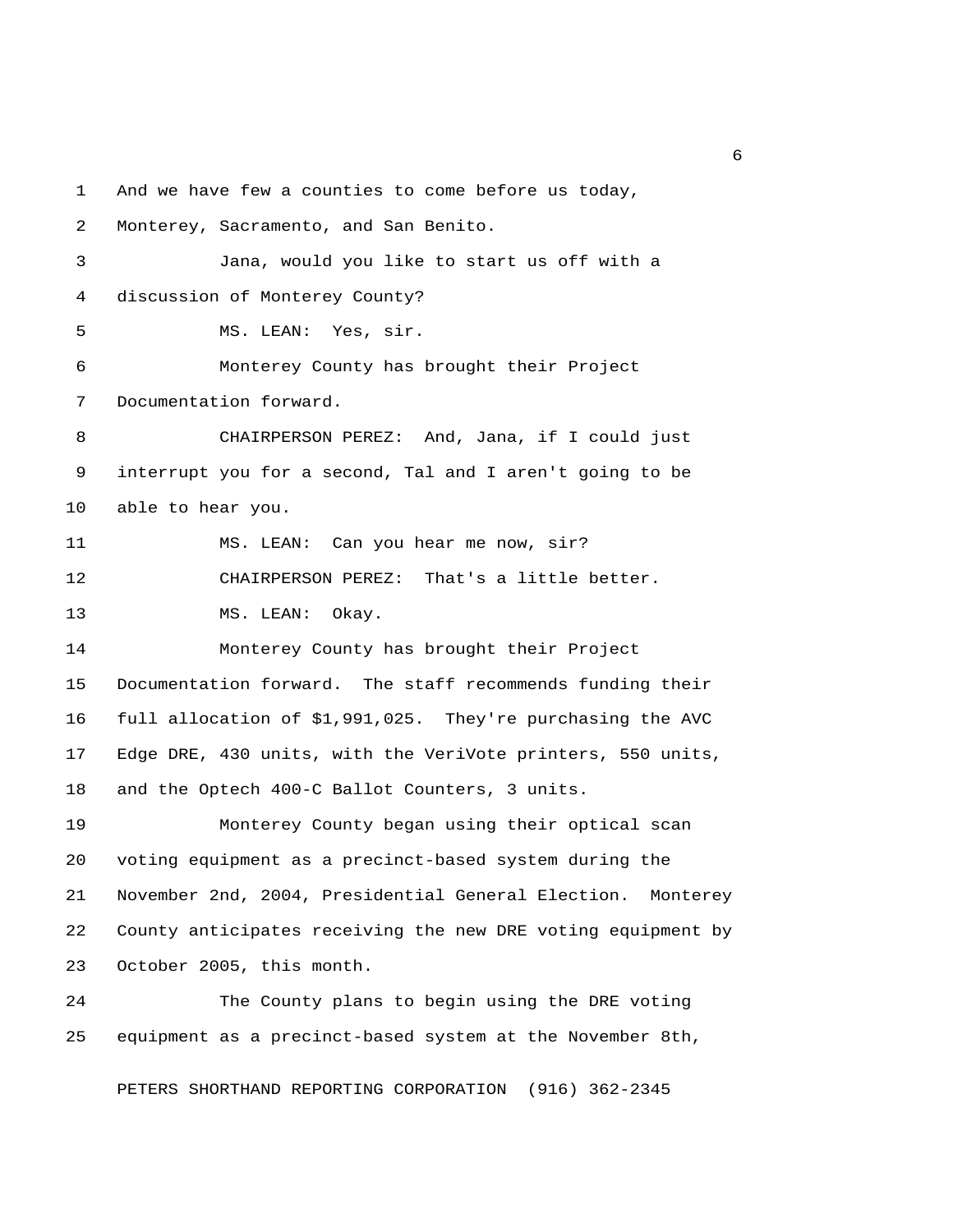1 2005, Special Statewide Election. The voter-verified paper 2 audit trail requirement is fulfilled through the VeriVote 3 printers with this system. Monterey County's Project 4 Documentation meets all the requirements for completeness.

 5 The Sequoia AVC Edge DRE units for the VeriVote 6 printers and the Optech 400-C units are certified for use in 7 California.

 8 Please note as has been in previous staff reports 9 with the purchase of the same equipment that the software 10 used to run the AVC Edge currently has conditions on 11 certification for its use as the software cannot be used in 12 a California Primary Election. This condition is expected 13 to be resolved by the end of the year.

14 Monterey County began upgrading their old Datavote 15 punch card system with optical scan technology and the new 16 optical scan equipment was used for the first time during 17 the November 2nd, 2004, General Election.

18 Monterey County is continuing to upgrade their 19 voting equipment by purchasing the Direct Recording 20 Electronic units for their polling places. The county will 21 continue to use optical scan equipment for absentee and vote 22 by mail ballots. The county's overall modernization plan is 23 to have a new voting system that will be more accessible to 24 voters with specific needs as well as to better serve the 25 voters who desire to vote in Spanish.

PETERS SHORTHAND REPORTING CORPORATION (916) 362-2345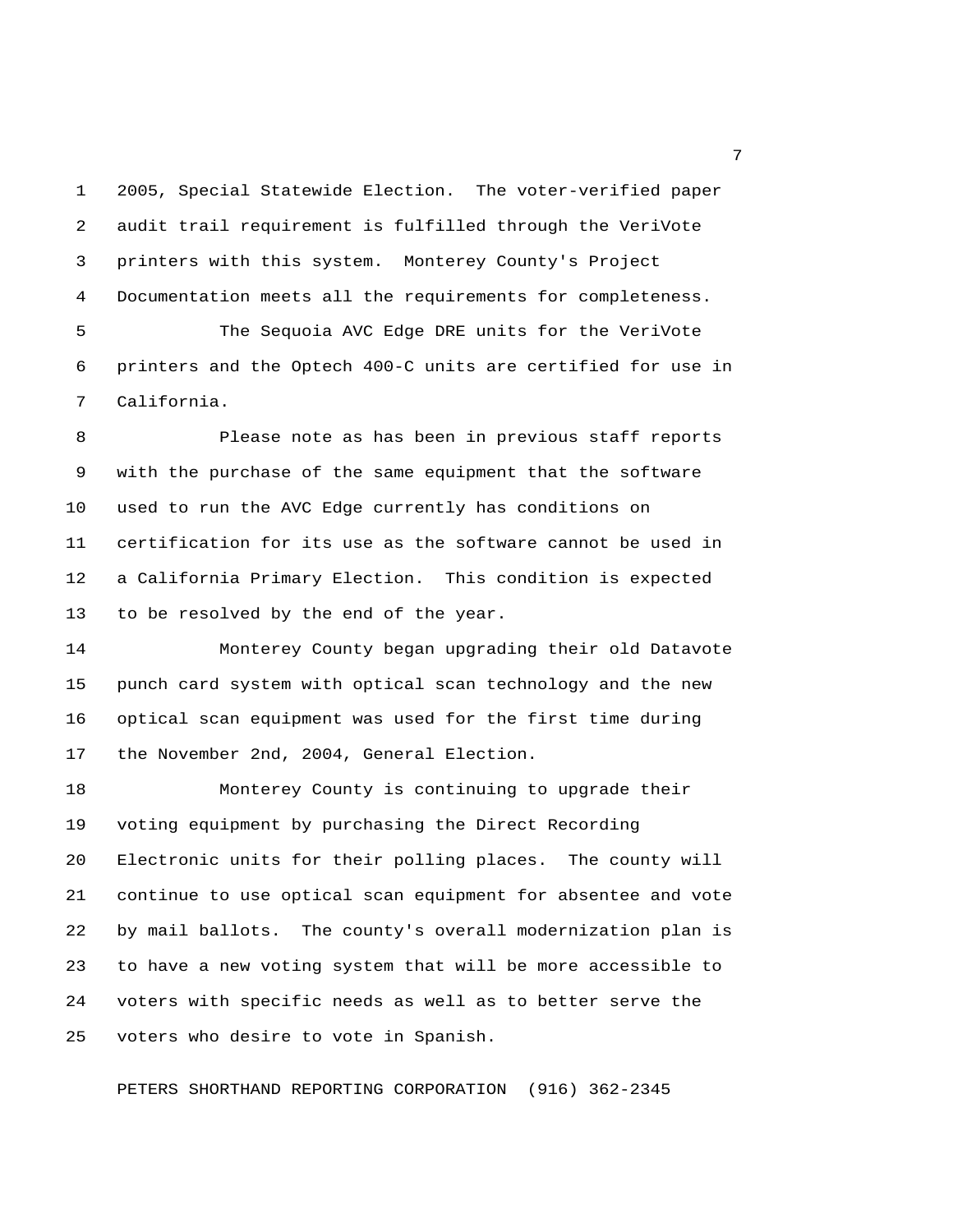1 Monterey County believes that the deployment of 2 DRE units in all of their polling places will bring the 3 county into full compliance with the requirements of the 4 Help America Vote Act, as the DRE system provides access to 5 voters with disabilities and also will satisfy the second- 6 chance voting requirements by not allowing over votes and 7 identifying under votes for each voter. 8 Monterey County will only receive VMB payments 9 once they have submitted invoices for the purchase of the 10 new voting equipment. 11 Please note that the staff-proposed funding award 12 is based upon allowable reimbursement under Proposition 41 13 for voting equipment hardware and software only. 14 It is our recommendation that Monterey County's 15 Project Documentation be approved and a funding award letter 16 be issued in the amount of \$1,991,025. 17 Do you have any questions? 18 CHAIRPERSON PEREZ: Thank you, Jana. 19 I have one just logistical question for Mr. 20 Finney. 21 Were you able to hear her well or would it be 22 better served having her join Mr. Kaufman up at the main 23 table? 24 BOARD MEMBER FINNEY: Well, I would like to put 25 her up there just to make her uncomfortable.

PETERS SHORTHAND REPORTING CORPORATION (916) 362-2345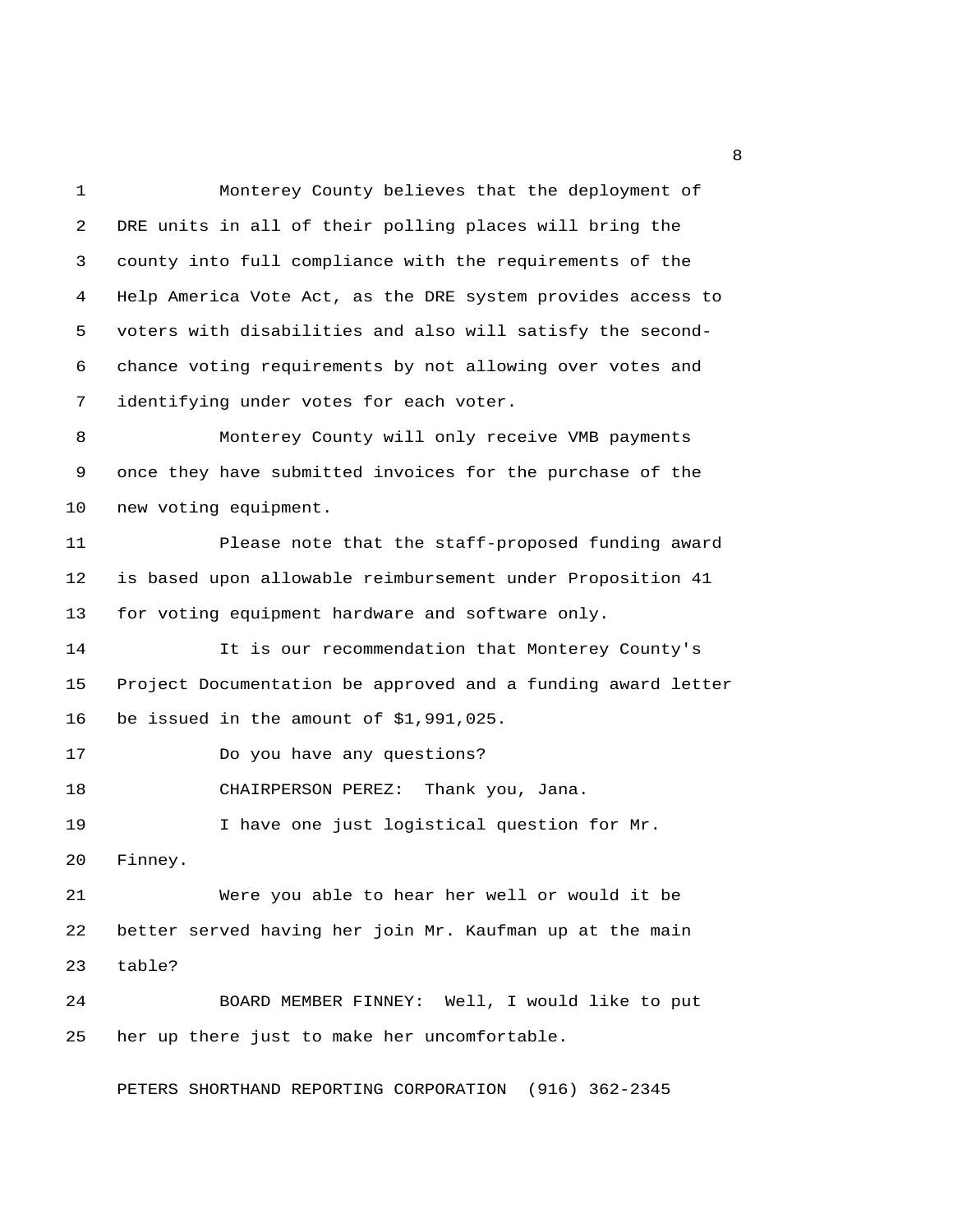1 (Laughter.)

 2 CHAIRPERSON PEREZ: Actually, Jana, could you 3 please join Mr. Kaufman up at the main table, please. 4 MS. LEAN: No problem. 5 CHAIRPERSON PEREZ: It will just make it easier as 6 the meeting wears on. 7 BOARD MEMBER KAUFMAN: It also helps me not feel 8 as lonely up here. 9 CHAIRPERSON PEREZ: Very good. 10 Mr. Kaufman, any questions? 11 BOARD MEMBER KAUFMAN: Well, as Jana makes her way 12 up here, I guess I had one question. I'm presuming that 13 since Monterey County, and we should hear from Monterey 14 County in a minute, but I'm presuming since Monterey County 15 is implementing this in the Statewide Special Election, the 16 fact that the software isn't certified for use in a Primary 17 doesn't impact its use? Okay. She said that's correct. 18 CHAIRPERSON PEREZ: Very good. 19 Mr. Finney? 20 BOARD MEMBER FINNEY: It's the same situation 21 again where we don't have the approval yet but 22 conditionally, approving this on condition that the DRE 23 units will be certified? 24 MS. LEAN: The DRE system is certified. 25 BOARD MEMBER FINNEY: That's for the purpose of a

PETERS SHORTHAND REPORTING CORPORATION (916) 362-2345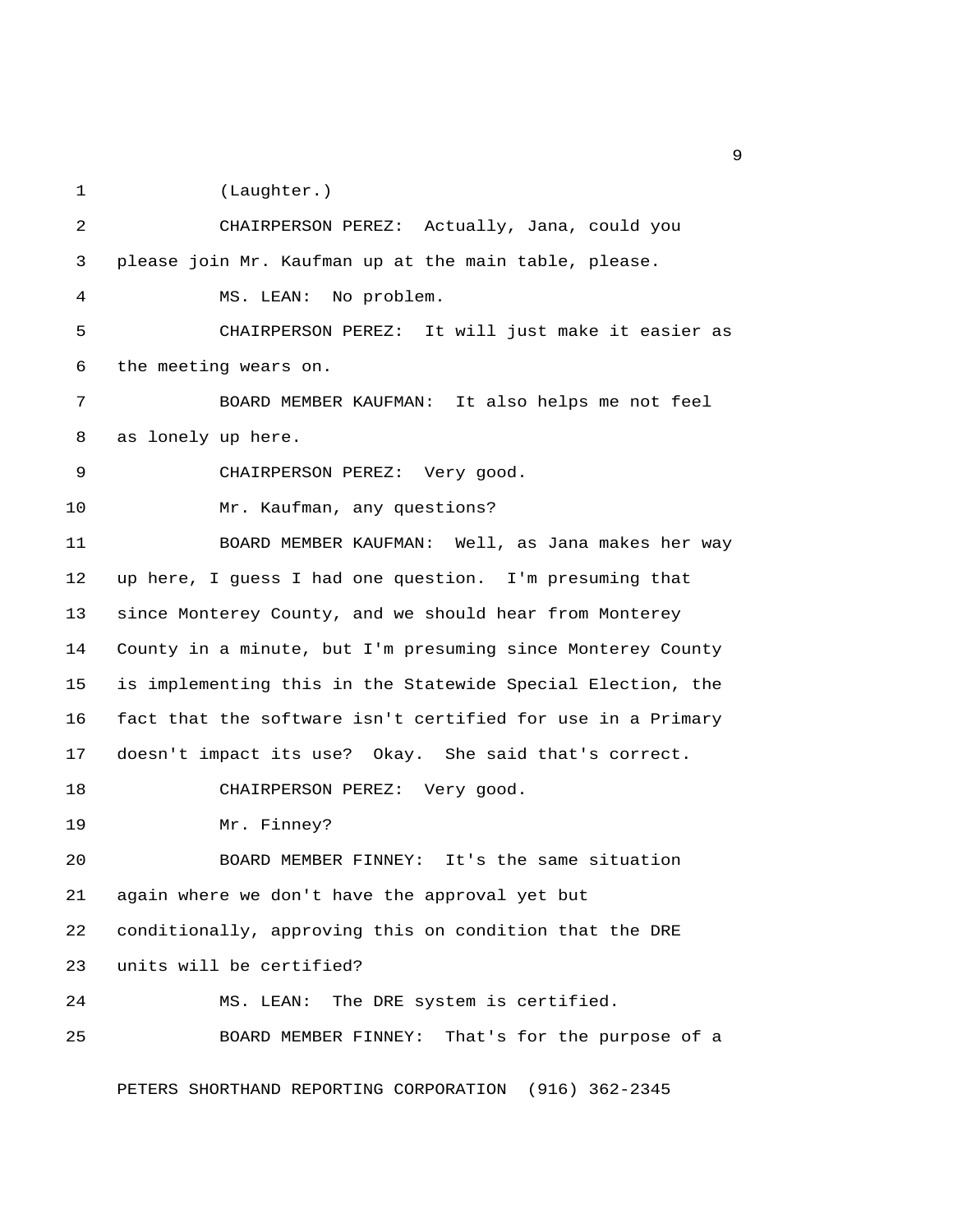1 Primary Election?

 2 BOARD MEMBER KAUFMAN: It's the software, not the 3 system itself. 4 BOARD MEMBER FINNEY: All right. Sorry, I meant 5 the software. That's the same thing that we dealt with at 6 the last meeting, right? 7 MS. LEAN: Yes. You have approved previous 8 documentation plans that have this condition on the 9 certification. 10 CHAIRPERSON PEREZ: But it does speak to the 11 frustration that we've voiced a few times. 12 MS. LEAN: Yes, sir. 13 CHAIRPERSON PEREZ: Okay. I have no questions on 14 this. 15 Is there anybody from Monterey seeking to be 16 recognized? 17 BOARD MEMBER KAUFMAN: Yes, there is. 18 Come on up. 19 MS. LEAN: We have Tony Anchundo from Monterey 20 County. 21 CHAIRPERSON PEREZ: Very good. 22 MR. ANCHUNDO: Good morning, can you hear me, 23 Chairman? 24 BOARD MEMBER KAUFMAN: Mr. Chair, can you hear? 25 CHAIRPERSON PEREZ: Yes.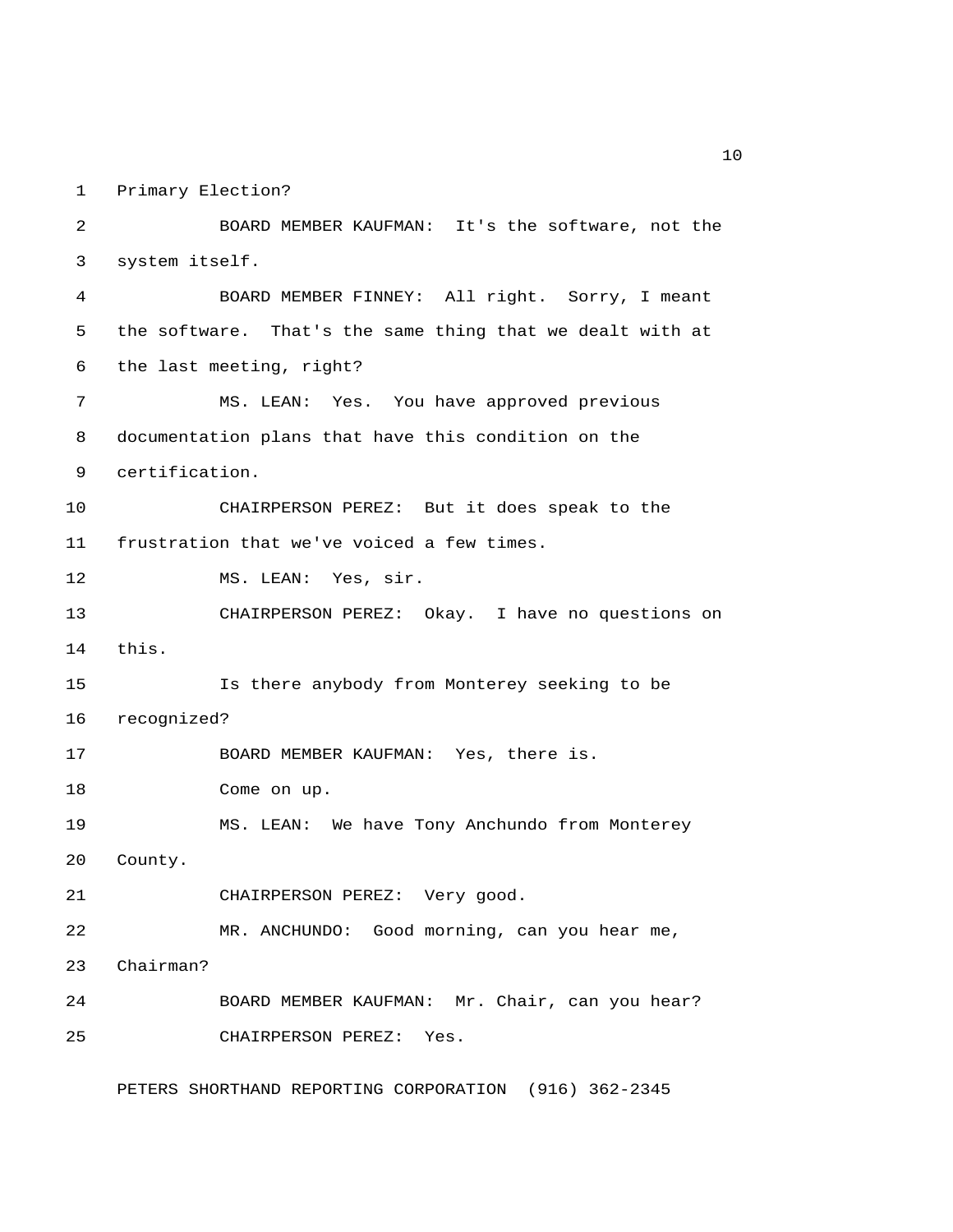1 MR. ANCHUNDO: Good morning, Tony Anchundo, 2 Monterey County Registrar of Voters.

 3 I just want to thank Jana Lean and the VMB Board 4 for this consideration. We're looking forward to the 5 implementation for the upcoming Special Election and we 6 certainly believe that our choice of voting systems will be 7 the right choice for Monterey County. We used the DREs, 8 although in limited capacity, in 1999 with our early voting 9 system. The voters are comfortable, they have had the 10 opportunity to work with this voting system, and we 11 certainly have been going out the last several weeks and 12 introducing the DREs. And, again, we're convinced that in 13 Monterey County this is the best choice.

14 And, again, thanks for this opportunity to speak 15 to you.

16 CHAIRPERSON PEREZ: Thank you very much, Tony. 17 Is there anybody else seeking to be recognized? 18 BOARD MEMBER KAUFMAN: Actually, I had just one 19 question before you sit down. Well, two questions.

20 First of all, your contract was signed with 21 Sequoia --

22 MR. ANCHUNDO: In July of this year for the DREs. 23 We signed a contract for the optical scan ballots last year. 24 BOARD MEMBER KAUFMAN: Okay. 25 MR. ANCHUNDO: So it's the second phase of the

PETERS SHORTHAND REPORTING CORPORATION (916) 362-2345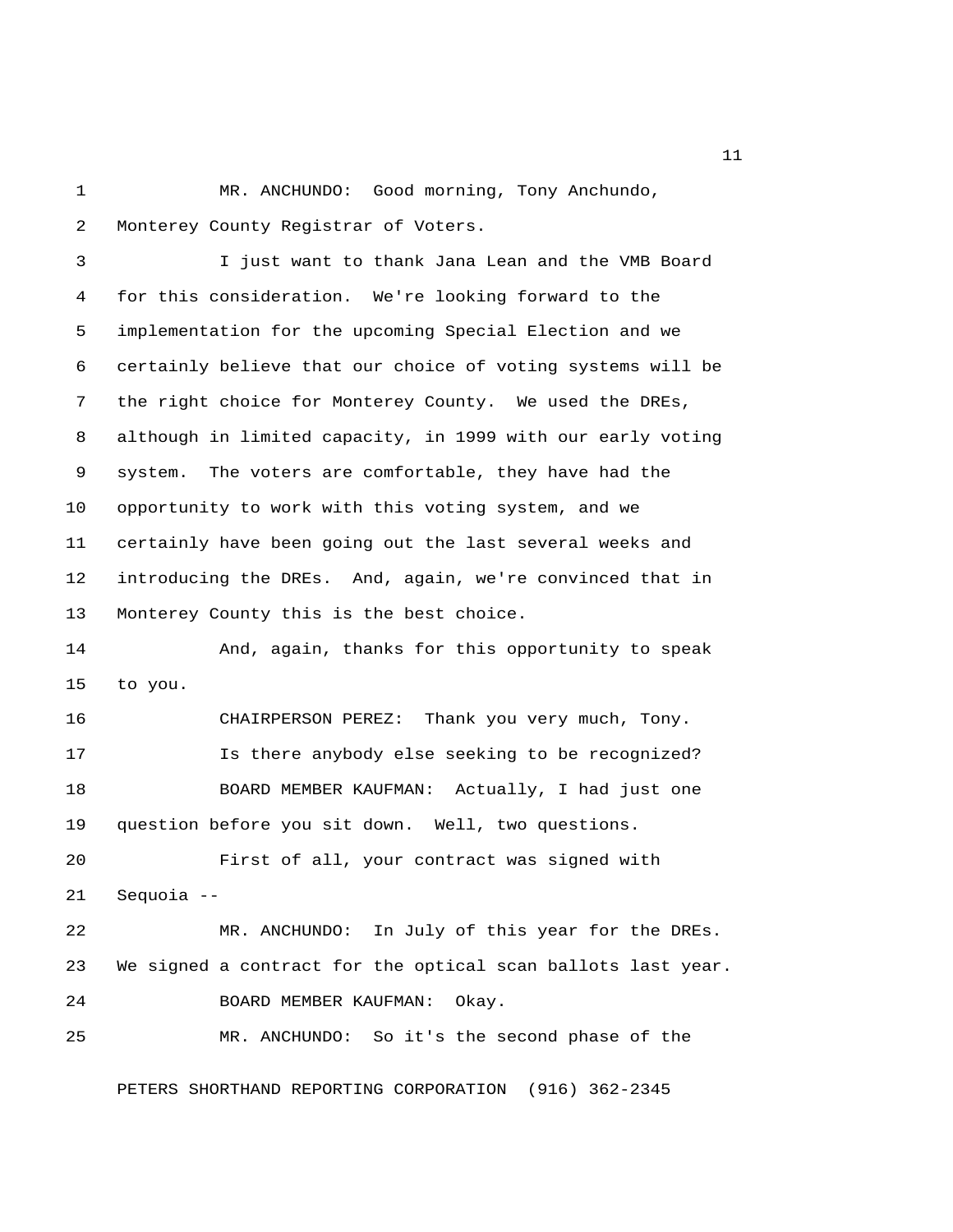1 modernization plan.

 2 BOARD MEMBER KAUFMAN: Okay. But the contract was 3 signed in July? 4 MR. ANCHUNDO: That's correct. 5 BOARD MEMBER KAUFMAN: And, secondly, just for my 6 own benefit, I guess you're anticipating receiving the 7 equipment this month or you have received the equipment? 8 MR. ANCHUNDO: We received it several weeks ago. 9 And in fact we're going through the logic and accuracy as we 10 speak right now. So we're ready to go forward with it. 11 BOARD MEMBER KAUFMAN: Yes, that was my question. 12 I guess it seems rather an ambitious plan to get this all in 13 place by November 8th. 14 MR. ANCHUNDO: Everything in Monterey County is 15 very ambitious. But that's the way we do things in Monterey 16 County. The golfing is great too. 17 BOARD MEMBER KAUFMAN: Okay. Thank you. 18 MR. ANCHUNDO: Thank you. 19 CHAIRPERSON PEREZ: Thank you. 20 Mr. Finney, anything else? 21 BOARD MEMBER FINNEY: I'm groovy. 22 CHAIRPERSON PEREZ: Okay. Do I understand groovy 23 to be a motion. 24 (Laughter.) 25 BOARD MEMBER FINNEY: I will move staff's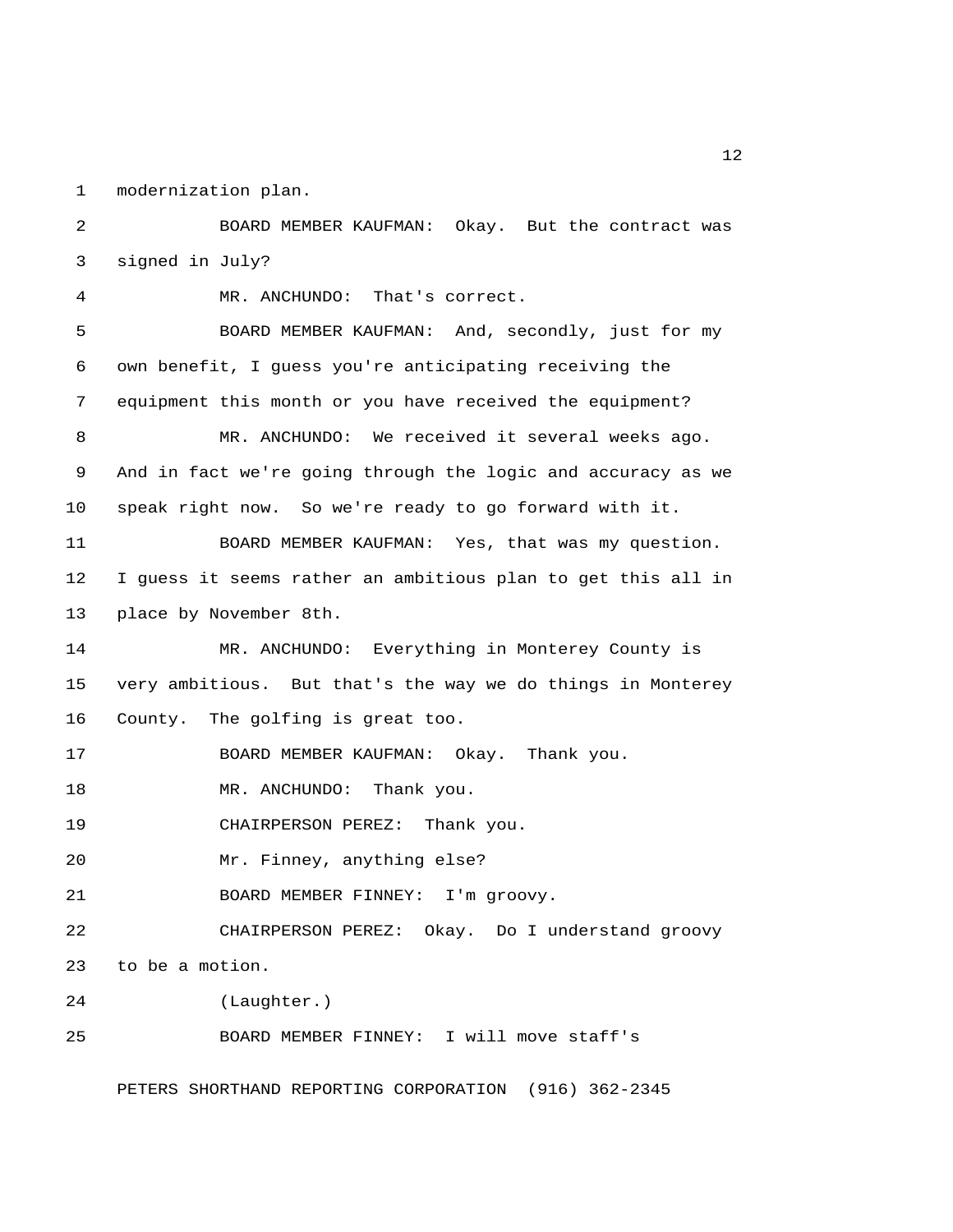1 recommendation.

 2 BOARD MEMBER KAUFMAN: I will second. 3 CHAIRPERSON PEREZ: Okay. Mr. Finney moves, Mr. 4 Kaufman seconds. 5 Katherine, would you call the roll? 6 MS. MONTGOMERY: John Perez? 7 CHAIRPERSON PEREZ: Aye. 8 MS. MONTGOMERY: Stephen Kaufman? 9 BOARD MEMBER KAUFMAN: Aye. 10 MS. MONTGOMERY: Tal Finney? 11 BOARD MEMBER FINNEY: Aye. 12 CHAIRPERSON PEREZ: Very good, thank you. 13 The next item before us is Item 5B, Sacramento 14 County. 15 Jana, if you'd please. 16 MS. LEAN: Sacramento County has brought forward 17 their Phase 2 Project Documentation Plan. Staff recommends 18 allocating their remaining allocation of \$3,798,314.82. 19 Sacramento County is purchasing the ES&S AutoMARK 20 Voter Assist Terminal optical scan, 1,000 units. 21 Sacramento County began securing their Phase 2 22 voting equipment after the Secretary of State certified the 23 use of the AutoMARK system in August of 2005. Sacramento 24 anticipates using the AutoMARK units for the first time in 25 the November 8th, 2005, Special Statewide Election.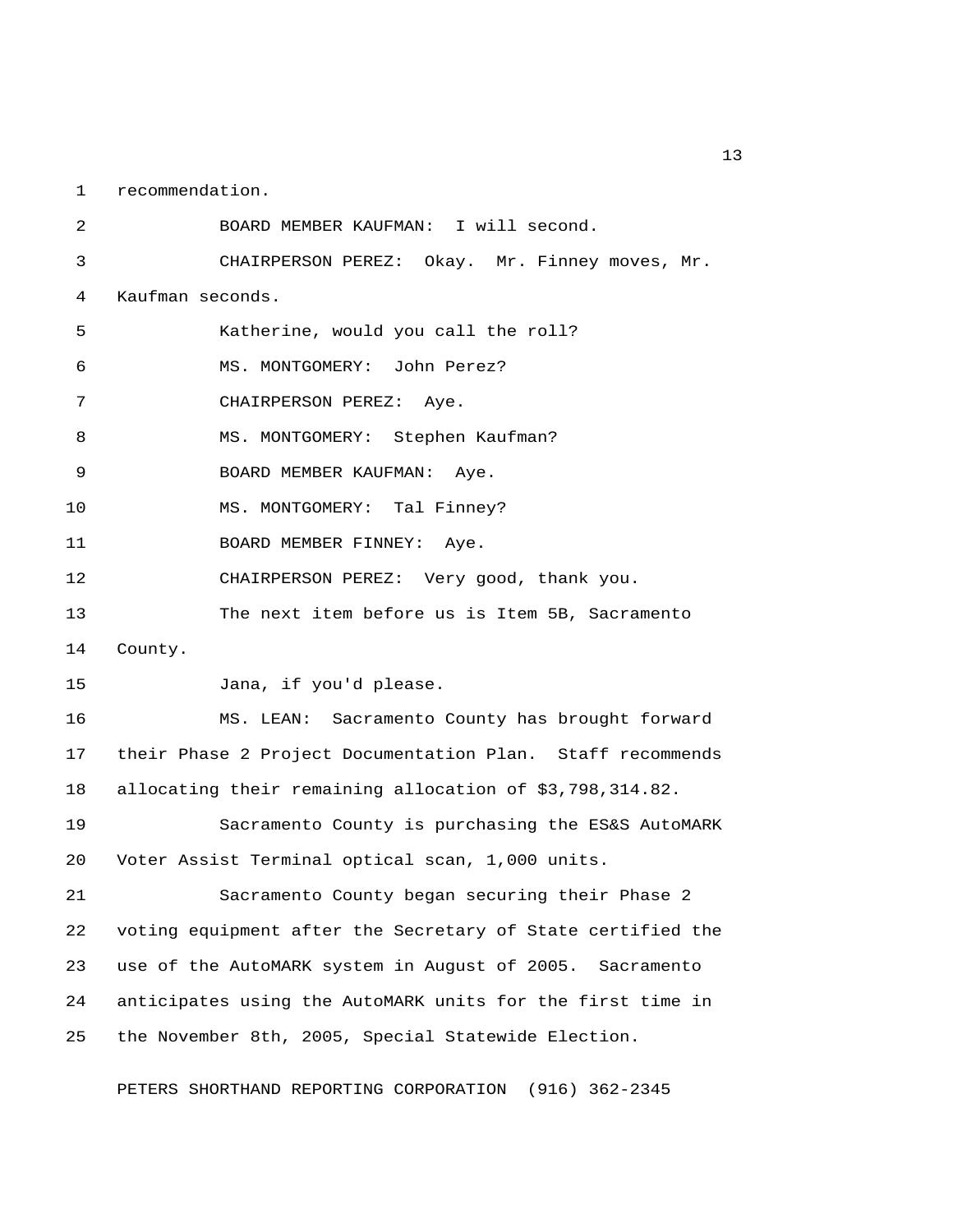1 The Accessible Voter Verified Paper Audit Trail 2 does not apply to Sacramento as it is a paper-based optical 3 scan system.

 4 Sacramento County's Phase 2 Project Documentation 5 Plan meets the requirements for completeness. And the 6 AutoMARK Voter Assist Terminals are certified for use in 7 California.

 8 The deployment of Sacramento County's Phase 2 9 AutoMARK voting equipment will bring the county into 10 compliance with the Help America Vote Act and the state 11 accessibility requirements.

12 One AutoMark unit will be placed in every polling 13 place in Sacramento County.

14 Sacramento County will use the same voter outreach 15 and poll worker training strategies used during their Phase 16 1 Plan. The county plans to conduct an extensive outreach 17 program to introduce the new AutoMARK unit to the county 18 voters through demonstrations at community events and 19 meetings, as well as to individuals and the local media. 20 The county plans to provide poll workers and voters with 21 surveys to evaluate the AutoMARK units.

22 The county will only receive VMB payments once 23 they have submitted detailed invoices for their Phase 2 24 voting equipment. Please note that the staff-proposed Phase 25 2 funding is based upon allowable reimbursable expenses

PETERS SHORTHAND REPORTING CORPORATION (916) 362-2345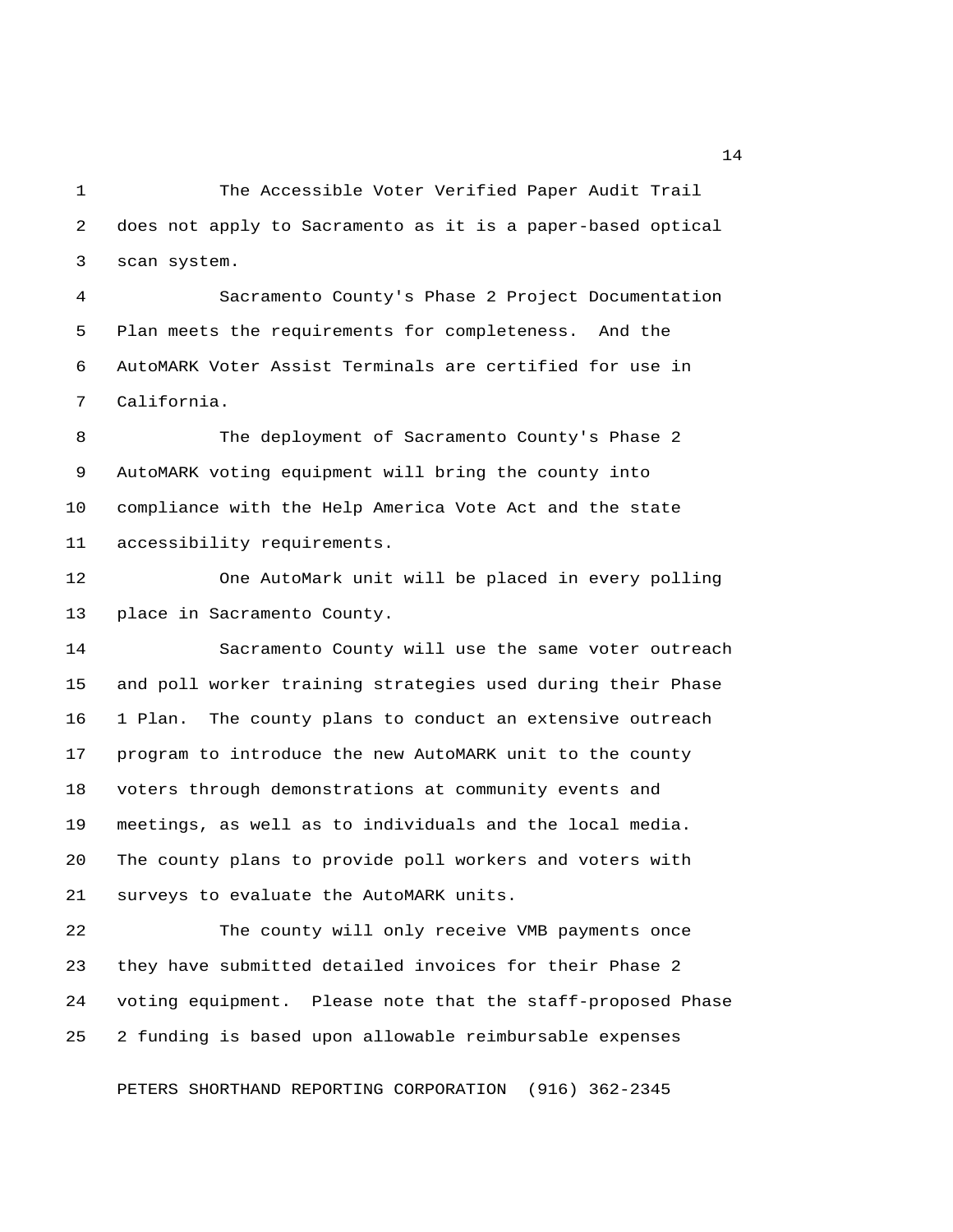1 under Proposition 41 for voting equipment hardware and 2 software only.

 3 It is our recommendation that Sacramento County's 4 Phase 2 Project Documentation Plan be approved and a funding 5 award letter be issued in the amount of \$3,798,314.82. 6 CHAIRPERSON PEREZ: Very good. 7 Any questions, Mr. Kaufman? 8 BOARD MEMBER KAUFMAN: Yes. The Phase 1 system 9 is? 10 MS. LEAN: It's the ES&S optical scan. 11 BOARD MEMBER KAUFMAN: The optical scan without 12 the AutoMARK? 13 MS. LEAN: Correct. 14 CHAIRPERSON PEREZ: Mr. Finney? 15 Hearing nothing from Mr. Finney, is there anybody 16 from Sacramento wishing to address us. 17 MS. LEAN: Jill Levine is here and she's moving 18 forward to the microphone. 19 BOARD MEMBER FINNEY: And I don't have any 20 questions until after I hear from the mike. 21 MS. LEVINE: Jill Levine, Sacramento County 22 Registrar. 23 Thank you very much, Jana, for your help with this 24 Documentation Plan and the VMB Board for their 25 consideration.

PETERS SHORTHAND REPORTING CORPORATION (916) 362-2345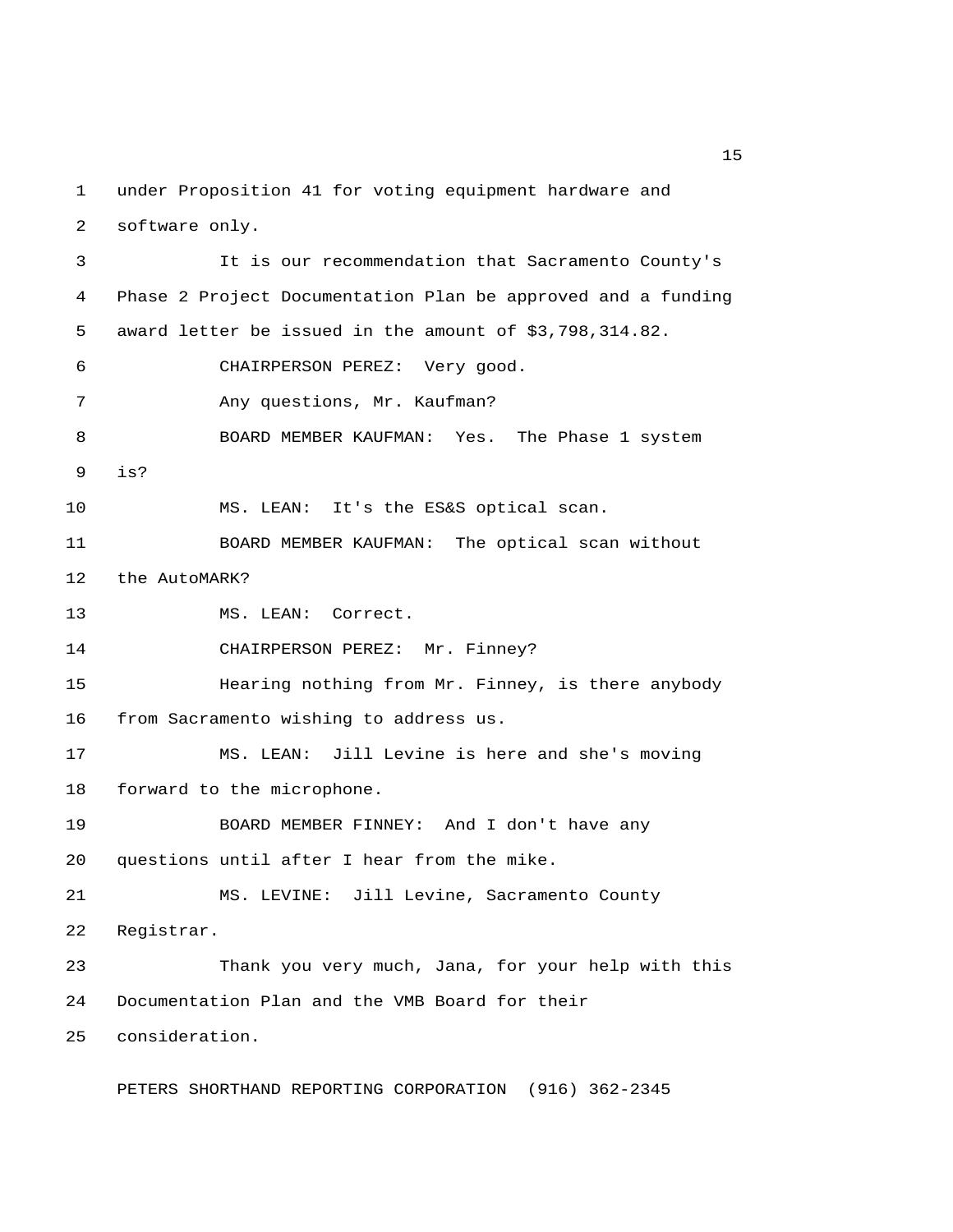1 Yes, we're moving forward with the ES&S AutoMARK 2 and we are once again being ambitious like Monterey and 3 pulling it out for the November election. 4 Any questions? 5 CHAIRPERSON PEREZ: No questions. Thank you for 6 this and I apologize that now on two occasions that you've 7 appeared before us several of us have not been in the room 8 with you. But thank you very much. 9 MS. LEVINE: Thank you. 10 CHAIRPERSON PEREZ: Is there a motion? 11 BOARD MEMBER KAUFMAN: I will move to accept the 12 staff recommendation. 13 BOARD MEMBER FINNEY: I will second. 14 CHAIRPERSON PEREZ: Okay. Mr. Kaufman moves and 15 Mr. Finney seconds. 16 Katherine, would you call roll. 17 MS. MONTGOMERY: John Perez? 18 CHAIRPERSON PEREZ: Aye. 19 MS. MONTGOMERY: Stephen Kaufman? 20 BOARD MEMBER KAUFMAN: Aye. 21 MS. MONTGOMERY: Tal Finney? 22 BOARD MEMBER FINNEY: Aye. 23 CHAIRPERSON PEREZ: Very good. 24 Next is Item 5C, San Benito County. 25 MS. LEAN: San Benito County has brought forward

PETERS SHORTHAND REPORTING CORPORATION (916) 362-2345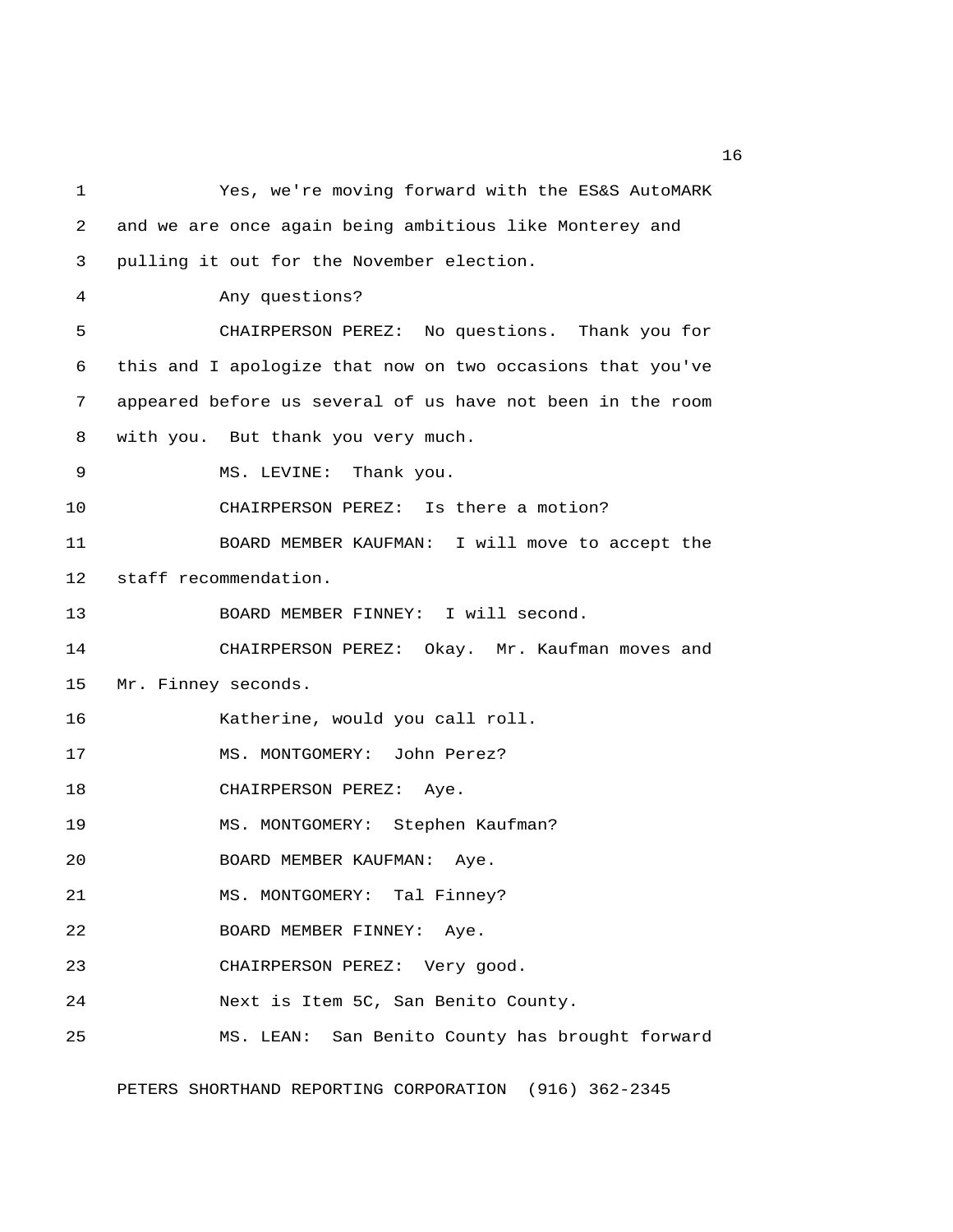1 their Project Documentation Plan. Staff recommends awarding 2 \$303,222.05, their full allocation.

 3 San Benito County is upgrading to the AVC Edge 4 Touchscreen, 50 units, and the VeriVote printers, 60. They 5 are also upgrading to the Optech 400-C Ballot Counters, 2 6 units.

 7 San Benito County anticipates receiving their new 8 voting equipment in February 2006. The county plans to 9 begin using this equipment in the June 6, 2006, Primary.

10 The AVC Edge DRE units being purchased by San 11 Benito County includes the VeriVote printers which are 12 AVVPAT compliant.

13 San Benito County's Project Documentation meets 14 the requirements for completeness. The Sequoia AVC Edge DRE 15 units with the VeriVote printers, the Optech 400 Insight 16 equipment are certified for use in California. Please note 17 again that the software used to run the AVC Edge units 18 currently has a condition on the certification for its use 19 and the software cannot be used in a California Primary. 20 This condition is expected to be resolved before the end of 21 the year.

22 San Benito County currently uses the Datavote 23 punch card voting system. In order to meet the January 1, 24 2006, deadline for acceptable voting equipment as required 25 by the Help America Vote Act and the new state law, San

PETERS SHORTHAND REPORTING CORPORATION (916) 362-2345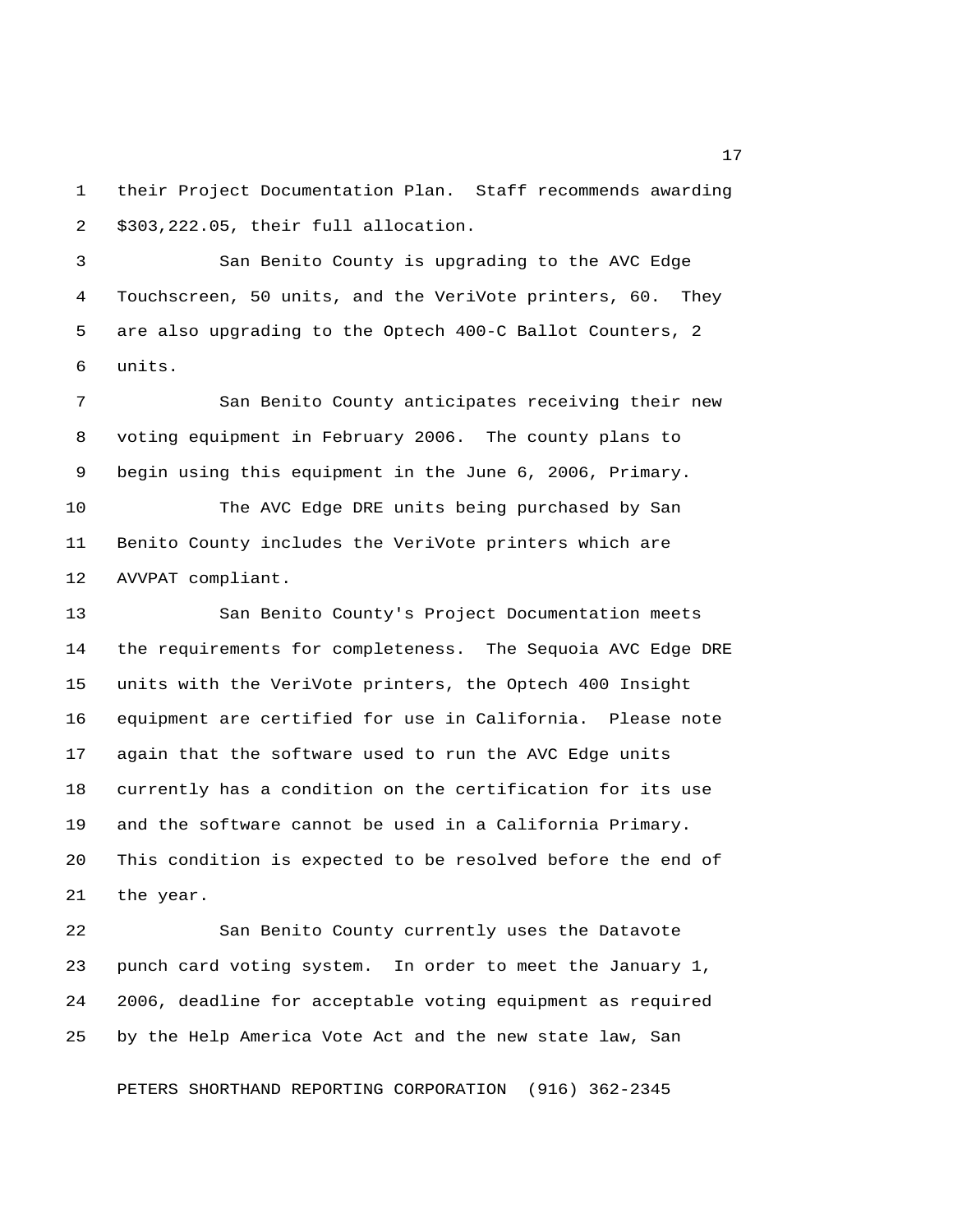1 Benito County plans to replace the Datavote system with 2 direct recording of electronic DRE touch screen technology 3 in each of their polling sites and will use optical scan 4 technology for absentee voting.

 5 San Benito County will not implement the new 6 voting equipment until the June 6, 2006, Primary to allow 7 the county time to test the new equipment and to train staff 8 and poll workers on the new system.

 9 San Benito County will only receive VMB payments 10 once they have submitted invoices for the purchase of the 11 new voting equipment.

12 Please note that the staff-proposed funding award 13 is based on allowable reimbursements under Prop 41 for 14 voting equipment and hardware and software only.

15 I also want to point out that the contract 16 executed between San Benito County and Sequoia does not 17 conform to the Secretary of State's August 3rd, 2005, 18 directive regarding HAVA compliant voting systems. The 19 county has indicated that they will be amending the contract 20 with Sequoia Voting Systems to incorporate language to 21 address the SOS HAVA compliant voting system directive once 22 negotiations have been completed regarding the agreed-upon 23 language.

24 As such, it is our recommendation that upon 25 receipt of the amendment to the contract between San Benito

PETERS SHORTHAND REPORTING CORPORATION (916) 362-2345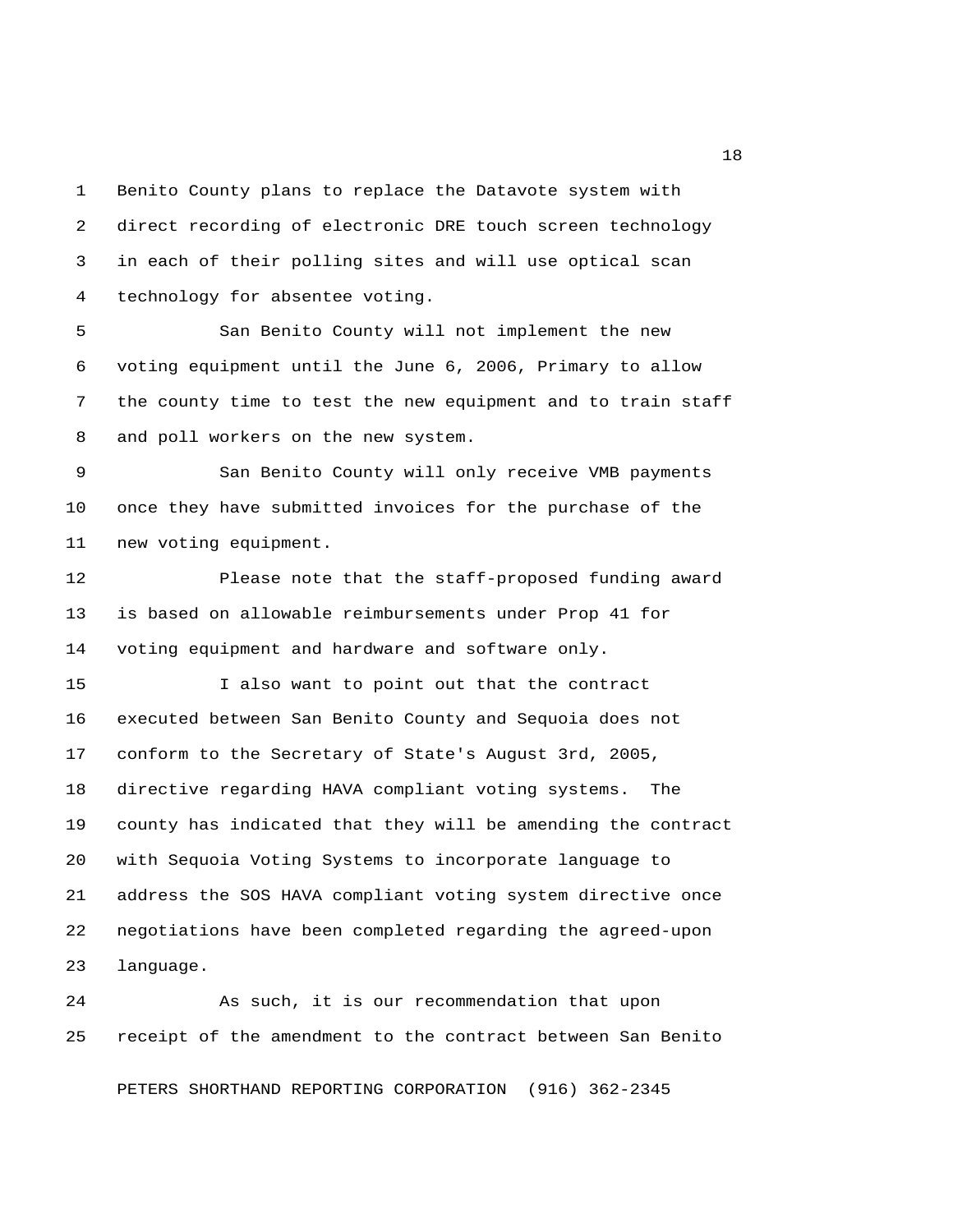1 County and Sequoia Voting Systems that incorporates the HAVA 2 compliant voting system directive language that Voting 3 Modernization Board approve San Benito County's Project 4 Documentation Plan and issue a funding award letter in the 5 amount of \$303,222.05.

6 Any questions?

7 CHAIRPERSON PEREZ: Mr. Kaufman?

 8 BOARD MEMBER KAUFMAN: No question. I will just 9 mention though that I had a chance to talk to Jana before 10 the meeting started and apparently I know she is going to 11 provide us with an update later, but the negotiations 12 between the Secretary of State's office and Sequoia and Del 13 Norte are continuing. So the issue has not been resolved in 14 terms of the contract language.

15 CHAIRPERSON PEREZ: Mr. Finney?

16 BOARD MEMBER FINNEY: I have no questions for now. 17 CHAIRPERSON PEREZ: Okay. Is Jan Hodges or 18 somebody else from the county there wishing to address us? 19 MS. LEAN: There is someone from the county. 20 BOARD MEMBER KAUFMAN: Would you please state your 21 name when you come up to the microphone, please? 22 MS. PEREIRA: I'm Lillian Pereira, Assistant

23 County Clerk.

24 BOARD MEMBER KAUFMAN: Welcome. 25 MS. PEREIRA: I just want to thank Jana for all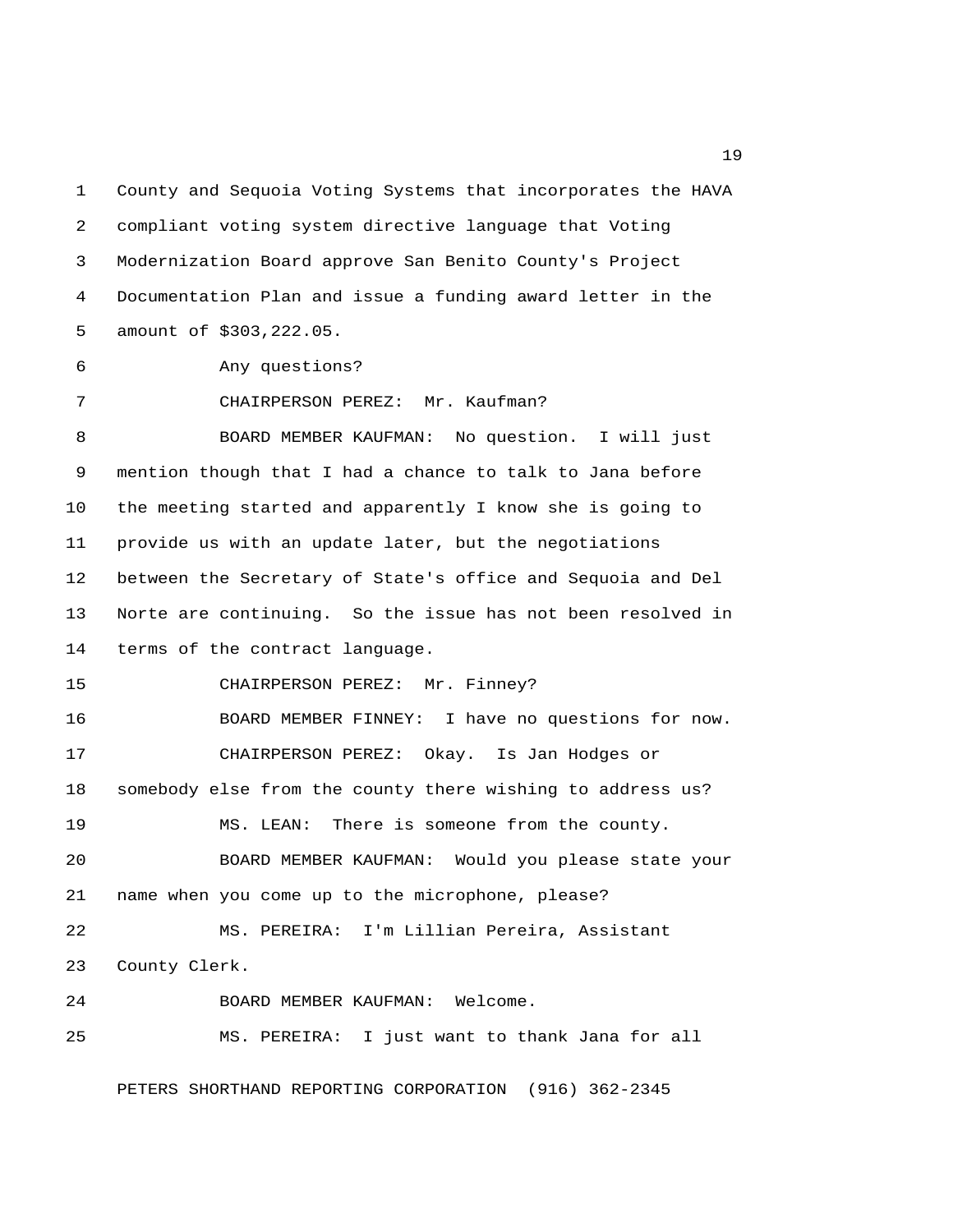1 her help, all the phone calls, and I would like to thank the 2 Chairman and the Board for allowing us to be here today and 3 for the consideration of awarding this money to us that's 4 going to help San Benito County, small San Benito County, 5 tremendously with meeting all the requirements of HAVA. 6 And I just want to thank everyone. 7 BOARD MEMBER KAUFMAN: I had one question real 8 quick. Why is it that you're purchasing 50 units but 60 9 printers? Can you explain to me why the extra printers are 10 in here? I'm just curious. 11 MS. PEREIRA: Back up. 12 BOARD MEMBER KAUFMAN: Back up. Okay, that makes 13 sense. 14 CHAIRPERSON PEREZ: Very good. Do you have any 15 other questions, Mr. Kaufman? 16 BOARD MEMBER KAUFMAN: No, I don't. 17 CHAIRPERSON PEREZ: Mr. Finney? 18 BOARD MEMBER FINNEY: No. But I will have some in 19 the other report later on when we're talking about Del 20 Norte. 21 CHAIRPERSON PEREZ: As will I. 22 Okay. On Item 5C is there a motion? 23 BOARD MEMBER KAUFMAN: I guess my thought was that 24 we adopt the staff recommendation but perhaps we want to put 25 the same timeframe on this one that we have on Del Norte,

PETERS SHORTHAND REPORTING CORPORATION (916) 362-2345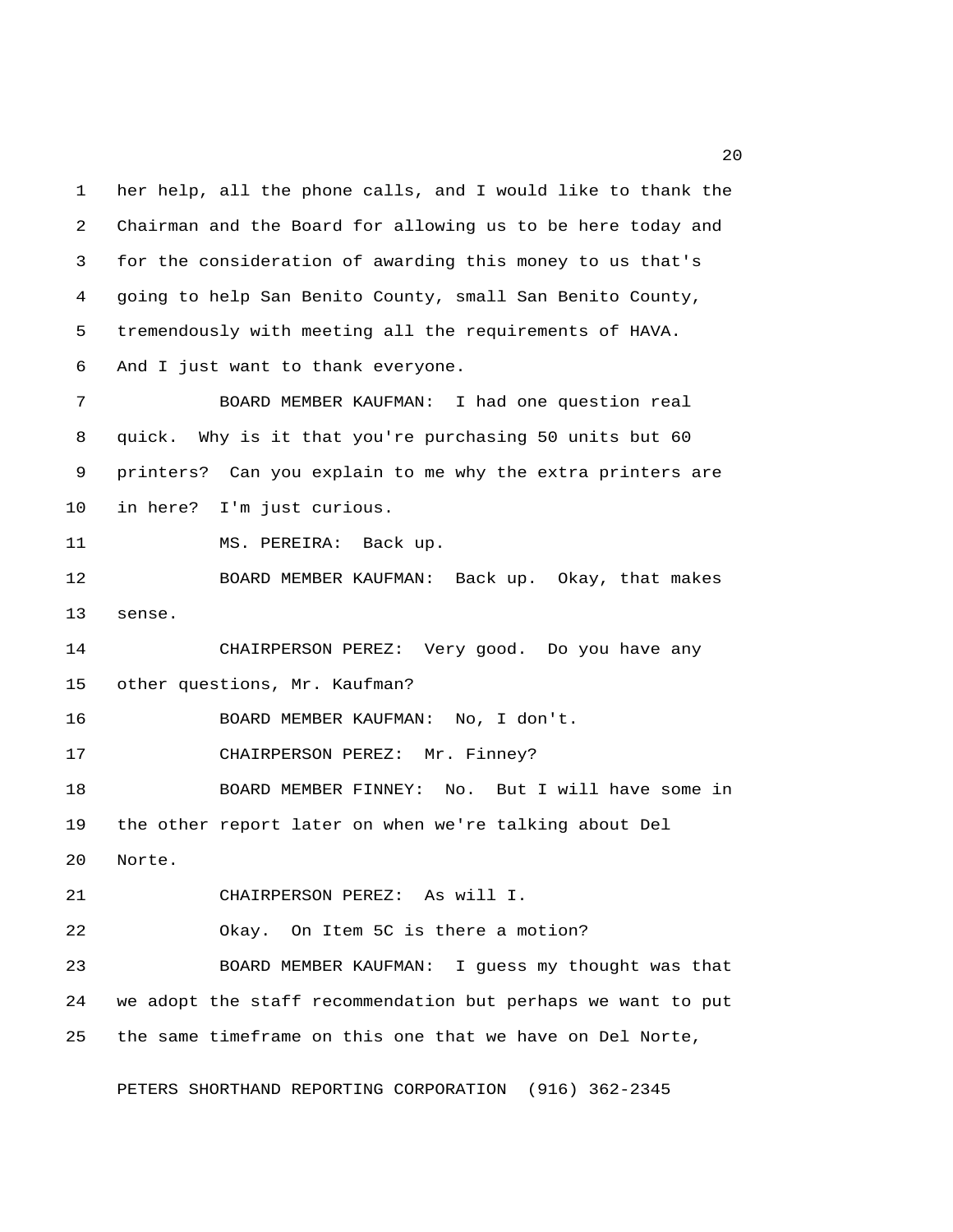1 which I think is tied to our next meeting on November --

 2 MS. LEAN: We put the timeframe as November 15. 3 BOARD MEMBER KAUFMAN: November -- 4 BOARD MEMBER FINNEY: I do like that as well, Mr. 5 Chair, if we could maybe put a condition on the approval 6 based on the same timing as for Del Norte. 7 CHAIRPERSON PEREZ: Okay. If we could locate the 8 exact language that we used in Del Norte, because I too feel 9 comfortable with that concept. 10 BOARD MEMBER KAUFMAN: Here it is. Here's what's 11 in the minutes, "The approval is contingent upon amendment 12 of the contract between the county and the vendor to reflect 13 the Secretary of State's August 3, 2005, directive regarding 14 HAVA compliant voting systems. The amended language must 15 address the concerns of the Secretary of State," in this 16 case San Benito County, "and Sequoia Voting Systems, Inc. 17 Should this matter not be resolved by November 15, 2005, the 18 VMB approval of the plan would be rescinded and San Benito 19 County must reappear before the VMB for future 20 consideration." 21 That's the language from last time. 22 CHAIRPERSON PEREZ: And is that your motion? 23 BOARD MEMBER KAUFMAN: And let me add also to that

25 approve San Benito County's Project Documentation Plan and

24 the first part of it I guess which would be that we move to

PETERS SHORTHAND REPORTING CORPORATION (916) 362-2345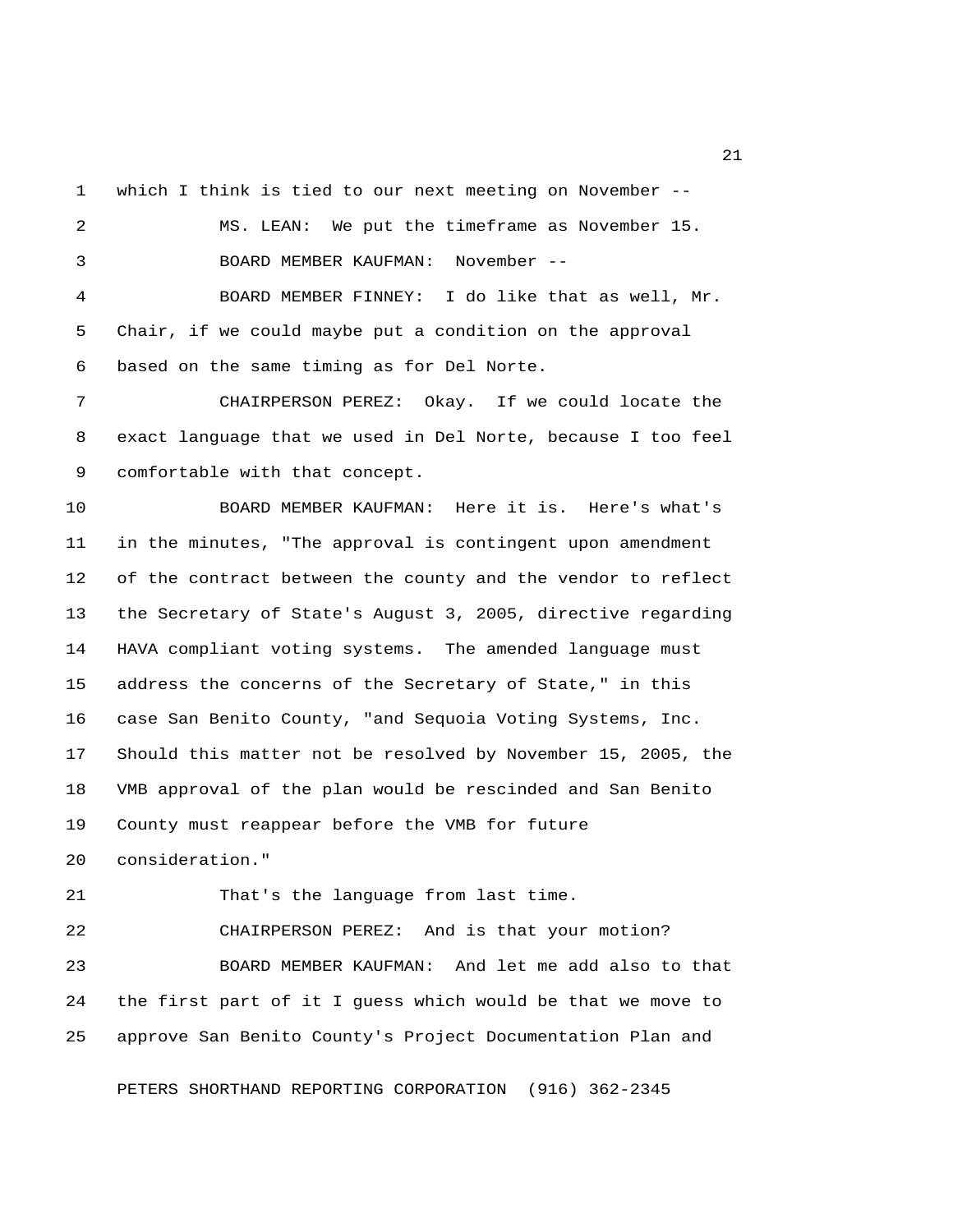1 issue a funding award in the amount of --

| 2  | CHAIRPERSON PEREZ: \$303,222.05.                   |
|----|----------------------------------------------------|
| 3  | BOARD MEMBER KAUFMAN: Yes. Subject to the          |
| 4  | contingency stated.                                |
| 5  | CHAIRPERSON PEREZ: That's Mr. Kaufman's motion.    |
| 6  | Mr. Finney?                                        |
| 7  | BOARD MEMBER FINNEY: Second.                       |
| 8  | CHAIRPERSON PEREZ: Mr. Kaufman moves, Mr. Finney   |
| 9  | seconds.                                           |
| 10 | Would you please call the roll, Katherine?         |
| 11 | MS. MONTGOMERY: John Perez?                        |
| 12 | CHAIRPERSON PEREZ: Aye.                            |
| 13 | MS. MONTGOMERY: Stephen Kaufman?                   |
| 14 | BOARD MEMBER KAUFMAN: Aye.                         |
| 15 | MS. MONTGOMERY: Tal Finney?                        |
| 16 | BOARD MEMBER FINNEY: Aye.                          |
| 17 | CHAIRPERSON PEREZ: Very good.                      |
| 18 | We labored through this point at the last meeting, |
| 19 | so we were able to get through it much quicker.    |
| 20 | The next item is Item 6, Staff Reports on Related  |
| 21 | Issues.                                            |
| 22 | The first item before us is Proposed Language for  |
| 23 | County Quarterly Status Reports.                   |
| 24 | Jana, if you would like to --                      |
| 25 | I included a draft of what the county<br>MS. LEAN: |
|    |                                                    |

PETERS SHORTHAND REPORTING CORPORATION (916) 362-2345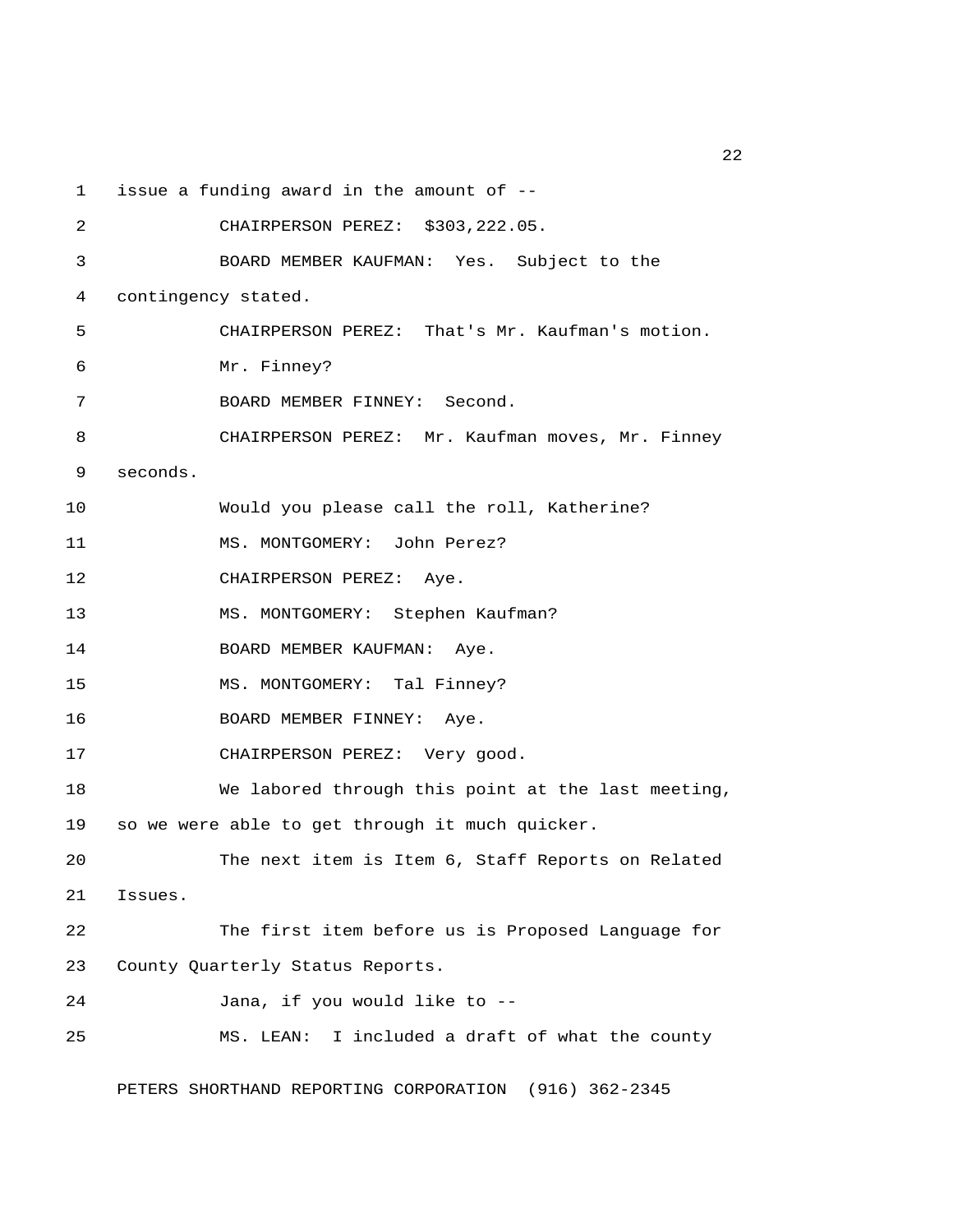1 quarterly status reports could be. I actually just wanted 2 to bring it forward. Michael Bustamante actually had 3 comments on this, so I would like to put this over to the 4 next meeting. I just wanted to present it to you and ask if 5 you had any questions of me to add any additional language 6 to the report?

 7 CHAIRPERSON PEREZ: As I look at it, it satisfies 8 some of my basic needs. Can you share with us some of the 9 issues Mr. Bustamante raised with you?

10 MS. LEAN: One of the things he did ask about was 11 when the counties plan to go to the Board of Supervisors. 12 The only other thing that he asked was what type of system 13 was there going to be. But we kind of didn't go into it in 14 full discussion at the last meeting, so I wanted to actually 15 be able to speak with him to make sure that this addresses 16 all of his needs too.

17 CHAIRPERSON PEREZ: Very good.

18 BOARD MEMBER KAUFMAN: I had one comment. Would 19 it be appropriate to add in Section 3 whether or not the 20 county had actually selected the vendor or signed the 21 contract.

22 CHAIRPERSON PEREZ: Mr. Finney, anything? 23 BOARD MEMBER FINNEY: No, I'm fine. 24 CHAIRPERSON PEREZ: Okay. So then let's move this

25 over to our next meeting for final consideration.

PETERS SHORTHAND REPORTING CORPORATION (916) 362-2345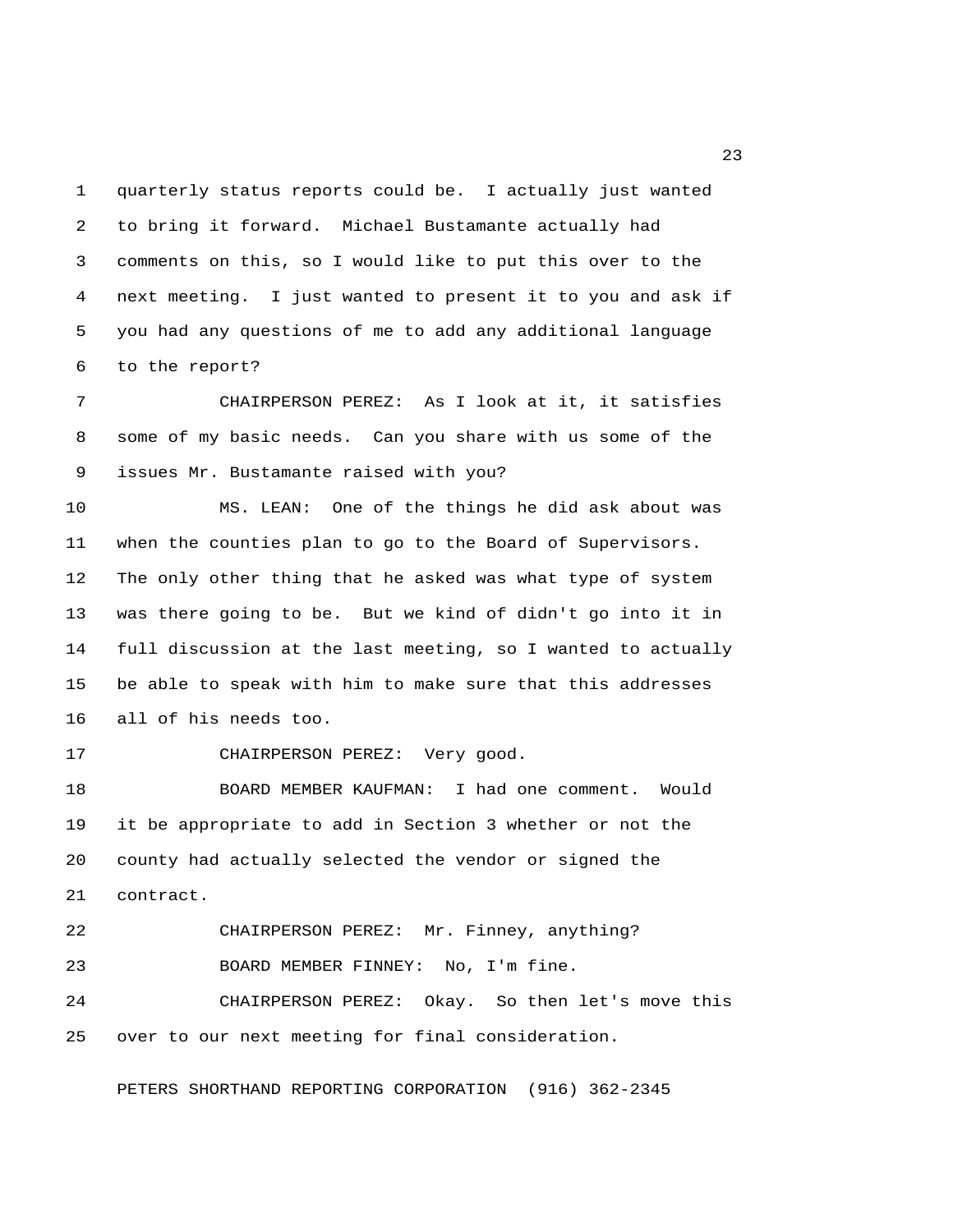1 MS. LEAN: Thank you.

 2 CHAIRPERSON PEREZ: Okay. Item 6B, update on Del 3 Norte County's amendment to its vendor contract language. 4 MS. LEAN: We actually have a representative from 5 our Executive Office, Chris Reynolds. He's doing the 6 negotiation with Sequoia. He's here to address the Board. 7 CHAIRPERSON PEREZ: And, Chris, if you would, just 8 because we may have a series of questions for you after you 9 address us, maybe if you could join Jana and Steve just so 10 that we have a little better clarity on the sound when you 11 speak. 12 MR. REYNOLDS: Chris Reynolds, HAVA Coordinator 13 with the Secretary of State's Office. 14 We have not closed this issue with Sequoia who has 15 represented that they will carry the proxy of the umbrella 16 organization for the voting system vendors. We have traded, 17 if you will, drafts of language, but we haven't come to 18 closure on it, and that's the sum total of it. We will be 19 sitting down and meeting face to face this coming Wednesday 20 at noon to try to bring closure to this issue and we hope to 21 get it resolved on that day. 22 CHAIRPERSON PEREZ: Okay. So you haven't reached 23 closure, but how would you characterize the discussions to 24 this point?

25 MR. REYNOLDS: Friendly, professional. I think we PETERS SHORTHAND REPORTING CORPORATION (916) 362-2345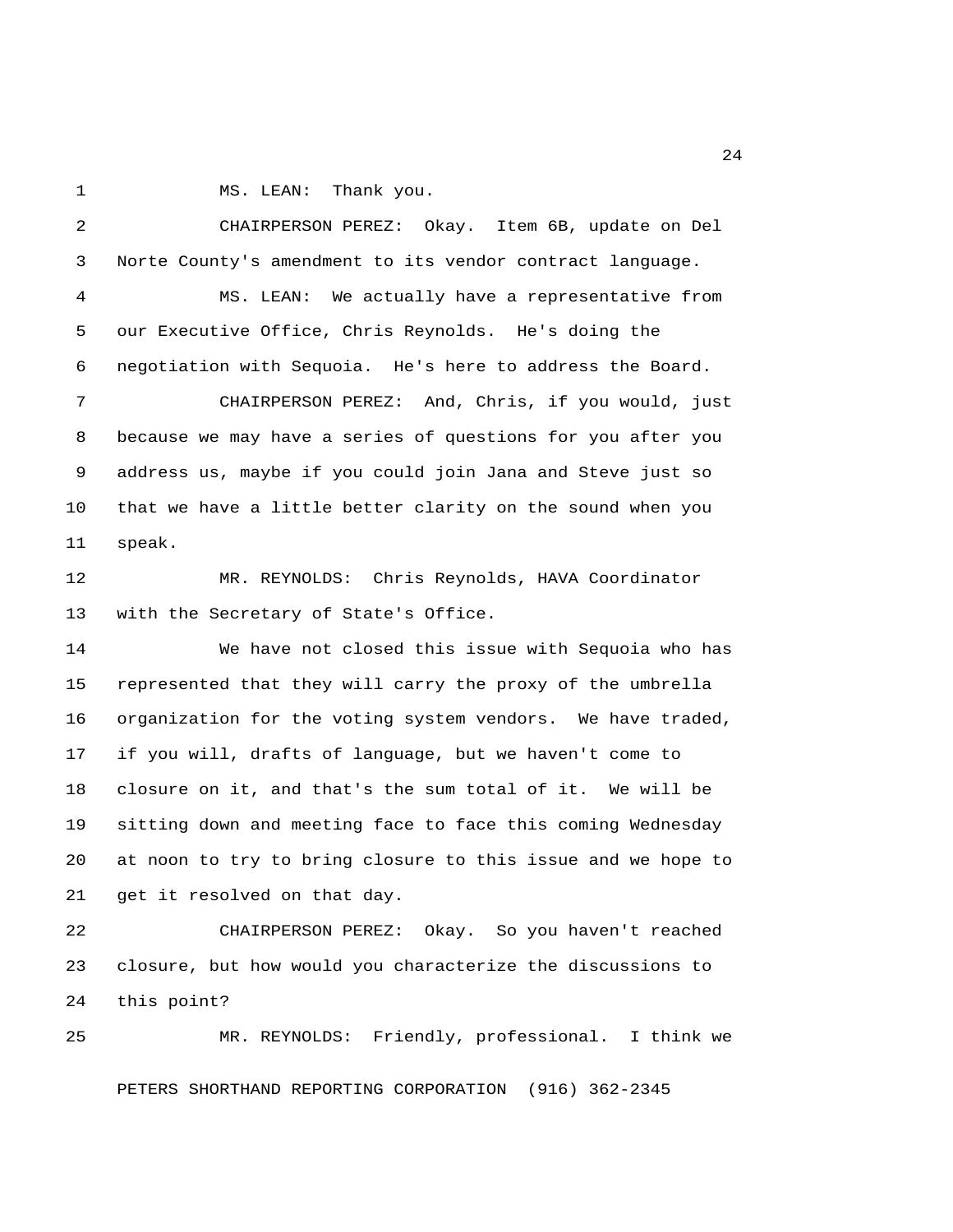1 understand the viewpoint of the vendor community and I don't 2 want to misrepresent or put any words in their mouth, and 3 there may be a representative here, actually I don't see 4 them in the room. Alfy Charles from Sequoia has been our 5 principal point of contact. So it's been friendly and 6 professional.

 7 We appreciate their perspective, but at the same 8 time we want to make sure that what we do is definitive, 9 that there's no misunderstanding, there's not a lot of room 10 for interpretation so we can bring closure to this issue so 11 that every party understands what we're trying to achieve. 12 And from the Secretary of State's point of view, what we're 13 trying to achieve is to balance the -- to create an 14 equitable burden, if you will, of risk. It's our belief 15 that, A, the law requires that systems be HAVA compliant 16 and, B, that the counties are buying and being asked to buy 17 systems under that premise, if you will.

18 So we believe that it's appropriate to make it 19 clear to everyone, the counties and the vendors, and for 20 that matter the voters and the taxpayers, that what we 21 expect is to have a HAVA compliant system. And should there 22 be a discovery of some sort in the future that a system is 23 not HAVA compliant that it would be the responsibility of 24 the vendor to pay for the costs to bring the system into 25 compliance.

PETERS SHORTHAND REPORTING CORPORATION (916) 362-2345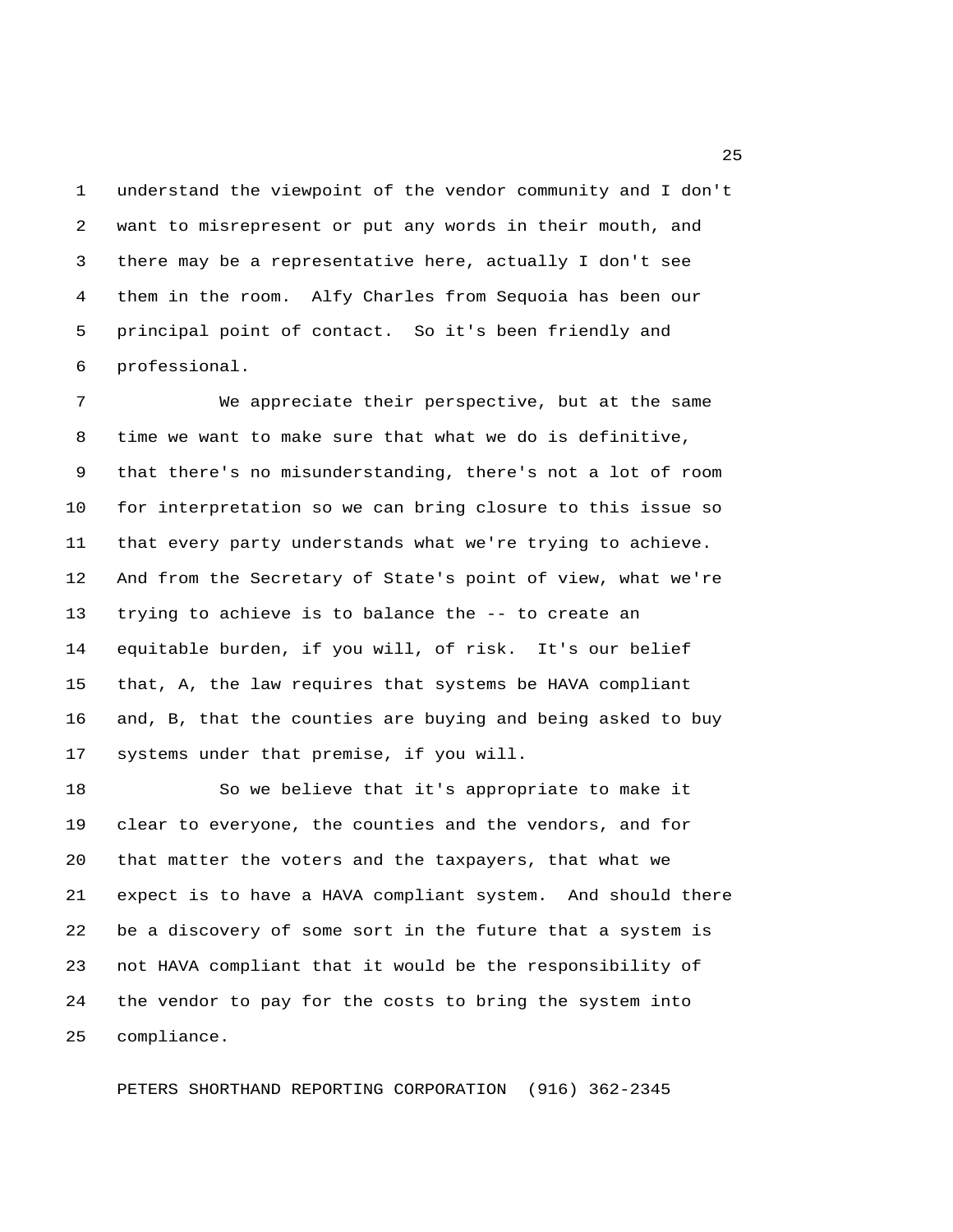1 CHAIRPERSON PEREZ: Speaking as the only 2 nonattorney on the Board today, let me try to state this 3 hopefully in a way consistent with what I said at our last 4 meeting, that I see a very large distinction between 5 compliance with HAVA and state laws at the time of the 6 transaction and new laws and expectations of vendors that 7 are generated after the execution of the agreement. And 8 that was one area where I understood and quite frankly 9 tended to agree with the vendor community that it is 10 absolutely appropriate to expect that they comply with all 11 laws that are in effect at the time of the transaction, but 12 there is a distinction between that and a change in law. So 13 I want to make sure that I'm very clear on where I'm going 14 on that.

15 MR. REYNOLDS: And this is Chris Reynolds again. 16 Frankly, we would agree with that. We are not 17 trying to bind the vendors to some future change in law, 18 however, part of the disagreement, if you will, or one of 19 the issues to be resolved is whether that would include an 20 interpretation. We believe that interpretations by a court 21 are inclusive of what we're talking about here. In other 22 words, if there was a lawsuit brought for the purposes of 23 clarification of HAVA and the court were to find that this 24 is what HAVA compliance means, that it's appropriate to say 25 that the vendors were and are supposed to meet that

PETERS SHORTHAND REPORTING CORPORATION (916) 362-2345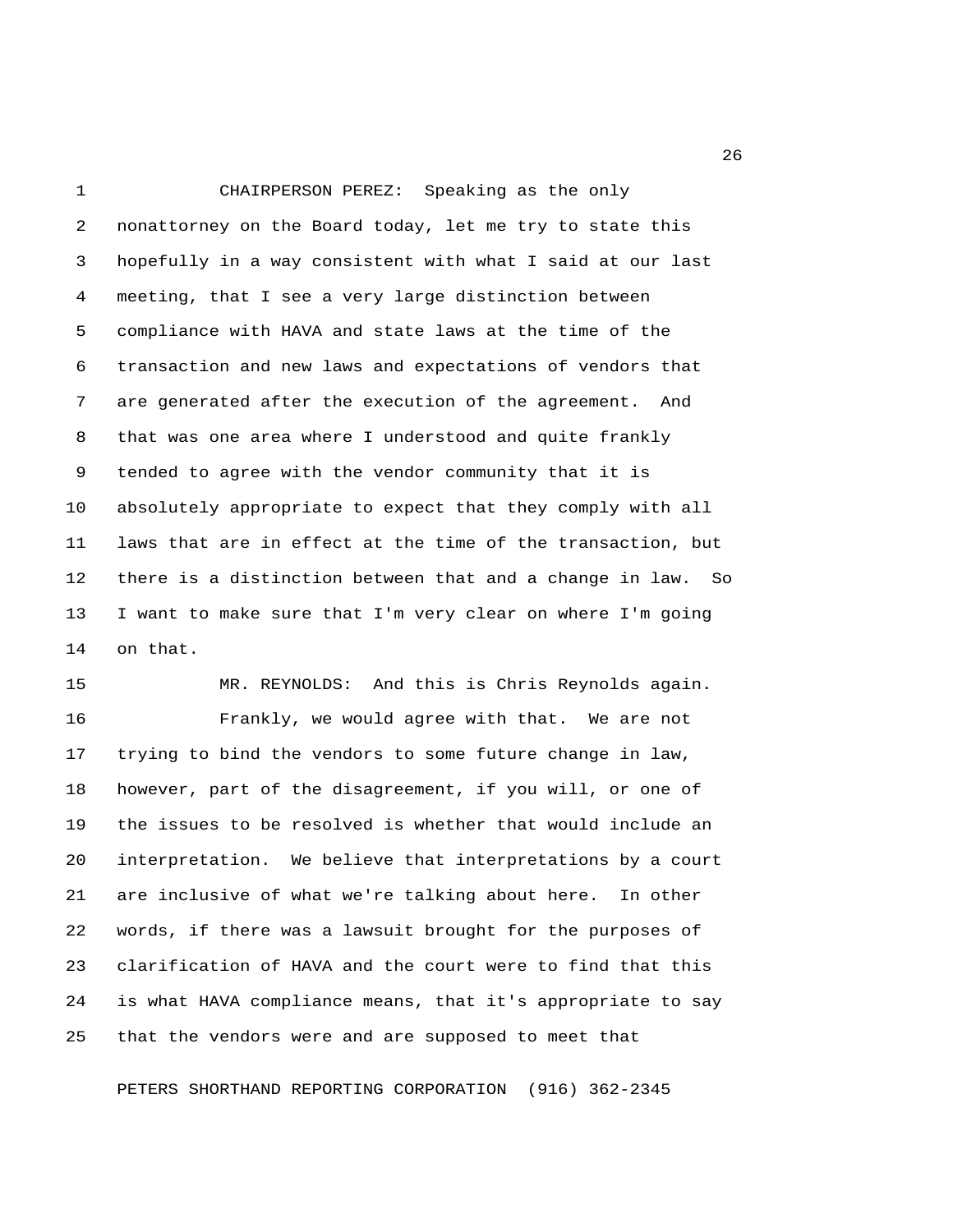1 compliance requirement.

 2 CHAIRPERSON PEREZ: And I share your view on that. 3 My concern was the original directed language I think went a 4 little further than what you and I have just stated and 5 that's what motivated me as an individual to want to have 6 the three parties further engage in this discussion and see 7 what kind of resolution we can get. So I appreciate that. 8 Mr. Kaufman, any questions or statements? 9 BOARD MEMBER KAUFMAN: Just one question. Has Del 10 Norte been involved in the process or any representatives of 11 the county thus far? 12 MR. REYNOLDS: No, Del Norte has not requested to 13 be a party to the discussions and we have not reached out to 14 them I think principally because we see this as an issue 15 that is broader than a specific contract with Del Norte. 16 But we're certainly going to keep them informed about 17 progress on the discussions, we just haven't made much to 18 date. 19 CHAIRPERSON PEREZ: Mr. Finney? 20 BOARD MEMBER FINNEY: I'm just interested to see 21 how it continues with the Secretary of State's office. 22 CHAIRPERSON PEREZ: I just want to make sure that 23 Del Norte is aware that the conversations are ongoing and is 24 afforded the opportunity to opt into the conversations if 25 they choose to. Even though the content of what's being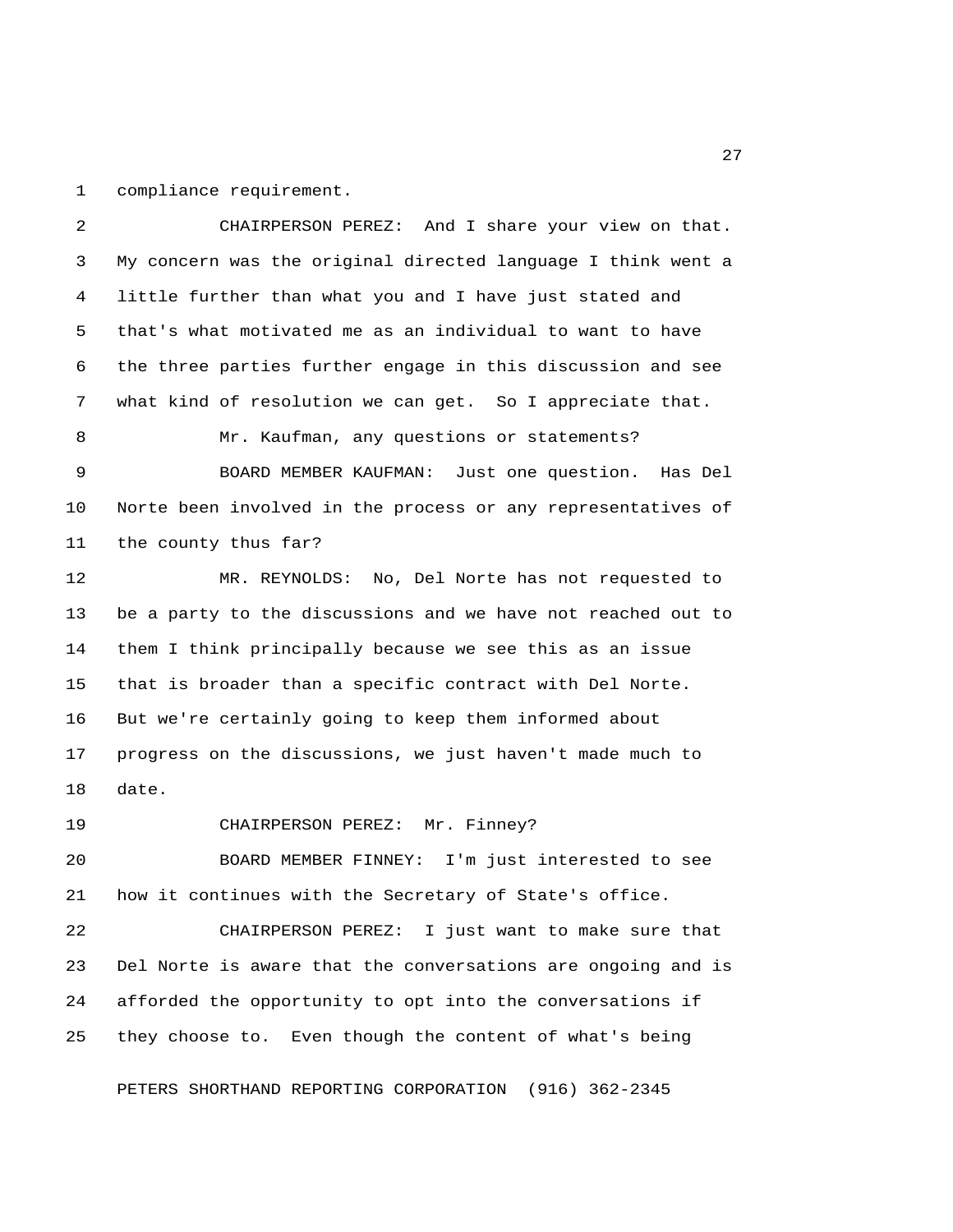1 addressed here is broader than that, it was their 2 contractual language that precipitated our interest in 3 having this.

 4 MR. REYNOLDS: This is Chris Reynolds again. 5 Absolutely we will see whether they have an 6 interest in participating directly in Wednesday's discussion 7 and I do want to express the appreciation of the Secretary 8 of State's Office to the Board for its assistance in this. 9 So thank you. 10 CHAIRPERSON PEREZ: Very good. Thank you. 11 Anything else on this item. 12 BOARD MEMBER FINNEY: One thing, Mr. Chair. 13 When do you think this might be resolved, do we 14 have any idea? 15 MR. REYNOLDS: It's my hope that we may be able to 16 have something by the end of this week. I see this meeting 17 on Wednesday as a critical time to try to resolve this. 18 CHAIRPERSON PEREZ: Very good. So you feel 19 confident that we're on track to be able to resolve this 20 well before our November meeting? 21 MR. REYNOLDS: That's my hope, yes. 22 CHAIRPERSON PEREZ: Okay. Very good. 23 Mr. Kaufman, anything else on this? 24 BOARD MEMBER KAUFMAN: No, that's it. 25 CHAIRPERSON PEREZ: Mr. Finney?

PETERS SHORTHAND REPORTING CORPORATION (916) 362-2345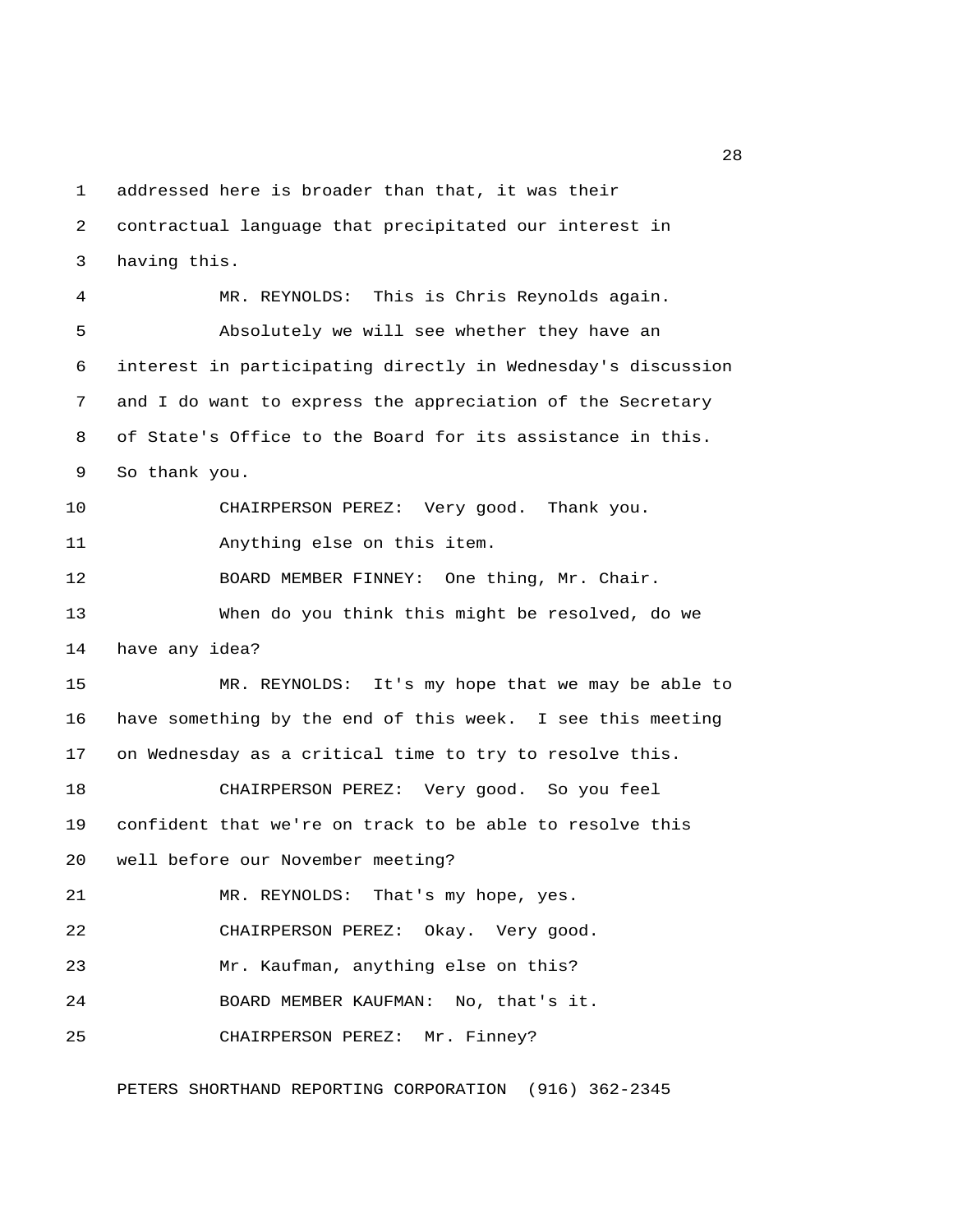1 Okay, then let's move to Item 6C, additional staff 2 report on the legal interpretation of Election Code Section 3 19234(c)(3).

4 Jana.

 5 MS. LEAN: Actually you asked that this additional 6 staff report be conducted and we do have our staff attorney, 7 Michael, here who is going to go over his legal 8 interpretation as provided in your binders. We do have one 9 comment card on this topic, and as soon as Michael is done, 10 he's going to come up to the stage and address you, but as 11 soon as he's done, I will give you that one.

12 CHAIRPERSON PEREZ: Thank you.

13 MR. KANOTZ: Good morning, this is Michael Kanotz. 14 And perhaps rather than read the report that I included, I 15 will go ahead and just summarize its contents and if there 16 are any questions I can go through those.

17 In general, the statutory language that we were 18 discussing last time that limits the Board's ability to 19 grant funds from the Voting Modernization Act states that 20 the -- one of the conditions that is stated that the county 21 has not previously requested fund money for the purchase of 22 a new voting system period. And then the second sentence 23 states applications for expansions of an existing system or 24 components related to a previously approved application 25 shall be accepted.

PETERS SHORTHAND REPORTING CORPORATION (916) 362-2345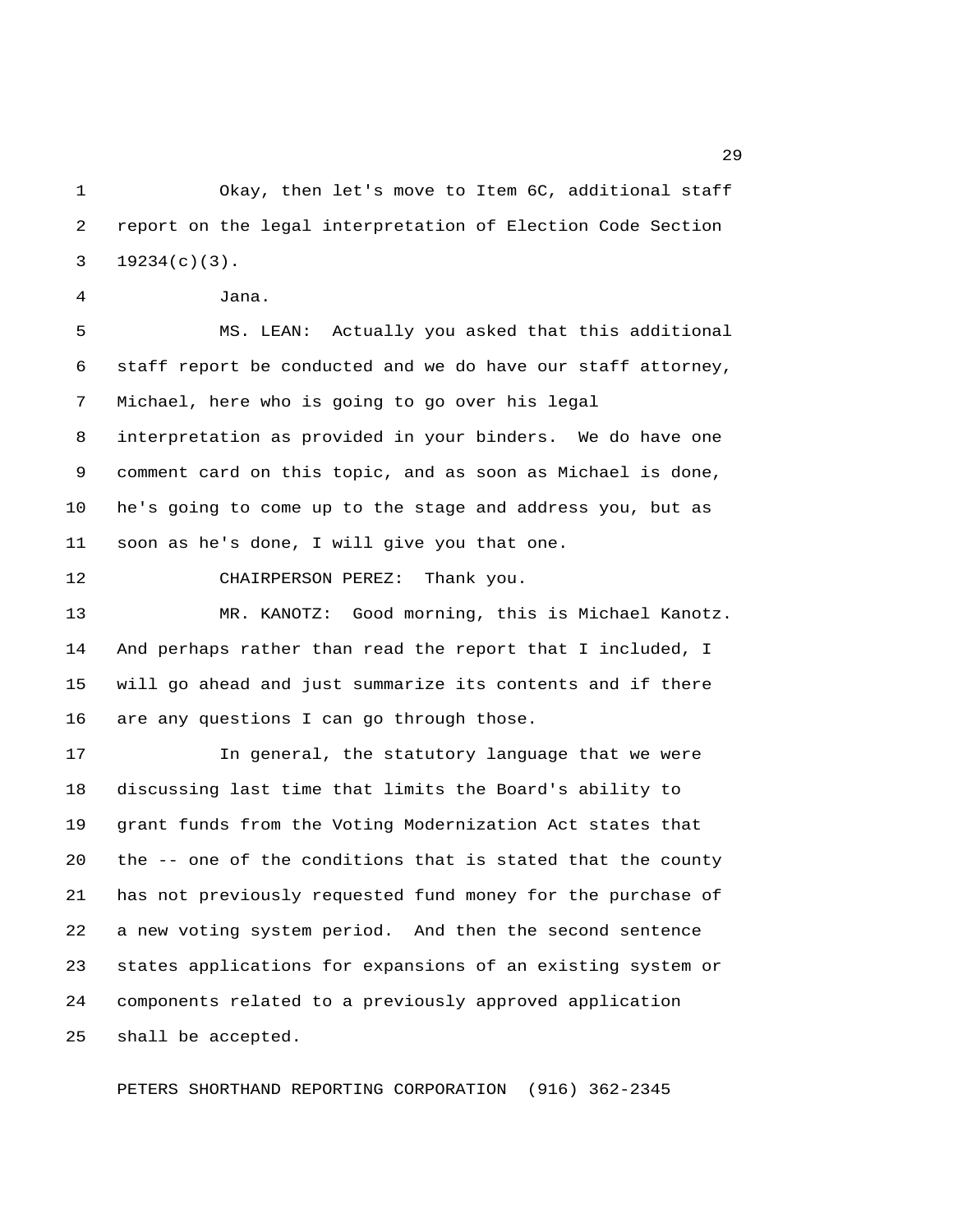1 And because rather than stating a general rule and 2 providing language of exception, because the statute 3 contains two somewhat contradictory rules and also because 4 the term new voting system is imprecise in some respects, 5 it's my opinion that the statute is ambiguous to an extent 6 on this case and under the rules of statutory construction 7 that it would be appropriate to look to the intent of the 8 voters with regard to whether or not a second or a phase 2 9 interpretation could be granted.

10 And in this instance, the intent of the voters was 11 to assist counties in the purchase of new voting equipment 12 that is certified by the Secretary or State. And certainly 13 if equipment was purchased with Proposition 41 funds and 14 then subsequently it becomes decertified for some reason, I 15 don't think that it would contradict the intent of the 16 voters to approve Prop 41 funds to be used to replace that 17 equipment.

18 CHAIRPERSON PEREZ: Okay.

19 BOARD MEMBER FINNEY: So you're suggesting that we 20 look to the intent of the voters behind the proposition 21 which was where there is an obsolete system, which one could 22 argue a system becomes obsolete when decertified by the 23 Secretary of State's Office, we then through Prop 41 could 24 help replace that obsolete system?

25 MR. KANOTZ: That's correct.

PETERS SHORTHAND REPORTING CORPORATION (916) 362-2345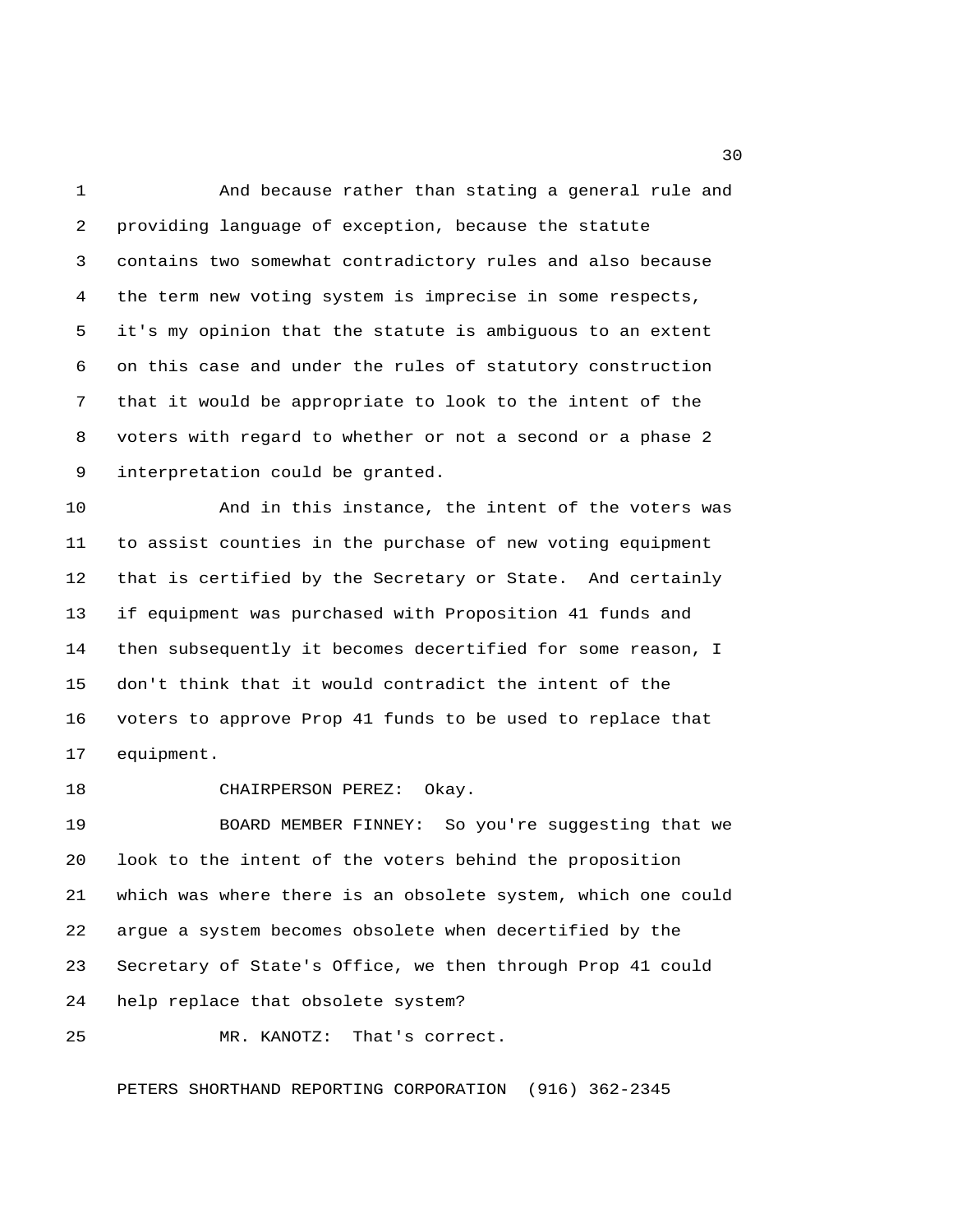1 BOARD MEMBER FINNEY: I actually am pretty 2 comfortable with your interpretation.

 3 BOARD MEMBER KAUFMAN: Well, I guess I was a 4 little confused by the premise that these are contradictory 5 terms. I thought that the second sentence kind of amplifies 6 the first. And I guess my question was with respect to a 7 new voting system. I see, you know, voting system is 8 defined here, I guess it's Section 19232.

9 MR. KANOTZ: Correct.

10 BOARD MEMBER KAUFMAN: And the language says any 11 voting machine, voting device, or vote tabulating device 12 that does not utilize prescored punch card ballots. And I 13 guess I'm just wondering whether a new voting system has to 14 necessarily be interpreted as focused on a single method of 15 voting versus a system which may be an optical scan system 16 layered with a DRE machine to, you know, provide HAVA 17 compliance and whether those would all be viewed as a voting 18 system. And I think there's a good argument to be made that 19 that would be a voting system.

20 CHAIRPERSON PEREZ: That's what I'm reading in 21 your second to the last paragraph on page 1 where you say a 22 more appropriate reading of the term voting system in the 23 context would refer to an overall modality of voting 24 systems, whether that system is punch card, optical scan or 25 DRE system.

PETERS SHORTHAND REPORTING CORPORATION (916) 362-2345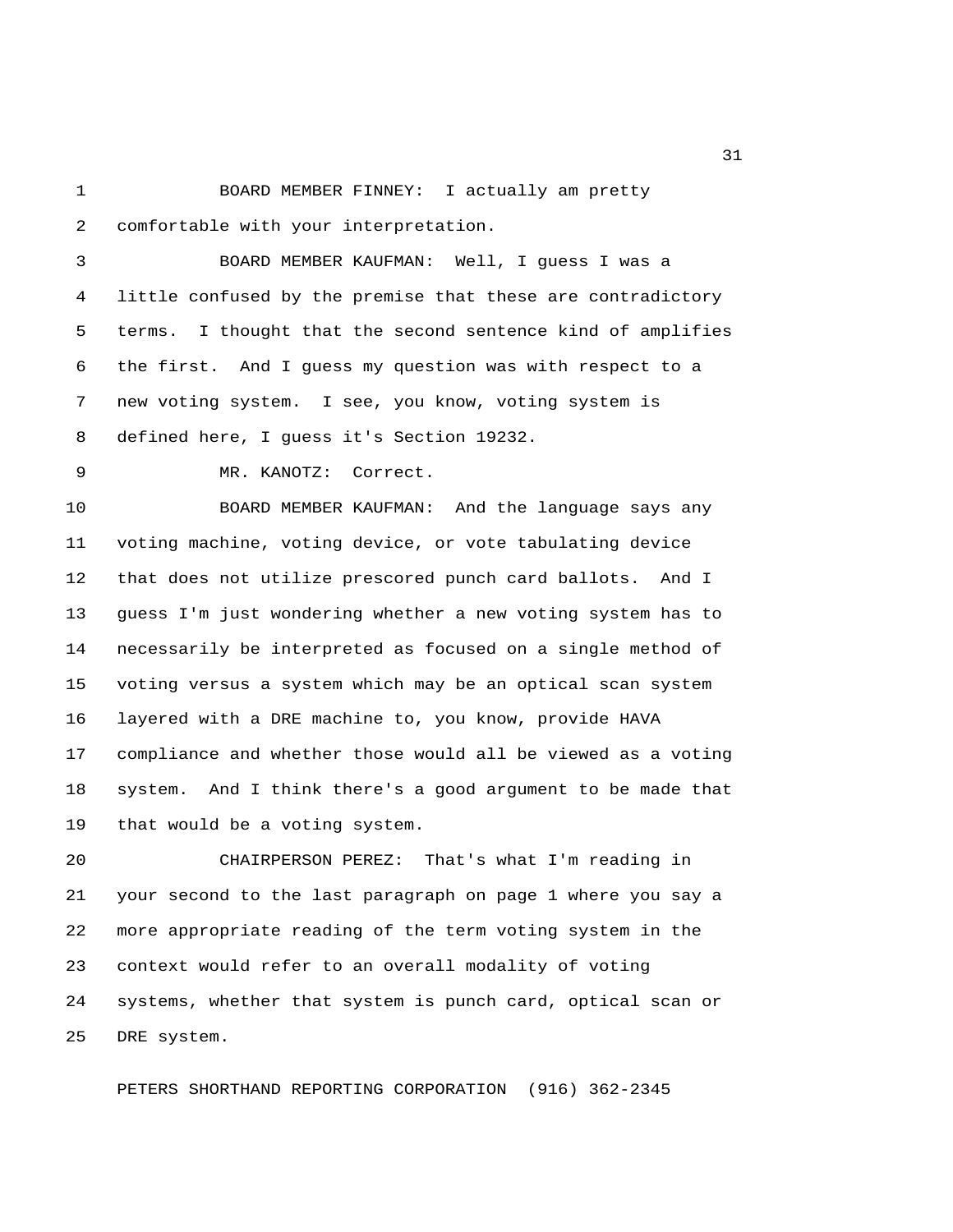1 BOARD MEMBER FINNEY: Mr. Perez just took the 2 words right out of my mouth. I was about restate that. 3 MR. KANOTZ: Yeah, I think that is correct, but 4 Mr. Kaufman makes a good point in that there could be a 5 combination of those systems too. So that would -- 6 CHAIRPERSON PEREZ: If we would get Assemblywoman 7 Pat Lee to author a bill on hybrid voting systems? 8 (Laughter.) 9 BOARD MEMBER KAUFMAN: I don't know, but am I 10 right your sentence here meant that it could be any of 11 these, and I guess what I'm saying is it could be a 12 combination of those which to me may eliminate some of the 13 issue that you go through on page 2 I guess. 14 BOARD MEMBER FINNEY: I kind of like a stricter 15 interpretation, but I am open to what you're getting at, 16 Steve. I'm just suggesting that -- I think the grounding of 17 what we need for what I think our purposes are is this 18 referral to the intent of the voter and the act of 19 decertification that the Secretary of State might engage in 20 by some act causing a system to become obsolete. And I 21 think that what we need to work with really goes to the 22 heart of what was the voters' intent in passing the 23 proposition. So I think your interpretation of this could 24 even cast the net more broadly as to what could or couldn't 25 qualify, but ultimately I think, you know, the real target,

PETERS SHORTHAND REPORTING CORPORATION (916) 362-2345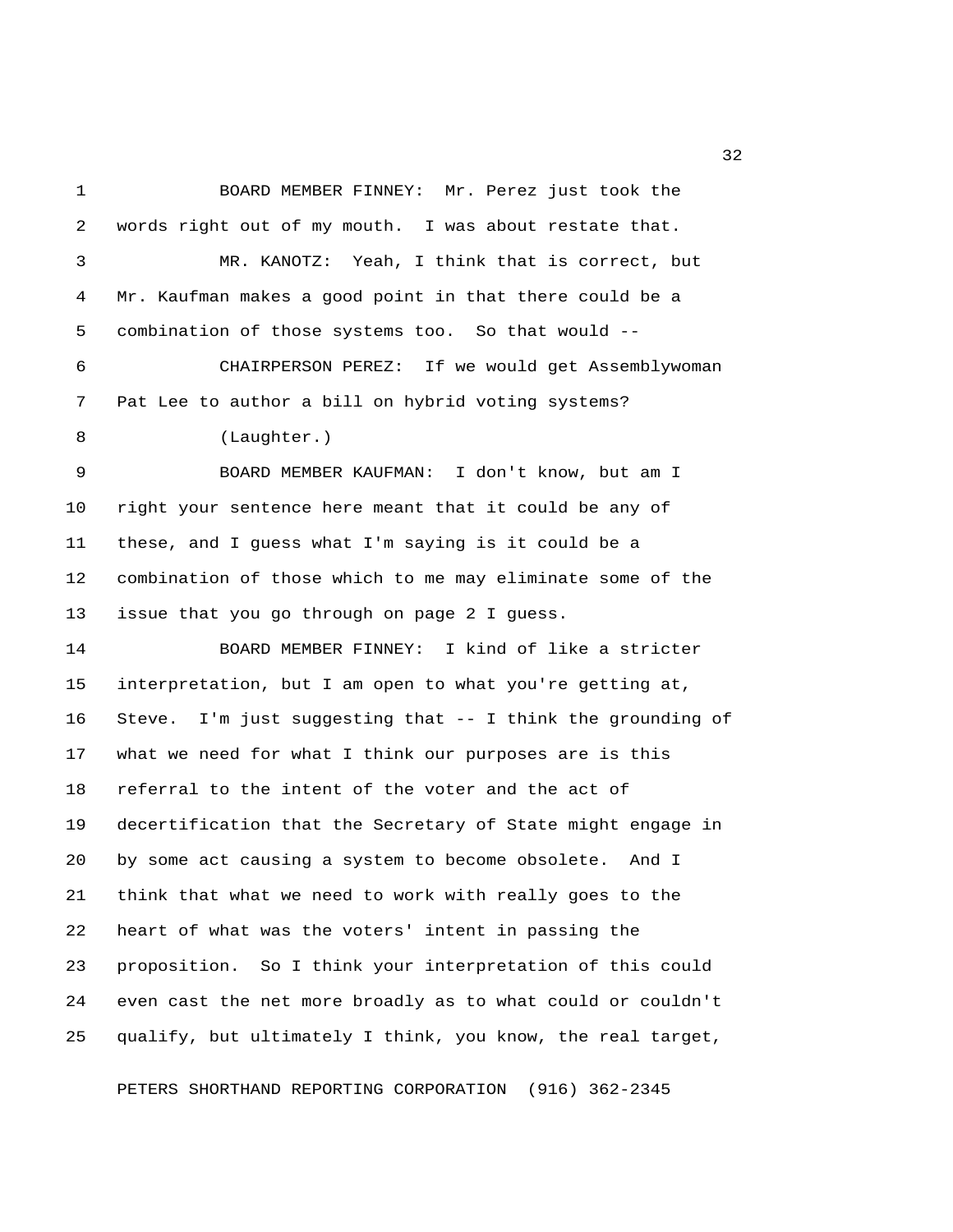1 the decision we have to make, is this a system that either 2 is still in play or is it something that has been made 3 obsolete that needs replacing.

 4 BOARD MEMBER KAUFMAN: You know, I have the same 5 -- I think we all have the same goals in mind and that is to 6 help the counties get to where they need to go to have 7 compliant systems to allow their voters to have confidence 8 of what they are voting on is going to record their votes. 9 I don't think there is any question about that. My only 10 concern is in kind of parsing language here and trying to 11 come up with interpretations. And I'm just trying to 12 understanding, I'm not suggesting that the interpretation 13 that you've given it is incorrect, imprecise or otherwise, 14 I'm just really trying to get a handle on it and understand 15 it. And are you suggesting that if a system becomes 16 decertified, I mean then it seems to me that it's almost 17 suggesting that the county kind of never applied for it in 18 the first place in some ways?

19 MR. KANOTZ: Well, it's difficult in regard to the 20 statutory language because then I think what we're talking 21 about could be viewed as an expansion of an existing system 22 or components related to a previously approved application. 23 Because in general if the system -- I mean it strikes me 24 that it would conform to the intent of the voters if we 25 provided funds to a county to replace a system that has been

PETERS SHORTHAND REPORTING CORPORATION (916) 362-2345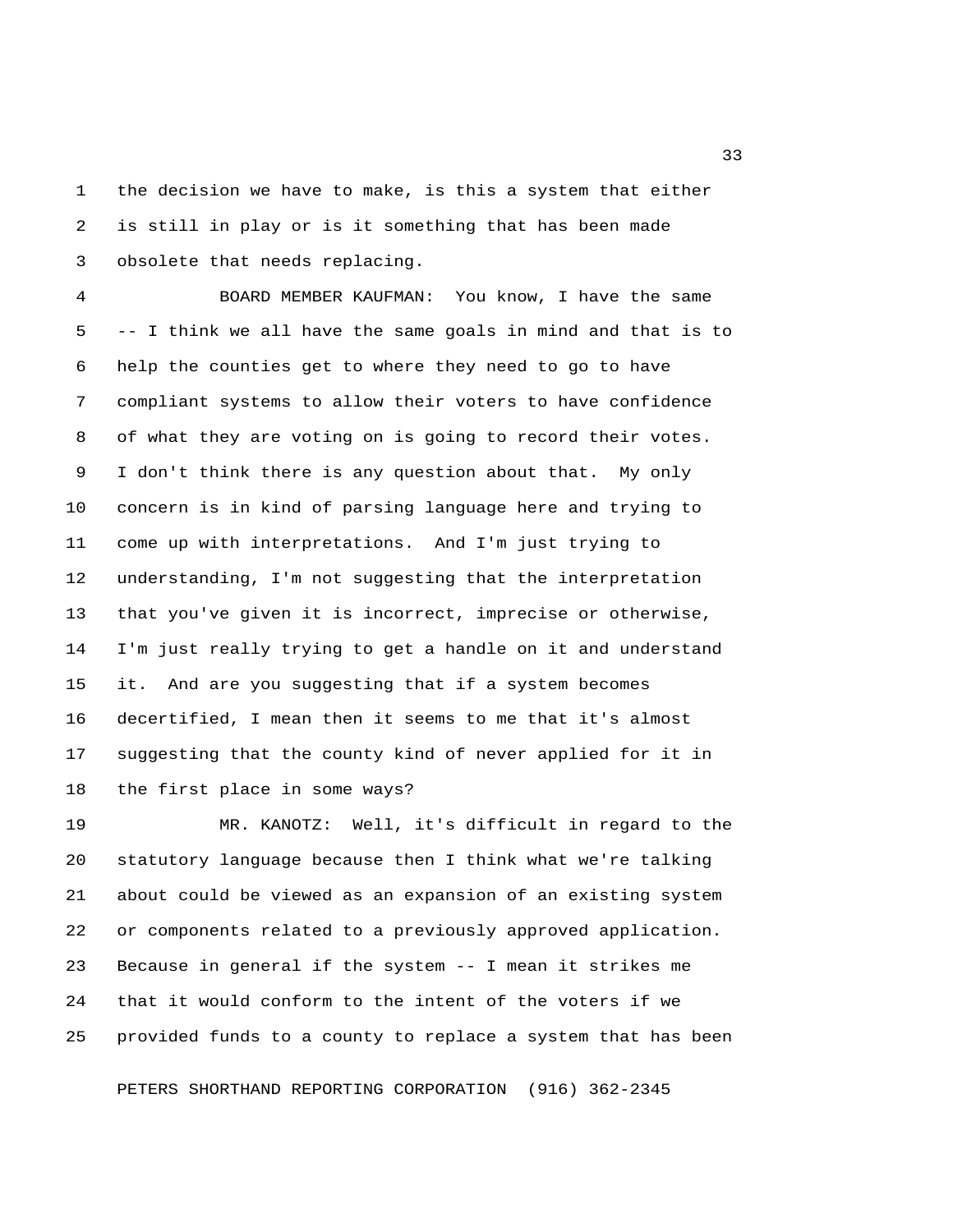1 decertified, even if it used funds from Prop 41 to purchase 2 the system.

 3 BOARD MEMBER KAUFMAN: Still within its allocated 4 amount.

5 MR. KANOTZ: Right.

 6 MS. LEAN: Can I interrupt for just a moment? 7 CHAIRPERSON PEREZ: Certainly, Jana.

 8 MS. LEAN: Carl Guardino is trying to call in. He 9 was unavailable at the beginning of the meeting. I just 10 want to ask the Chair and the Vice Chair what they would 11 like to do.

12 CHAIRPERSON PEREZ: My sense of it, Steve, tell me 13 what you think, let's take a few seconds pause. Let's allow 14 for Katherine to plug him into the system and let's move on, 15 if that's okay with everybody else.

16 MS. LEAN: Okay. Can you hold on just a moment. 17 Katherine just left the room so we're going to have to just 18 put us all on hold for a moment. Sorry.

19 BOARD MEMBER KAUFMAN: Why don't we take a five-20 minute break to continue this issue.

21 CHAIRPERSON PEREZ: Thank you.

22 (Thereupon a short recess was taken.)

23 BOARD MEMBER KAUFMAN: Fellow members, Mr. 24 Guardino is not going to join us after all, so I guess we 25 can probably go back on the record if it's okay with the

PETERS SHORTHAND REPORTING CORPORATION (916) 362-2345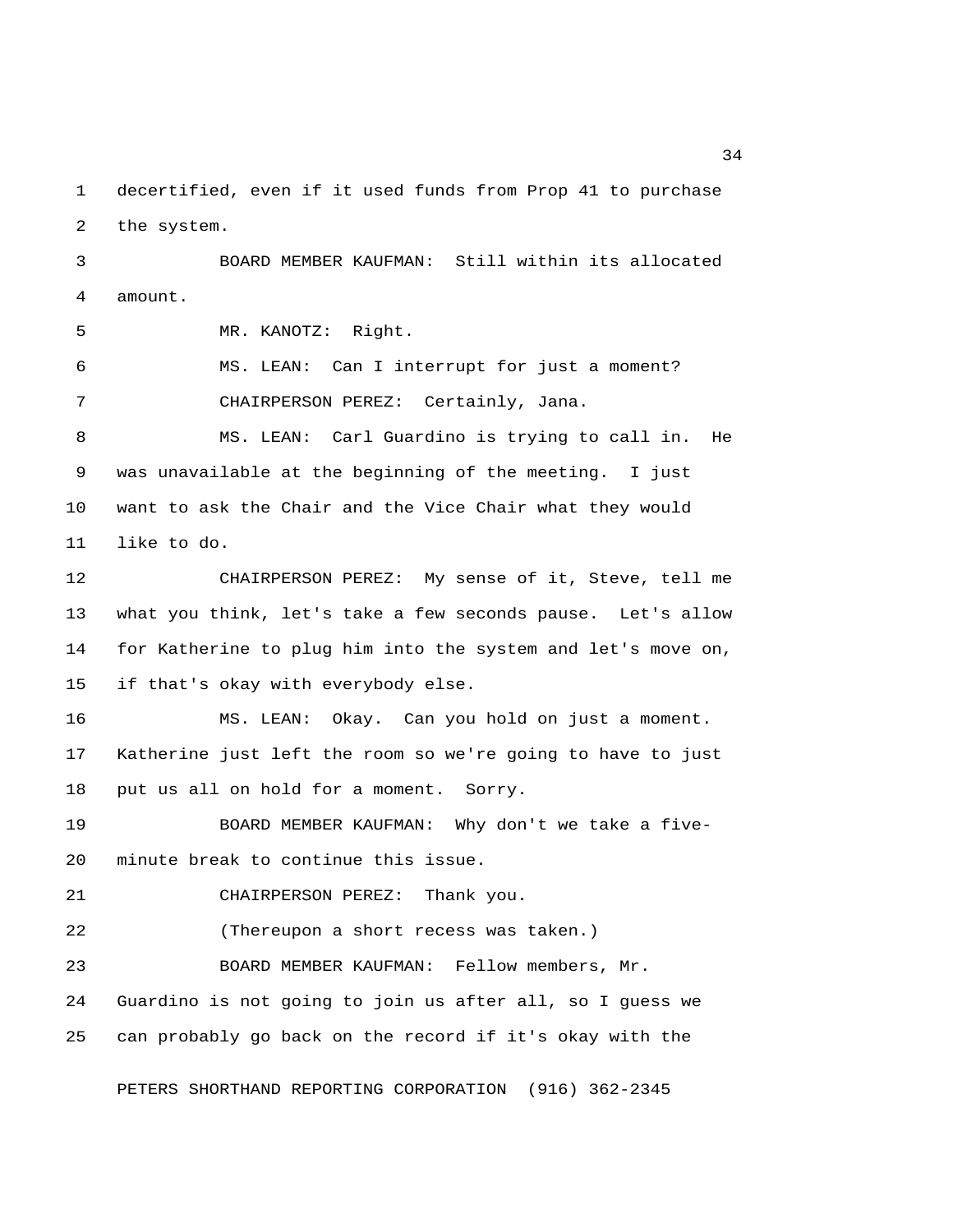1 Chair, because everybody is still here.

 2 CHAIRPERSON PEREZ: Very good. Let's continue on 3 in our discussion regarding this interpretation. 4 Would you like to pick us up from where we left 5 off, Michael. 6 BOARD MEMBER KAUFMAN: Go ahead, Michael. 7 MR. KANOTZ: Well -- 8 CHAIRPERSON PEREZ: You notice I didn't pick on my 9 two colleagues to try to figure out where we were when we 10 left off. 11 MR. KANOTZ: I would like to say we were 12 ruminating over what the language means. 13 CHAIRPERSON PEREZ: Right. 14 MR. KANOTZ: And because we are doing so, what was 15 meant by the overall point of the analysis, although it may 16 have been lost somewhat in a couple pages of legal writing, 17 is that because there are so many sort of questions and 18 issues with regards to what this paragraph means that it 19 necessarily because we are doing that exercise that there is 20 some ambiguity in the language and that we should look to 21 the intent of the voters. We should look beyond the plain 22 text of the section to the intent of the voters to inform us 23 of the meaning of this paragraph. 24 CHAIRPERSON PEREZ: Forgive me for asking a naive

PETERS SHORTHAND REPORTING CORPORATION (916) 362-2345

25 question. But then what is the construction of what legally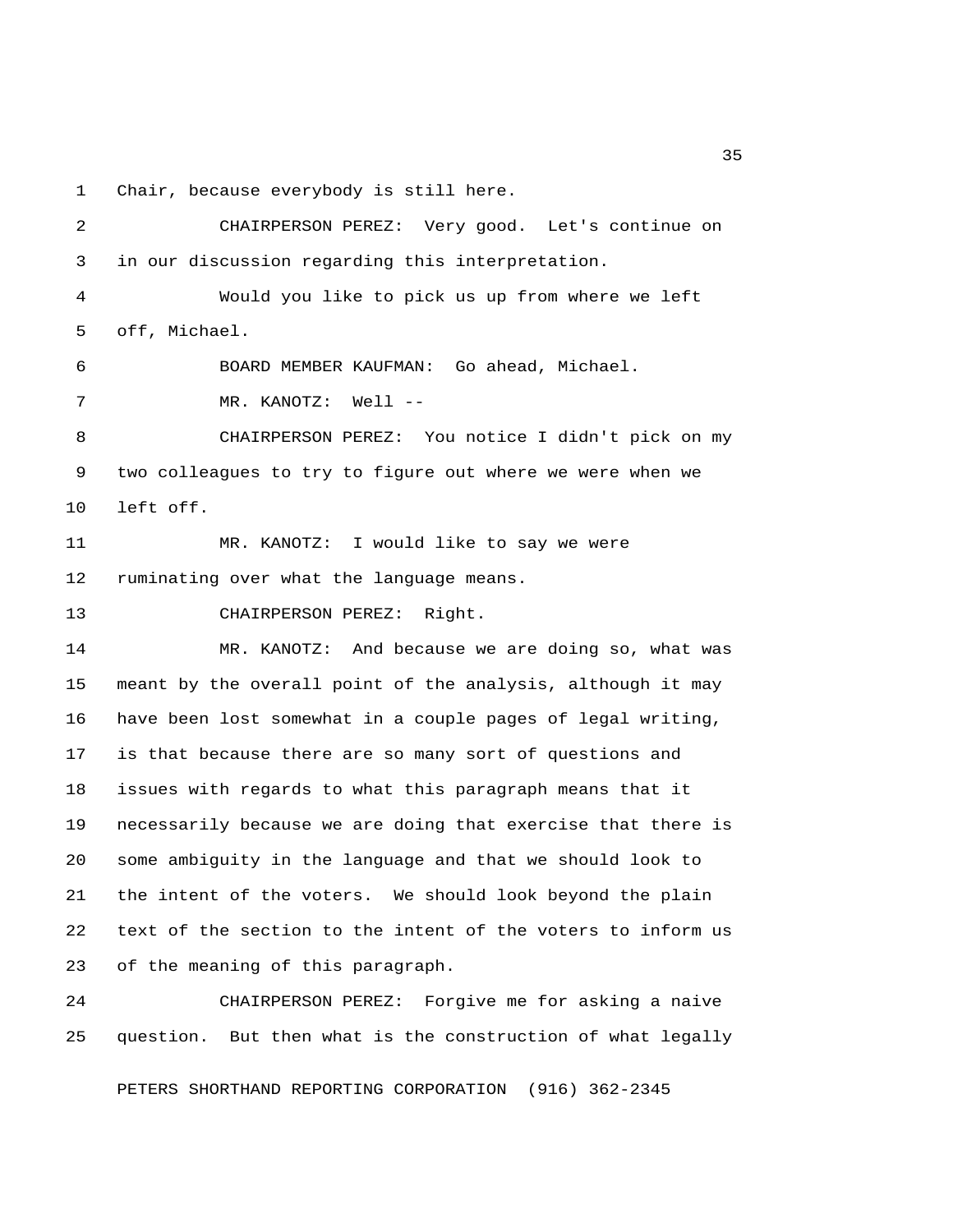1 binds us at that point?

 2 MR. KANOTZ: At that point it is still the 3 language of the statute, however we look to the intent of 4 the voters to understand its meaning. Because the statute 5 doesn't specifically address a situation, for example, where 6 a county has purchased optical scan equipment and another 7 type of voting machine for accessibility issues and then, 8 for example, the optical scan equipment is decertified. 9 CHAIRPERSON PEREZ: Let me ask the question a 10 different way. Because of the ambiguity, because we can't 11 look at the plain -- what was your term the plain -- 12 MR. KANOTZ: The plain meaning of the statute. 13 CHAIRPERSON PEREZ: The plain meaning because of 14 questions about what that meaning is. If we're now then to 15 look to voter intent, are we then bound by nothing more, not 16 that this is something small, but are we then bound by 17 nothing other than a good faith interpretation on our part 18 of acting consistent with what we believe the voters' intent 19 was? 20 MR. KANOTZ: I believe that's correct, but we also 21 need to keep in mind the language of the section.

22 CHAIRPERSON PEREZ: Right. Where the language is 23 ambiguous or potentially contradictory, when we have those 24 questions and where it cannot be resolved, as is the case 25 here, because of some of the overlap and some of the --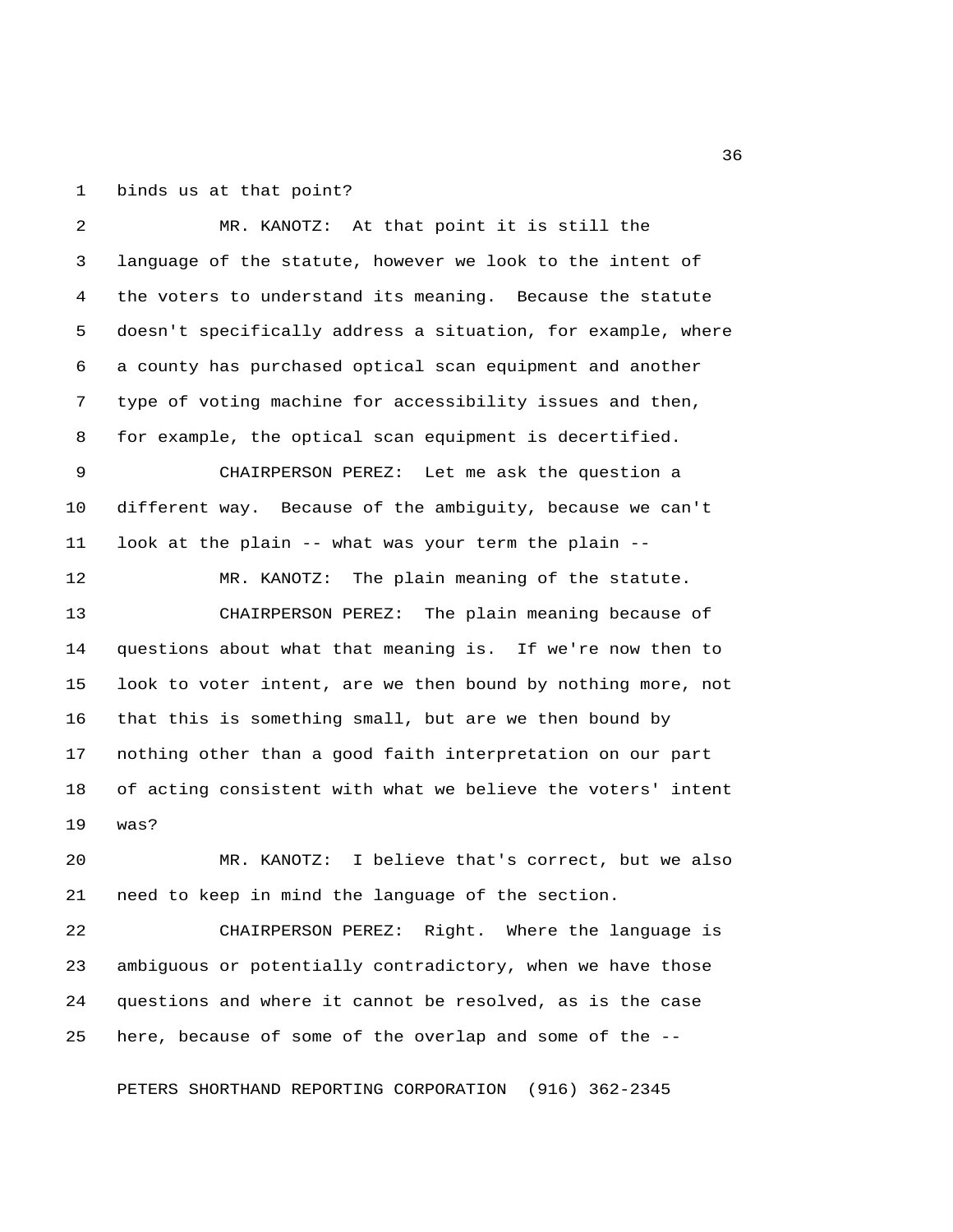1 BOARD MEMBER KAUFMAN: How about some of the 2 changes in the law since it passed.

 3 CHAIRPERSON PEREZ: Right, some of the changes in 4 the law. Are we then bound -- I guess the better question 5 is, are we then acting appropriately to be informed by the 6 change in the law to be informed by the meaning of Prop 41 7 as it was written and then act based on our interpretation 8 of the voters' intent in that conflict?

 9 BOARD MEMBER FINNEY: Mr. Chairman, I think you 10 asked the very question that I have been trying to wrestle 11 with here that makes me uncomfortable taking action today 12 based on the analysis we have so far, because I think the 13 questions you asked require additional analysis. And here 14 you have a situation that goes to the heart of why we 15 continue to even be on this Board and why this Board still 16 exists, the changing dynamic that we're wrestling with here. 17 It's not your typical proposition where you take property 18 taxes away from the local government and that kind of basic 19 stuff. This is something that is an evolving thing because 20 of the nature of the technology with which we're dealing.

21 So I would like to know, I would like to have some 22 research done on if there is any precedent that relates to 23 the authority of a public Board created by proposition to 24 act upon interpretation of that proposition based on, and 25 this is the tricky part, all the technology associated

PETERS SHORTHAND REPORTING CORPORATION (916) 362-2345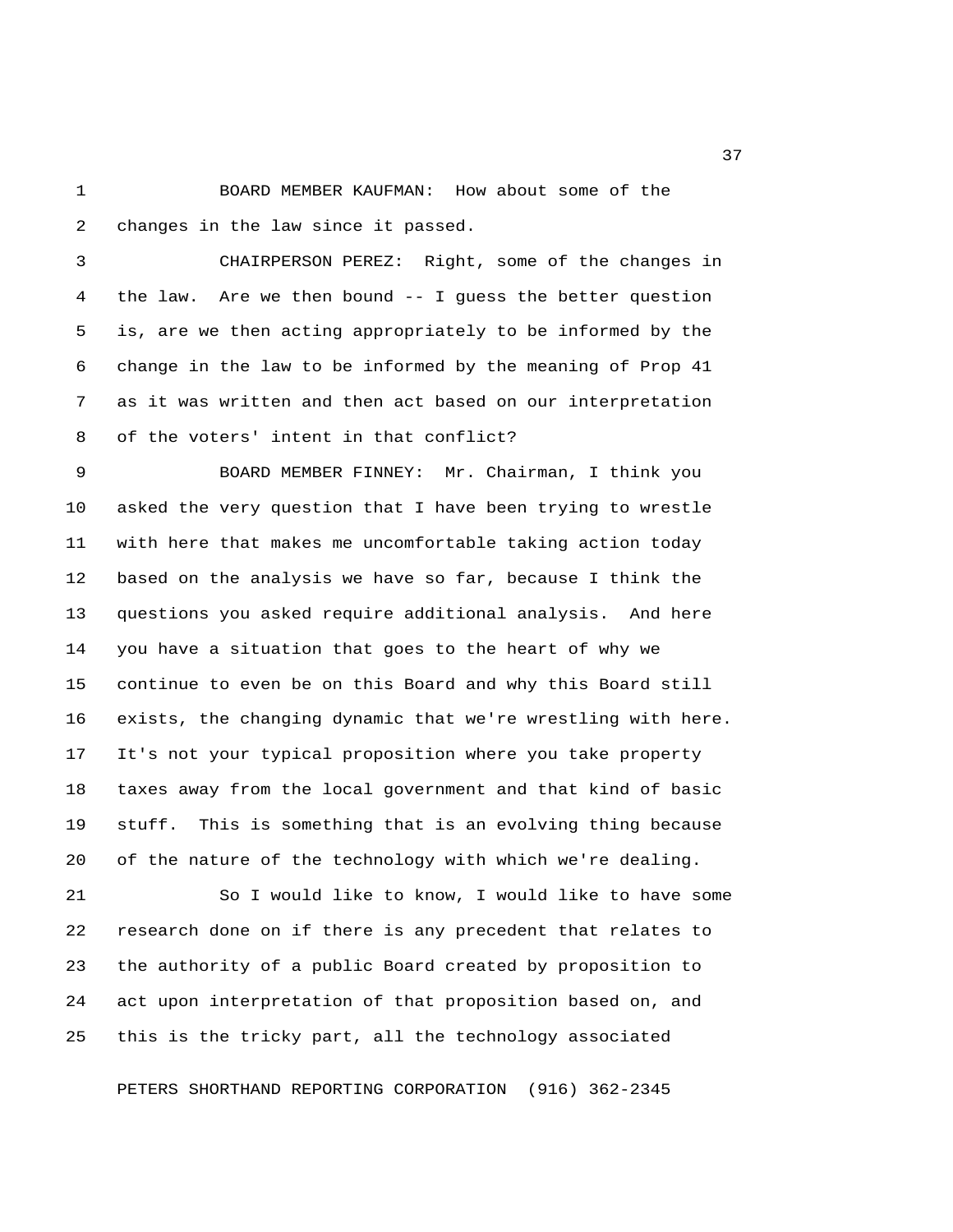1 therewith. Do you know what I'm trying to get at here?

 2 CHAIRPERSON PEREZ: Well, it's not just the 3 evolving technology, but it's the fact that as all the 4 county officials in the room could speak to, the fact that 5 the ball keeps getting moved or the goalposts keep getting 6 moved in terms of what meets the standard. 7 BOARD MEMBER FINNEY: But I think we kind of need 8 to know from a legal perspective, not just an interpretation 9 of the statute as it stands, but legal research on the role 10 of the public Board created by the proposition itself. 11 CHAIRPERSON PEREZ: Mr. Finney, I absolutely agree 12 with you. I mean I feel very comfortable saying what I 13 think is consistent with the voters' intent based on kind of 14 a reasonable person test, based on all that's happened, but 15 I'm not sure that we have the authority to do that and I 16 share your interest in getting that level of analysis. 17 Mr. Kaufman? 18 BOARD MEMBER KAUFMAN: Well, I agree that I don't 19 think we're in a position to make a snap judgment yet 20 without looking at this more closely. 21 BOARD MEMBER FINNEY: Because we're talking about 22 going beyond the interpretation of the statute with respect 23 to the content of the decision, now we're looking at the 24 process and the Board involvement in that decision, what

25 authority does the Board have. You know what I mean, maybe

PETERS SHORTHAND REPORTING CORPORATION (916) 362-2345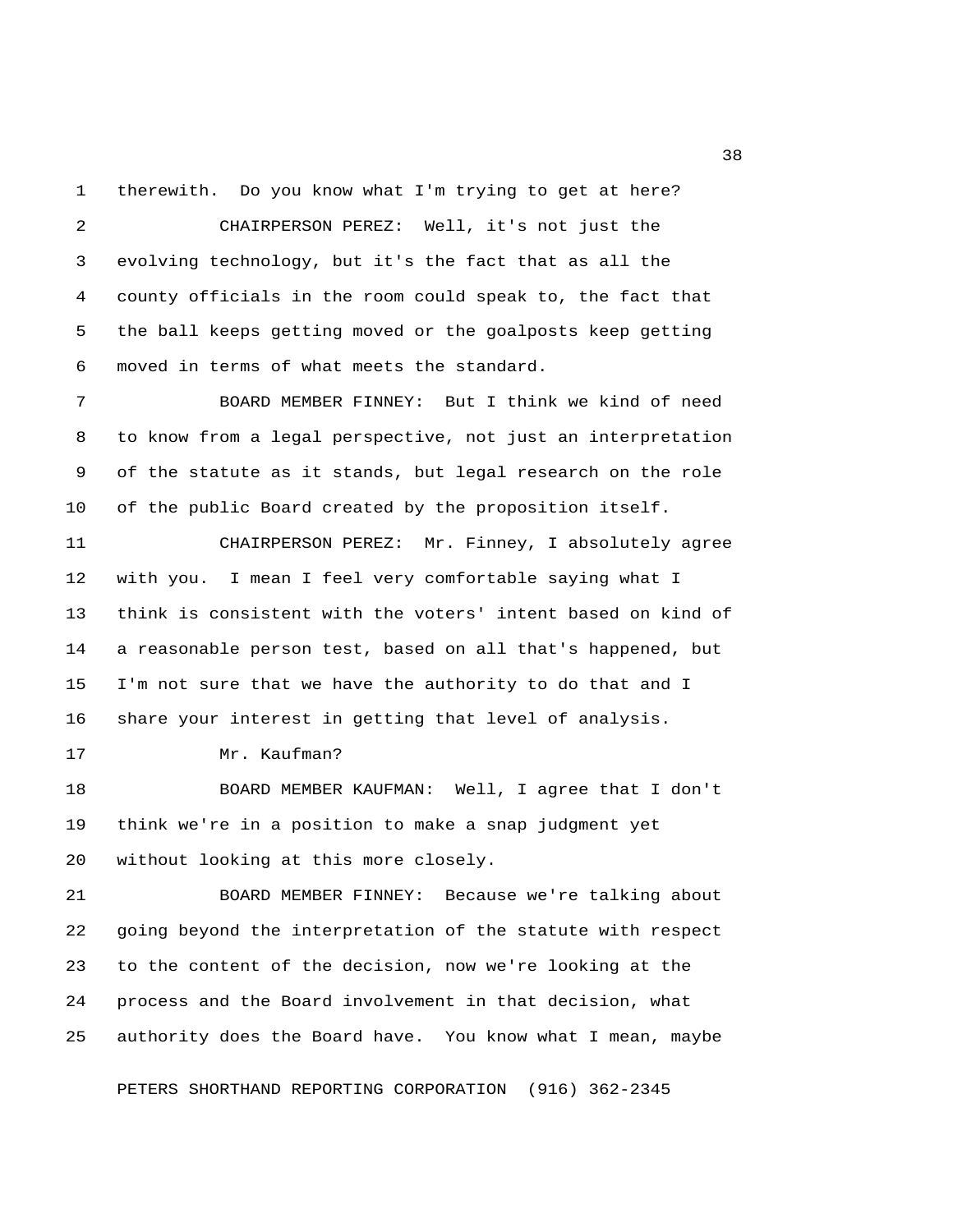1 there is a precedent out there that wrestles with this, but 2 I wouldn't want to broaden the scope of the Board's decision 3 to dole out public funds without at least some legal 4 research to back up our decision in that regard. 5 BOARD MEMBER KAUFMAN: Well, because, I mean the

 6 downside of this and I don't sense that it's going to 7 happen, but if we make some interpretation issue which gives 8 some county a second bite of the apple and another county 9 comes down the road and says --

10 BOARD MEMBER FINNEY: The money's not there 11 anymore.

12 BOARD MEMBER KAUFMAN: Yes, what about me, I was 13 hoping for a second round.

14 BOARD MEMBER FINNEY: And what happens to that 15 county hit by a fact or situation is in a much more 16 precarious situation with respect to voters and its ability 17 to carry out an election than the ones we did help, you know 18 what I'm saying, when there was still money there. I think 19 this is touchy stuff, I do really think we have got to flush 20 out the role of the Board in making this decision now.

21 CHAIRPERSON PEREZ: I agree. Here's what I would 22 like to do. You said we had cards on this item?

23 BOARD MEMBER KAUFMAN: Yes. We have one card and 24 I think maybe it would benefit us by hearing from Joan 25 Quinn. If Ms. Quinn wants to come up, maybe she can shed

PETERS SHORTHAND REPORTING CORPORATION (916) 362-2345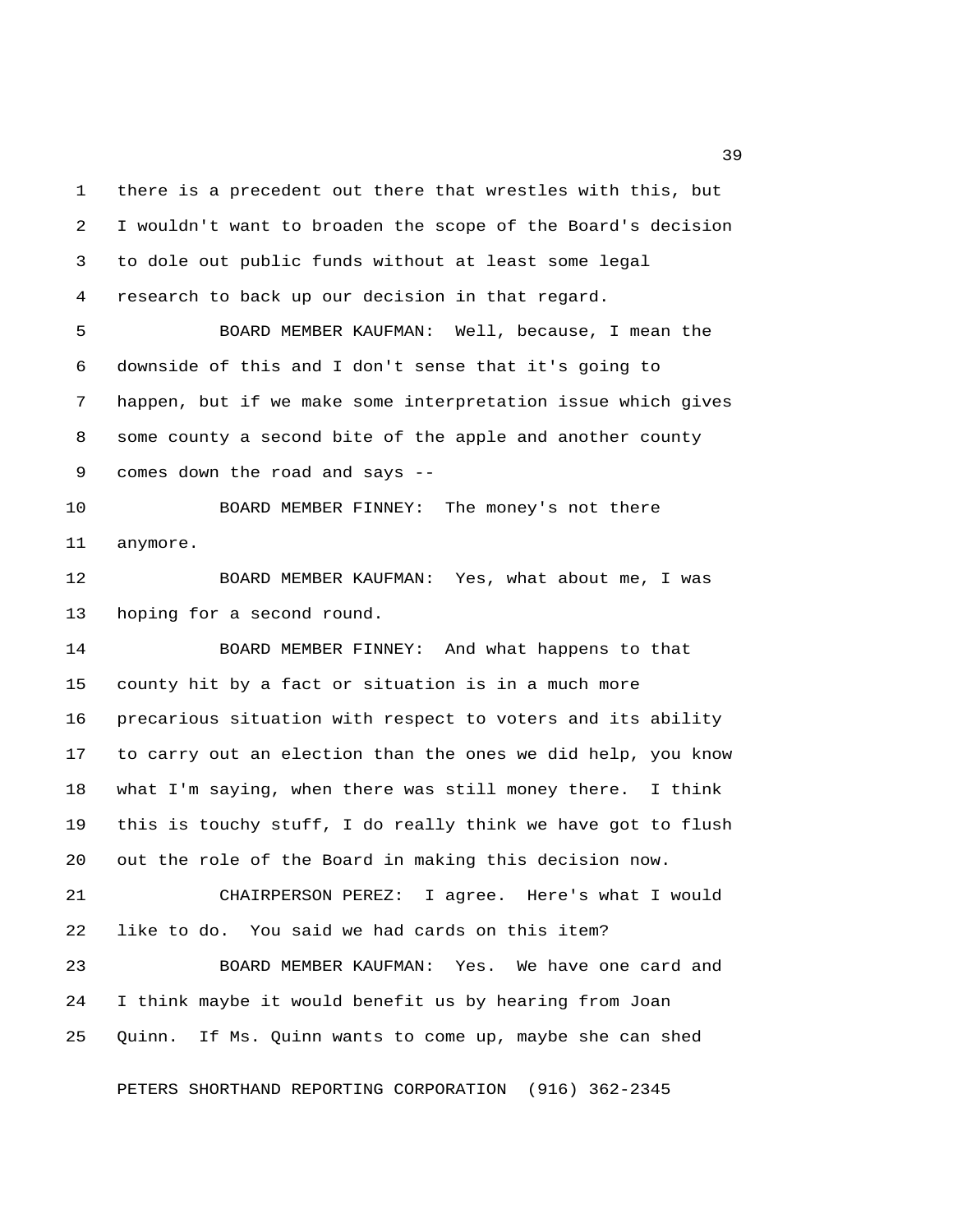1 some light on the situation.

 2 CHAIRPERSON PEREZ: That would be wonderful. 3 MS. QUINN: My name is Joan Quinn, I'm a retired 4 attorney and citizen of Sacramento county. Would you like 5 my address? 6 I'm sorry, I'm not here to shed light, I'm here to 7 ask a question. 8 BOARD MEMBER FINNEY: Is there any way we can have 9 her speak into one of the mikes so we can hear more clearly? 10 BOARD MEMBER KAUFMAN: She is speaking into the 11 mike. 12 MS. QUINN: I am speaking into a mike. 13 BOARD MEMBER FINNEY: It's kind of echoing. 14 BOARD MEMBER KAUFMAN: Then you should be here. 15 MS. QUINN: Do I get to come up on stage too? 16 MS. LEAN: Is that any better, Tal? 17 BOARD MEMBER FINNEY: All right. I can hear. 18 MS. LEAN: You can hear, okay. 19 MS. QUINN: I just had a question, I would like a 20 copy of the staff report. I haven't read it, so my question 21 is, I demand or request, I want a copy of the staff report, 22 your staff report on the legal interpretation. 23 CHAIRPERSON PEREZ: Steve, she is asking for a 24 copy of the staff report, correct? 25 BOARD MEMBER KAUFMAN: Yes, she is.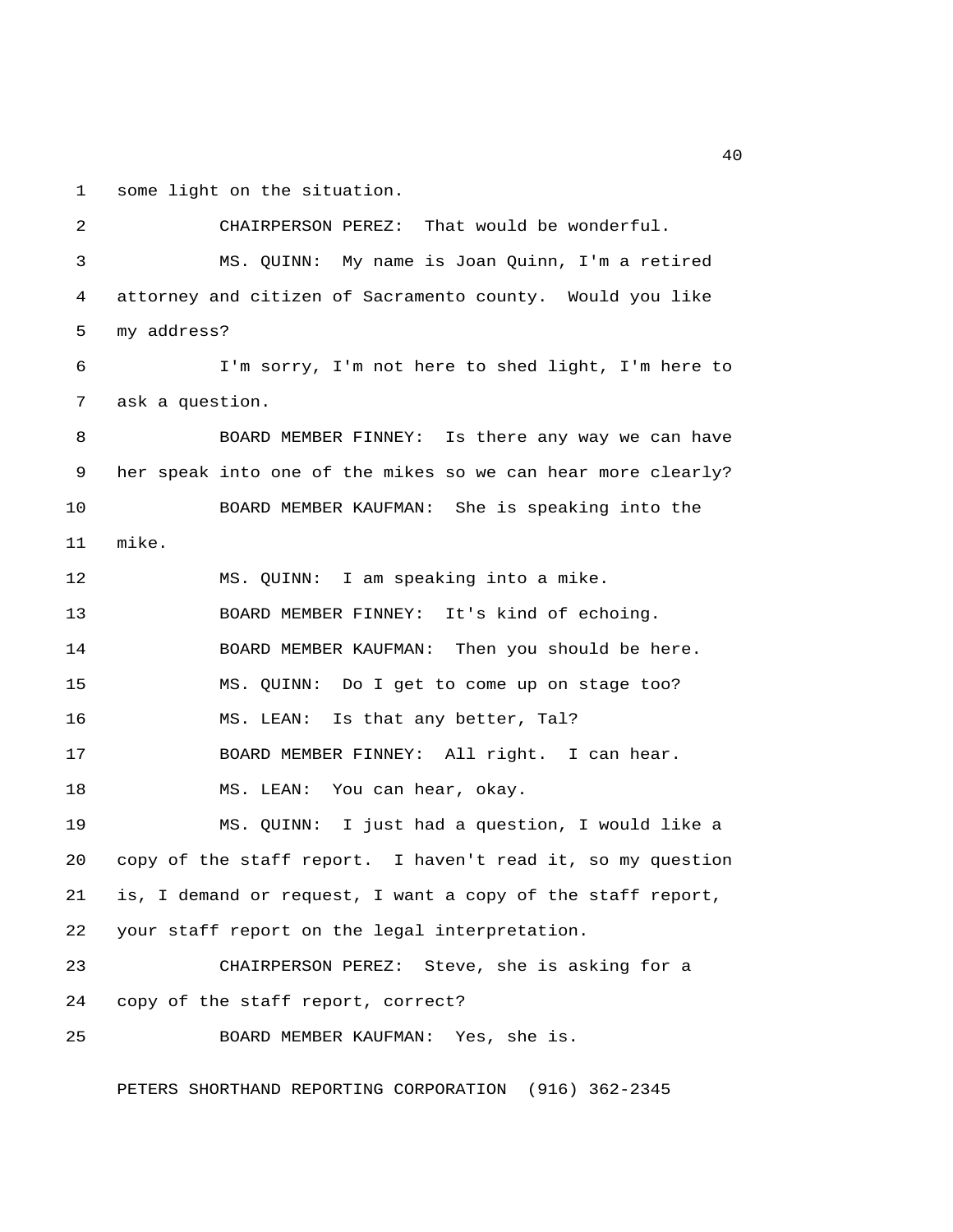1 CHAIRPERSON PEREZ: Okay. There is one way, when 2 you walk in the auditorium there is a table with a notebook. 3 MS. QUINN: No, it's not there. 4 CHAIRPERSON PEREZ: It has all of our staff 5 reports in it. The absolute last item in the notebook. 6 MS. LEAN: Actually, sir, it was not provided to 7 the public, this was a legal interpretation from the 8 attorney. 9 CHAIRPERSON PEREZ: Oh, I apologize. 10 MS. LEAN: Between our staff attorney and the 11 Board. But it can be made public if you choose so. 12 MS. QUINN: I would like to make a comment on 13 that. It not only can be made public if you choose, it must 14 be made public. Attorney/client privilege is waived when it 15 is discussed, and I might add that the Proposition 59 16 initiative regarding open hearings is the statute in 17 California requiring public access. So we have Proposition 18 59 binding you and the long settled -- are you listening. 19 CHAIRPERSON PEREZ: Yes. 20 MS. QUINN: The long settled issue of waiver of 21 attorney/client privilege. This is the State of California, 22 this is a public function. There is coined in Proposition 23 59, there is no privilege. And if there was a privilege, it

25 I can't write that fast, I don't have a recorder, I don't

24 is waived, I sat here and heard you discussing it in detail.

PETERS SHORTHAND REPORTING CORPORATION (916) 362-2345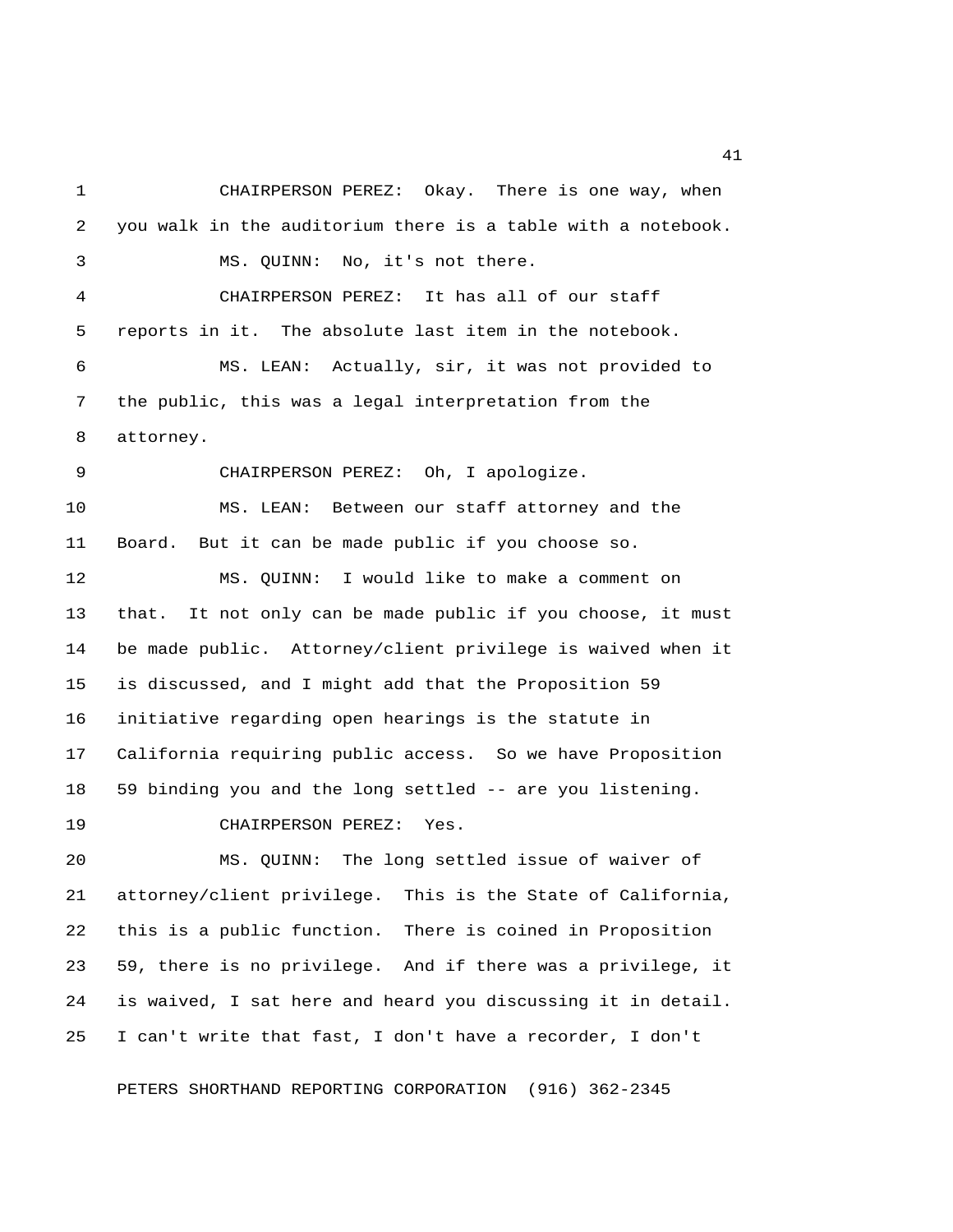1 want to wait two weeks until maybe two weeks it will be 2 released. We don't know how soon it's going to be on the 3 Secretary of State's website. It's written right now and 4 Proposition 59 and all legal precedent requires you to give 5 it to me. But if you decide -- 6 BOARD MEMBER FINNEY: The real reason behind it

 7 would be that raising that issue outside of executive 8 committee one could argue that the information should be 9 available.

10 CHAIRPERSON PEREZ: Look, I actually assumed it 11 was available, and, Jana, if I could ask you to make it 12 available.

13 MS. LEAN: No problem, sir. It will be on the 14 website.

15 CHAIRPERSON PEREZ: Because I didn't presume this 16 could be an executive session item of ours.

17 So thank you, Ms. Quinn.

18 MS. QUINN: I appreciate that.

19 BOARD MEMBER FINNEY: The person at the mike and 20 the tenor of her comments are exactly why I think we need 21 more research.

22 CHAIRPERSON PEREZ: Correct.

23 MS. QUINN: Thank you, I appreciate that attitude. 24 BOARD MEMBER FINNEY: Absolutely. This is public 25 money and we're here to serve the public.

PETERS SHORTHAND REPORTING CORPORATION (916) 362-2345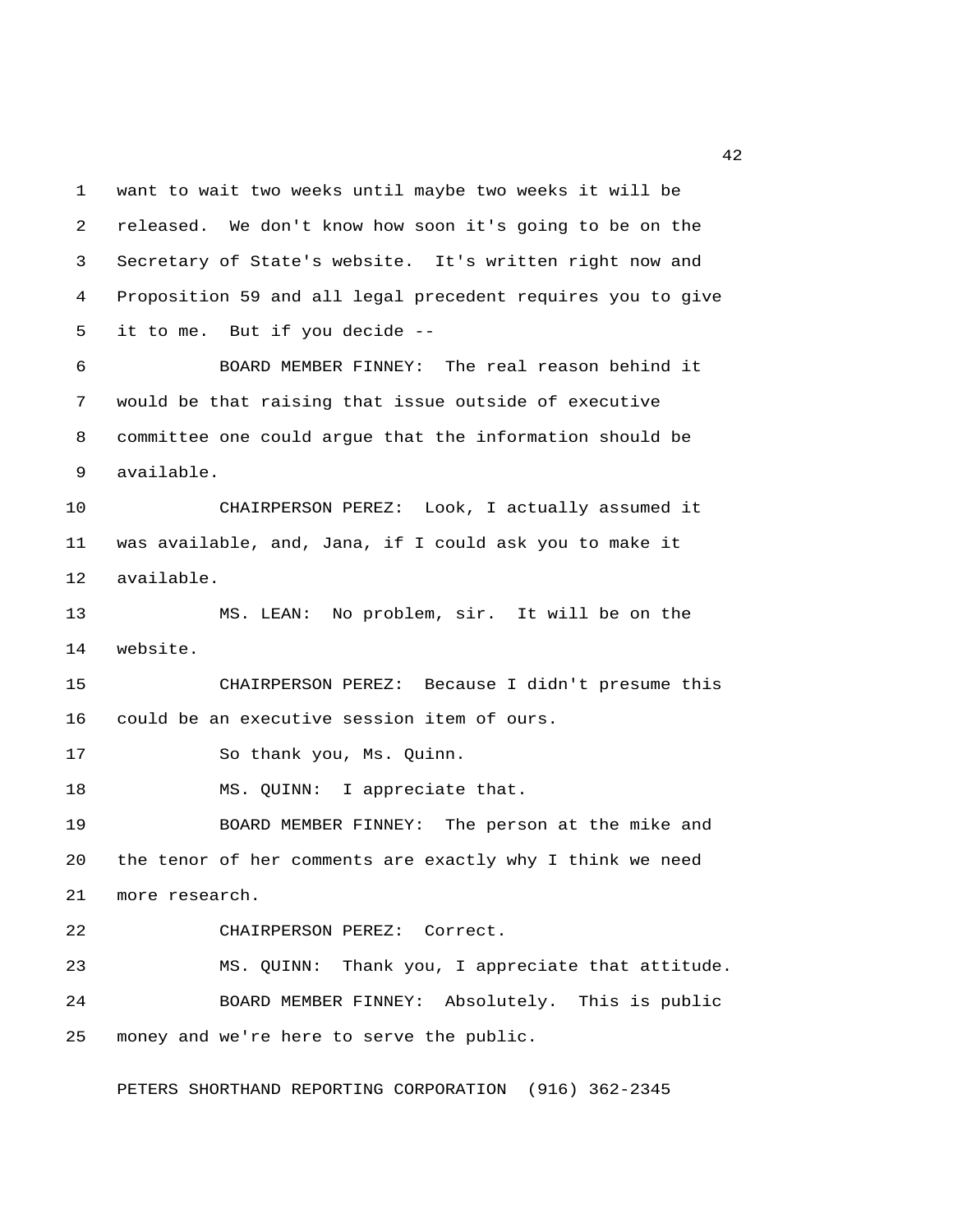1 CHAIRPERSON PEREZ: And just for the record, we 2 have never gone into executive session. 3 BOARD MEMBER FINNEY: We try to do everything 4 above board and, Ms. Quinn, the very reason why I am sitting 5 here having this discussion is simply for your concerns. 6 You know, when we make a decision, we want it to be the 7 right decision. My concern is that everything that we do is 8 contemplated within the law of the people as expressed 9 through Prop 41. 10 MS. QUINN: Thank you, I applaud your attitude. 11 That's precisely what public servants -- what we in the 12 public like to hear. 13 Might I ask just one question. Might I not have a 14 physical copy of it today rather than waiting to have it put 15 on the website? 16 MS. LEAN: I will definitely give you a copy, 17 ma'am. 18 MS. QUINN: Thank you. 19 BOARD MEMBER KAUFMAN: Thank you. 20 CHAIRPERSON PEREZ: Okay. Well, let's do this. I 21 don't think we're going to get the resolution right here and 22 right now. 23 Michael, do you feel comfortable understanding the 24 additional questions that Mr. Kaufman and Mr. Finney and I 25 have raised in this discussion that we would like to have PETERS SHORTHAND REPORTING CORPORATION (916) 362-2345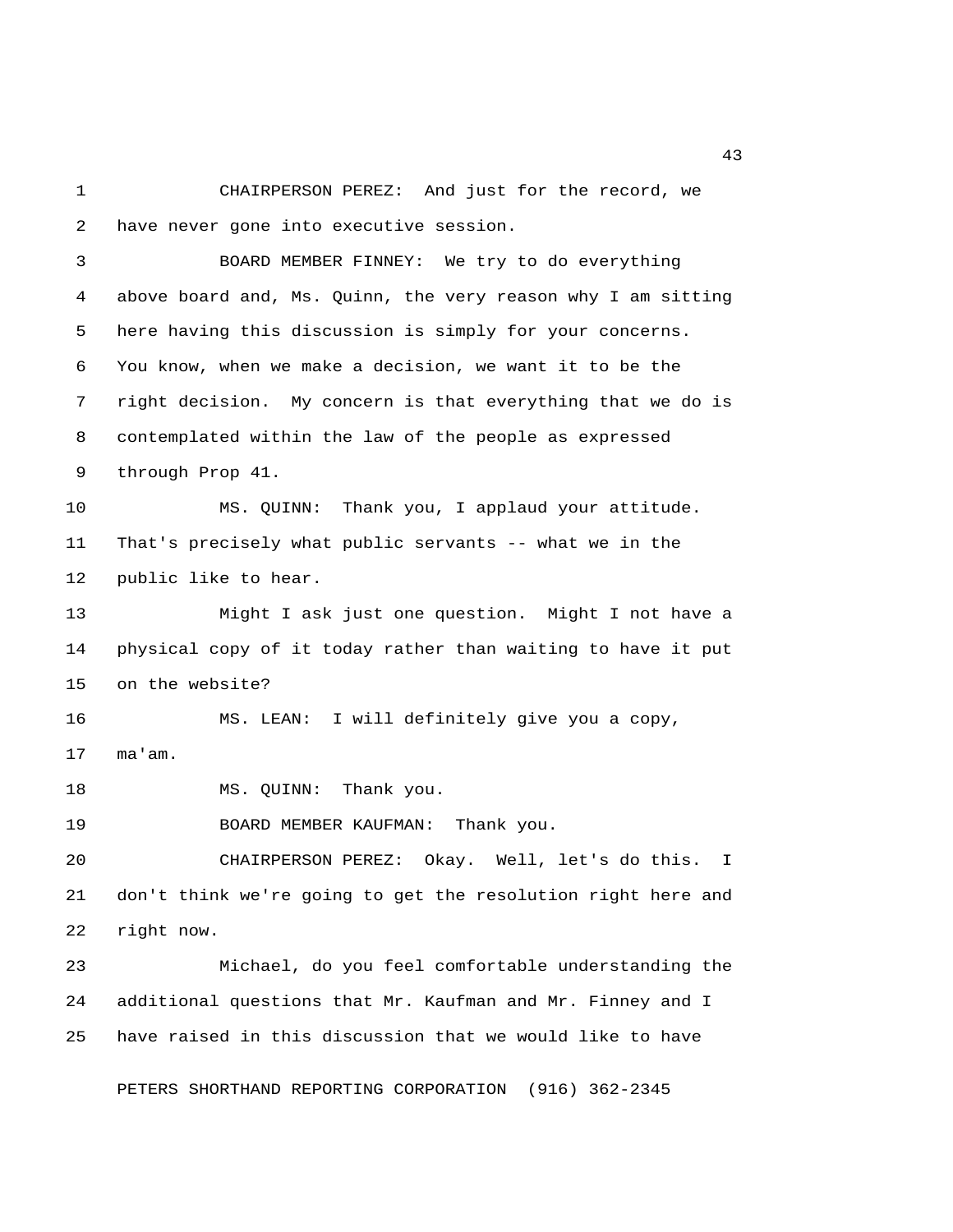1 reported back on?

 2 MR. KANOTZ: I believe I do, and maybe I can try 3 to state my understanding of it and if I can then I've 4 gotten it. And the question I have is what is the authority 5 of a public Board created by proposition, I don't know if 6 that is going to be pertinent or not, but created by 7 proposition to interpret statutes that it is charged with 8 enforcing.

 9 BOARD MEMBER KAUFMAN: Yes, and I would say 10 interpret provisions not necessarily related to enforcement, 11 but charged with -- in this particular case we're charged 12 with giving out public monies essentially. I think that's 13 probably an important criteria. So I think you had it right 14 up until the last part which is not necessarily statutes we 15 have been charged with enforcing, but statutes that are kind 16 of our authority for performing our functions, and that is 17 giving out public money. Because, I mean just thinking of 18 it in a vacuum, I'm sure there are plenty of -- the Fair 19 Political Practices Commission, for example, was created by 20 a proposition and they certainly have the authority to 21 create regulations and interpret the laws, but they are 22 charged with a different function and that is, you know, 23 enforcing those laws as opposed to this Board which is 24 charged with providing public funds as set forth in 25 proposition. Maybe there is a distinction there, maybe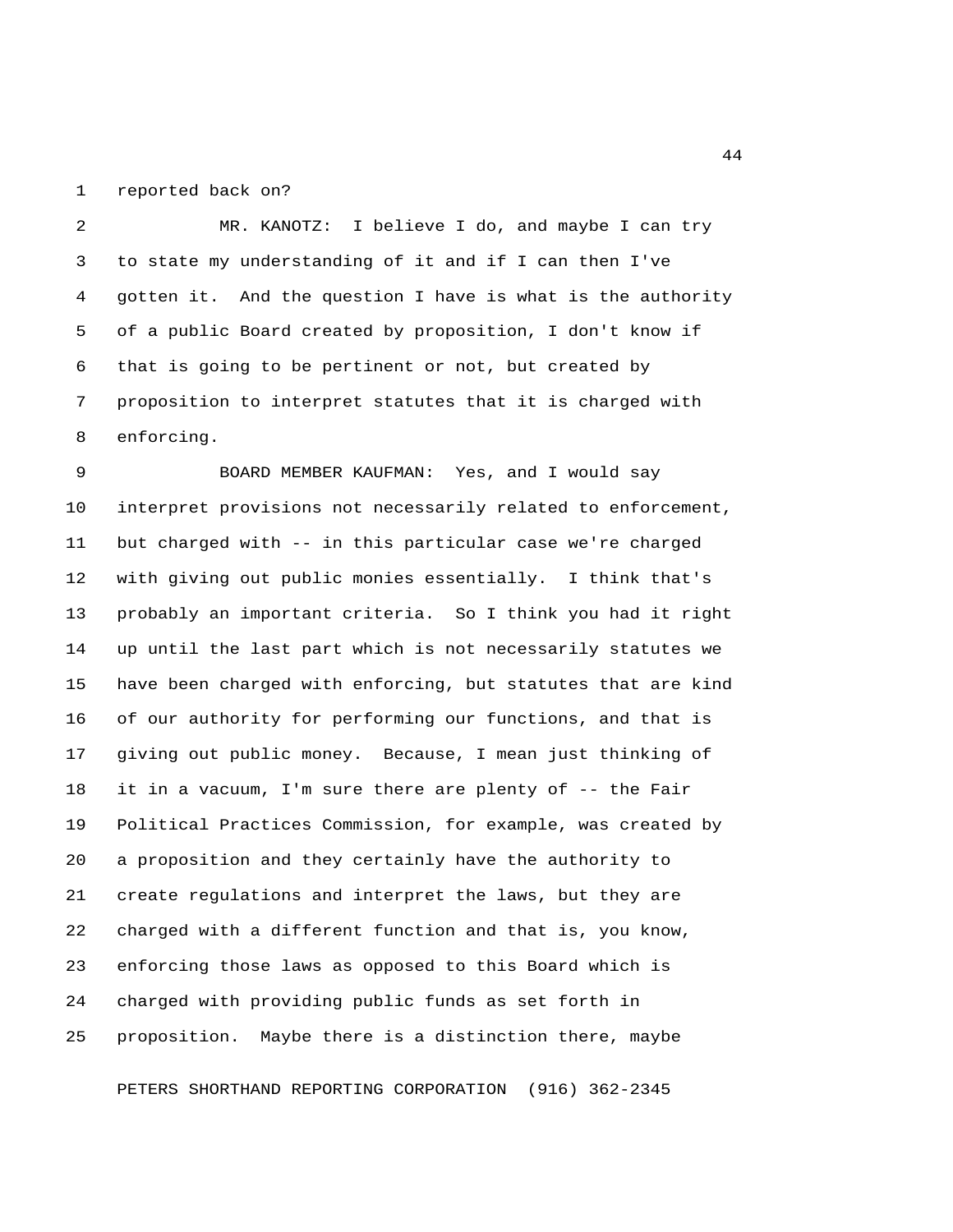1 there isn't.

 2 MR. KANOTZ: Okay. 3 BOARD MEMBER KAUFMAN: This may be a really 4 obvious answer when you start looking at the issue, but I 5 think we're all just a little bit leery. The answer may be 6 we can adopt regulations and do whatever we want to do. 7 MR. KANOTZ: But the other thing that I thought 8 Mr. Finney's question was going to was what is this 9 authority in light of all the technologies or -- 10 CHAIRPERSON PEREZ: Or changing law. 11 BOARD MEMBER FINNEY: Yes, changing law. Yes, 12 that's exactly the thing there. It's not just the changing 13 technology, it's the changing nature of the certification 14 process itself and where we go about making decisions about 15 certification. 16 CHAIRPERSON PEREZ: Let me just state in very 17 simple terms, you know, the assumptions I came to when I was 18 named to this Board, and I don't think I was alone in this. 19 Quite frankly based on the discussion at the time that this 20 initiative was before the public, much of the discussion was 21 about moving to DRE. So I came to this Board with an 22 assumption that we were going to have a very short timeframe

23 to figure out, and the biggest question we would ever deal 24 with was the allocation formula. And we took an extensive 25 amount of time to figure out an allocation formula that we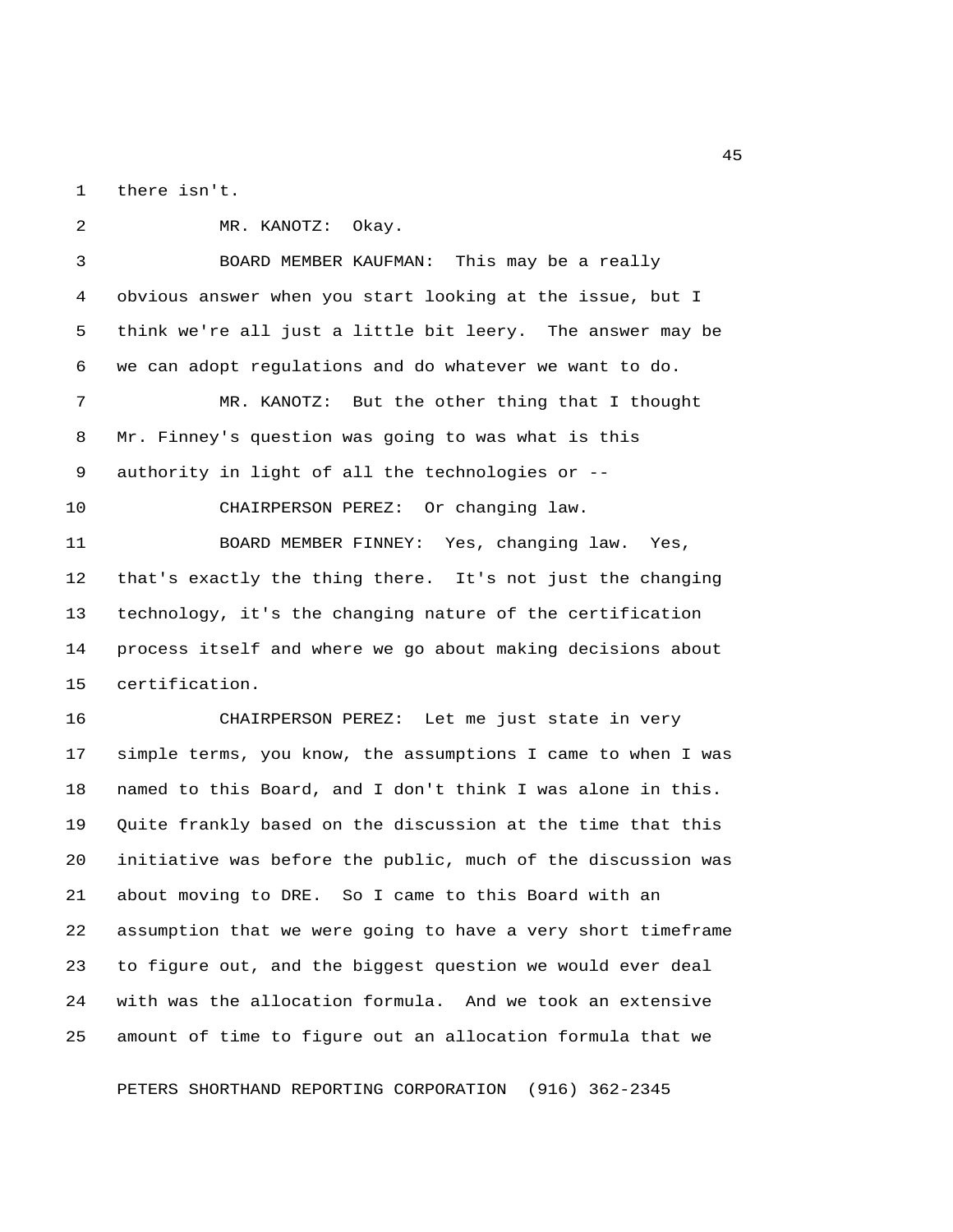1 thought was equitable, and quite frankly it was pretty 2 warmly received by most counties.

 3 But that was our drive, we thought that was the 4 big decision for us, and then the question would be, okay, 5 how quickly can folks move to the DRE system that they want 6 to have. And so even in the discussion of DREs, that formed 7 the allocation formula because we came up with caps on what 8 we would reimburse on DREs.

 9 So the assumption for me and I don't think I was 10 alone in this and I think many in the public were also in a 11 similar place, let's move from paper ballots to DREs. Then 12 the bar changed or moved when folks started expressing 13 concerns about voter verifiable paper trails. So there was 14 a discussion for a period of time about AVVPAT. And so now 15 where we've come to a place where the various systems aren't 16 the various systems we thought we were going to be dealing 17 with are not certified and counties in group A move forward 18 with similar sets of assumptions.

19 And so I don't think any of those things were 20 anticipated by the voters and I think for us to expect that 21 they were anticipated by the voters gives -- I think it 22 assumes a lot that the voters would have the time to have 23 looked into the details of all those various possibilities, 24 so that's a very different thing than was written, and I 25 think it just -- it concerns me to make sure that we're

PETERS SHORTHAND REPORTING CORPORATION (916) 362-2345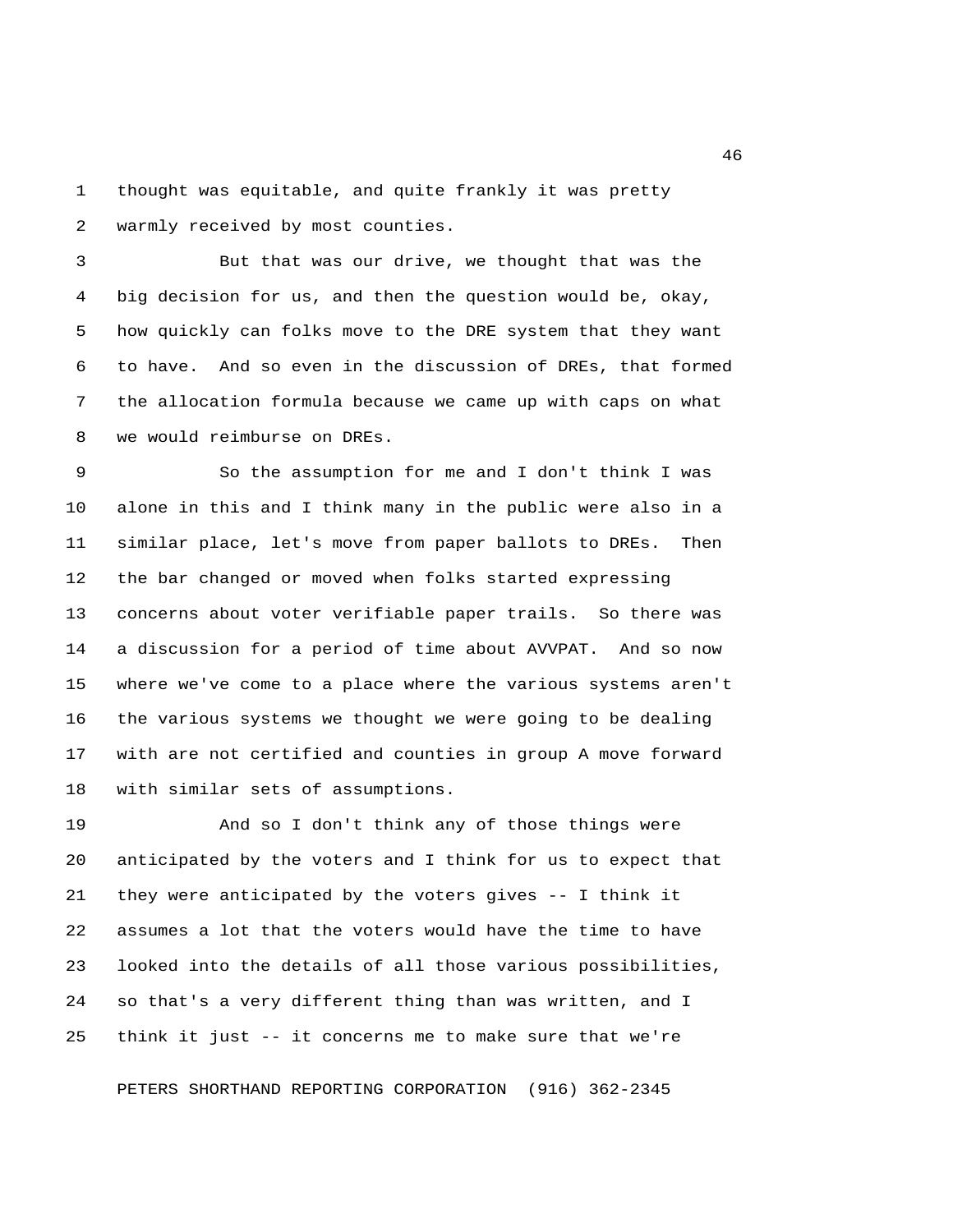1 acting appropriately given the structure of Prop 41 and in 2 how we move forward.

3 Mr. Finney, help me here.

 4 BOARD MEMBER FINNEY: I think you very cogently 5 stated everything that we've done right from the day you 6 were appointed, Mr. Chairman, and it now leads to the point 7 of how far does the net go. And I can see very reasonably 8 why we would consider moving forward with this new policy, 9 but I want to make sure all the T's are crossed and all the 10 I's are dotted, and at some point the money runs out and 11 it's after that point that things could potentially become 12 contentious.

13 BOARD MEMBER KAUFMAN: I think you've stated it, 14 Mr. Chair.

15 CHAIRPERSON PEREZ: Thank you.

16 BOARD MEMBER KAUFMAN: This is the constitutional 17 debate, the Supreme Court debate, is it a living document or 18 is it frozen in time.

19 CHAIRPERSON PEREZ: Okay.

20 BOARD MEMBER FINNEY: And you have the question, 21 Mr. Counsel.

22 CHAIRPERSON PEREZ: And so if you would work on 23 that and then perhaps if you could check in with me between 24 now and the next meeting just because I think I can help you 25 make sure you're asking all the subquestions that I think

PETERS SHORTHAND REPORTING CORPORATION (916) 362-2345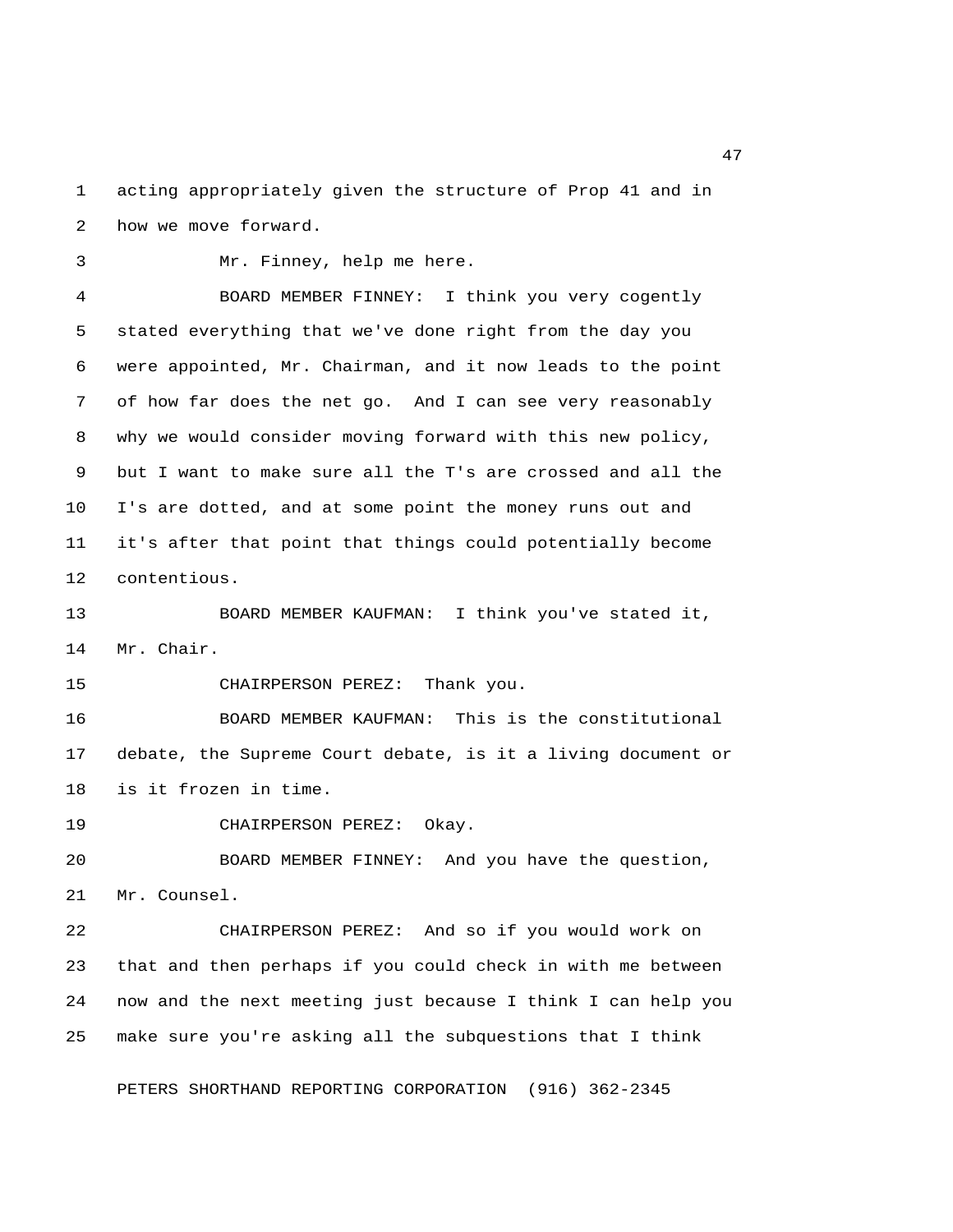1 the three of us think we're asking here.

 2 MR. KANOTZ: I will do that, Mr. Chair. 3 CHAIRPERSON PEREZ: Okay. And with that, does 4 everybody feel comfortable moving on to Item 6D? 5 BOARD MEMBER FINNEY: I'm fine with it, sir. 6 CHAIRPERSON PEREZ: Very good. 7 Item 6D, Jana, Voting Modernization Finance 8 Committee meeting discussion. 9 MS. LEAN: I wanted to make you aware that the 10 notice has been put out on our website and everyone was 11 informed who is part of our interested party list, but I 12 wanted to make you aware that the Voting Modernization 13 Finance Committee will be held on October 19th at 10:00 a.m. 14 It's been three years since we have been approved to have 15 bonds sold for this bond act. So that's what this next 16 meeting will be on the 19th, on Wednesday. 17 BOARD MEMBER FINNEY: Who is on that? 18 MS. LEAN: It's the Treasurer, the Controller, and 19 the Department of Finance. 20 BOARD MEMBER FINNEY: Right, okay. 21 MS. LEAN: I just wanted to make you aware of it. 22 BOARD MEMBER FINNEY: What's the agenda item? 23 MS. LEAN: The agenda item is just authorization 24 to sell the bonds. 25 BOARD MEMBER FINNEY: How much?

PETERS SHORTHAND REPORTING CORPORATION (916) 362-2345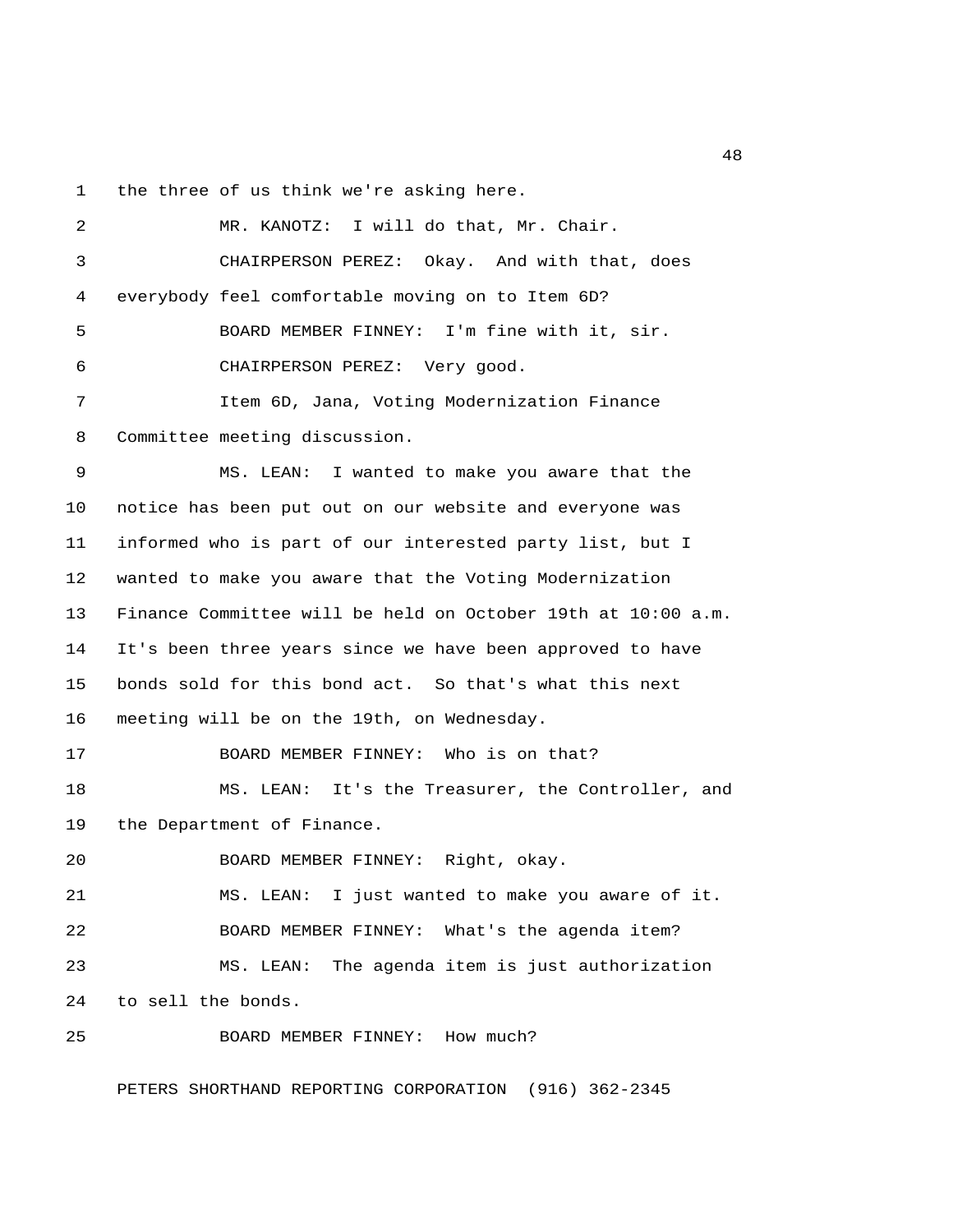- 1 MS. LEAN: Well, actually we have still
- 2 \$137,337,000 worth of bonds to sell.

 3 BOARD MEMBER FINNEY: They put that total amount 4 on the agenda?

5 MS. LEAN: That's correct.

 6 BOARD MEMBER FINNEY: Okay. I used to sit on all 7 these financing authority, so it's pretty, all right, bring 8 it up and unless there is some question it gets whizzed 9 right through. It's pretty simple stuff.

10 CHAIRPERSON PEREZ: Very good. The next item, 11 Item 7, just other business. Is there any other business to 12 come before us, Jana?

13 MS. LEAN: I wanted to just inform you that the 14 next meeting will be on November 16th at 10:30 a.m. We do 15 have one Project Documentation Plan in for that meeting so 16 far. Los Angeles County has submitted their Phase 2 Plan 17 for the Ink-A-Vote system. There are still some questions 18 out, but I'm sure we will have those resolved by the next 19 meeting.

20 CHAIRPERSON PEREZ: Great.

21 MS. LEAN: I also wanted to point out that the 22 December 5th meeting has been scheduled. It was to be 23 determined. We have found a location for the meeting to be 24 held in Los Angeles on December 5th at 10:00 a.m.

25 CHAIRPERSON PEREZ: Is that 10:00 a.m. or 10:30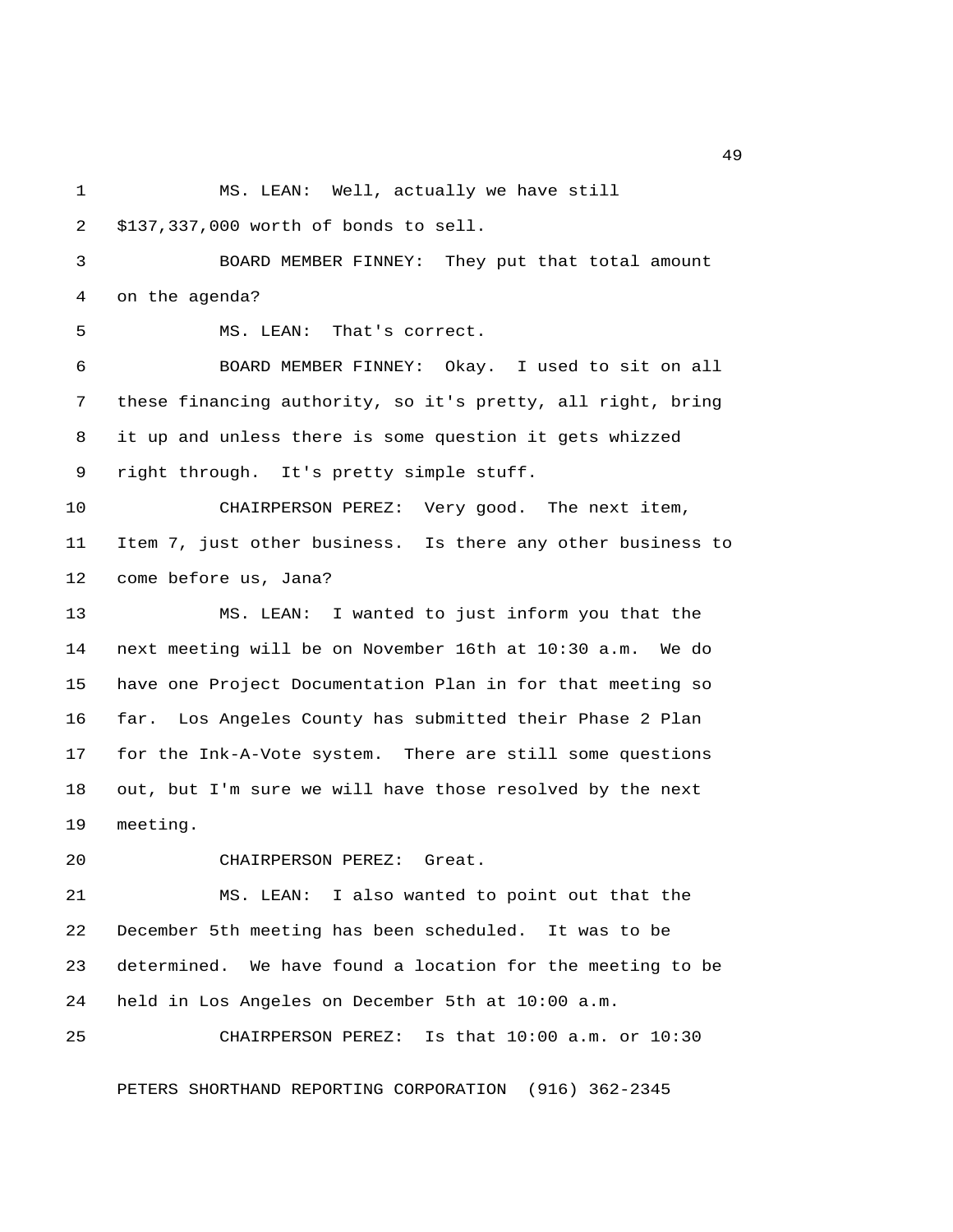1 a.m.?

 2 MS. LEAN: I think we said 10:30. The next Voting 3 Modernization Board meeting will be here in Sacramento, the 4 November one, but the December meeting will be in Los 5 Angeles. 6 CHAIRPERSON PEREZ: Right. And that's December 7 5th, 10:30 a.m. at the Ronald Reagan State Office Building 8 on Spring Street? 9 MS. LEAN: That's correct, sir. 10 BOARD MEMBER FINNEY: Okay. When was the other 11 one, the one in November? 12 MS. LEAN: November 16th, Wednesday the 16th. 13 CHAIRPERSON PEREZ: At the Secretary of State 14 Building. 15 MS. LEAN: At the next meeting, can you please 16 bring your calendars, we're going to have to schedule the 17 next year's calendar of meetings. 18 BOARD MEMBER FINNEY: What time is the meeting on 19 Wednesday, 1:00 p.m.? 20 CHAIRPERSON PEREZ: 10:30. 21 MS. LEAN: 10:30. 22 BOARD MEMBER FINNEY: The 16th of November? 23 MS. LEAN: That's correct. 24 CHAIRPERSON PEREZ: That's correct, Mr. Finney. I 25 want to correct myself. The meeting is called for 10:30 PETERS SHORTHAND REPORTING CORPORATION (916) 362-2345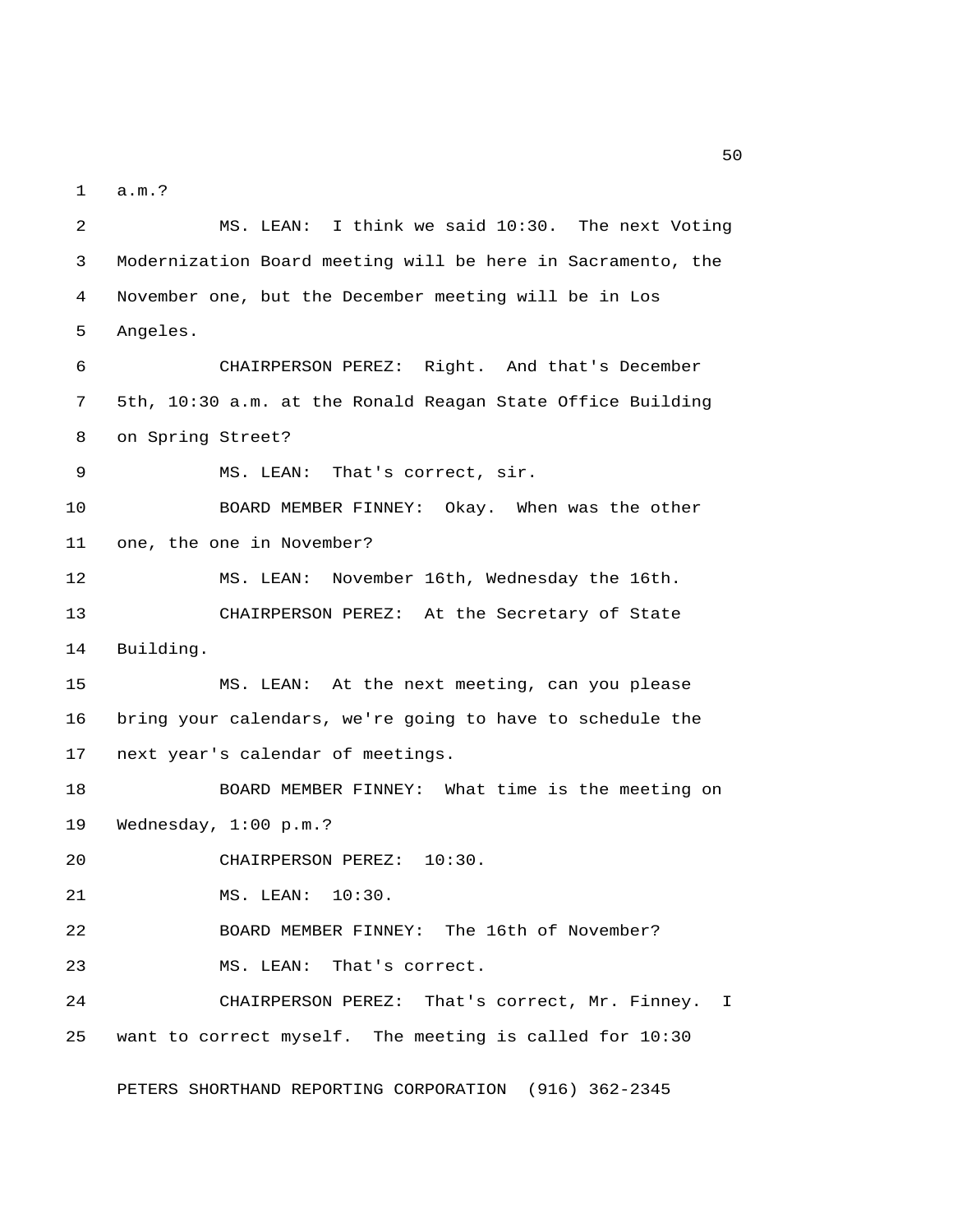1 a.m. for Mr. Kaufman and myself, 10:00 a.m. for you.

 2 (Laughter.) 3 CHAIRPERSON PEREZ: Okay. If there is no other 4 items to come before us, is there a motion to adjourn? 5 BOARD MEMBER FINNEY: I will move it. 6 BOARD MEMBER KAUFMAN: Second. 7 CHAIRPERSON PEREZ: Okay. All in favor aye. 8 (Ayes.) 9 CHAIRPERSON PEREZ: Any opposed? None. No 10 abstentions. 11 We stand adjourned. Thank you all very much. 12 (Thereupon the meeting of the Voting 13 Modernization Board was concluded at 14 11:38 a.m. on October 17, 2005.) 15 16 17 18 19 20 21 22 23 24 25